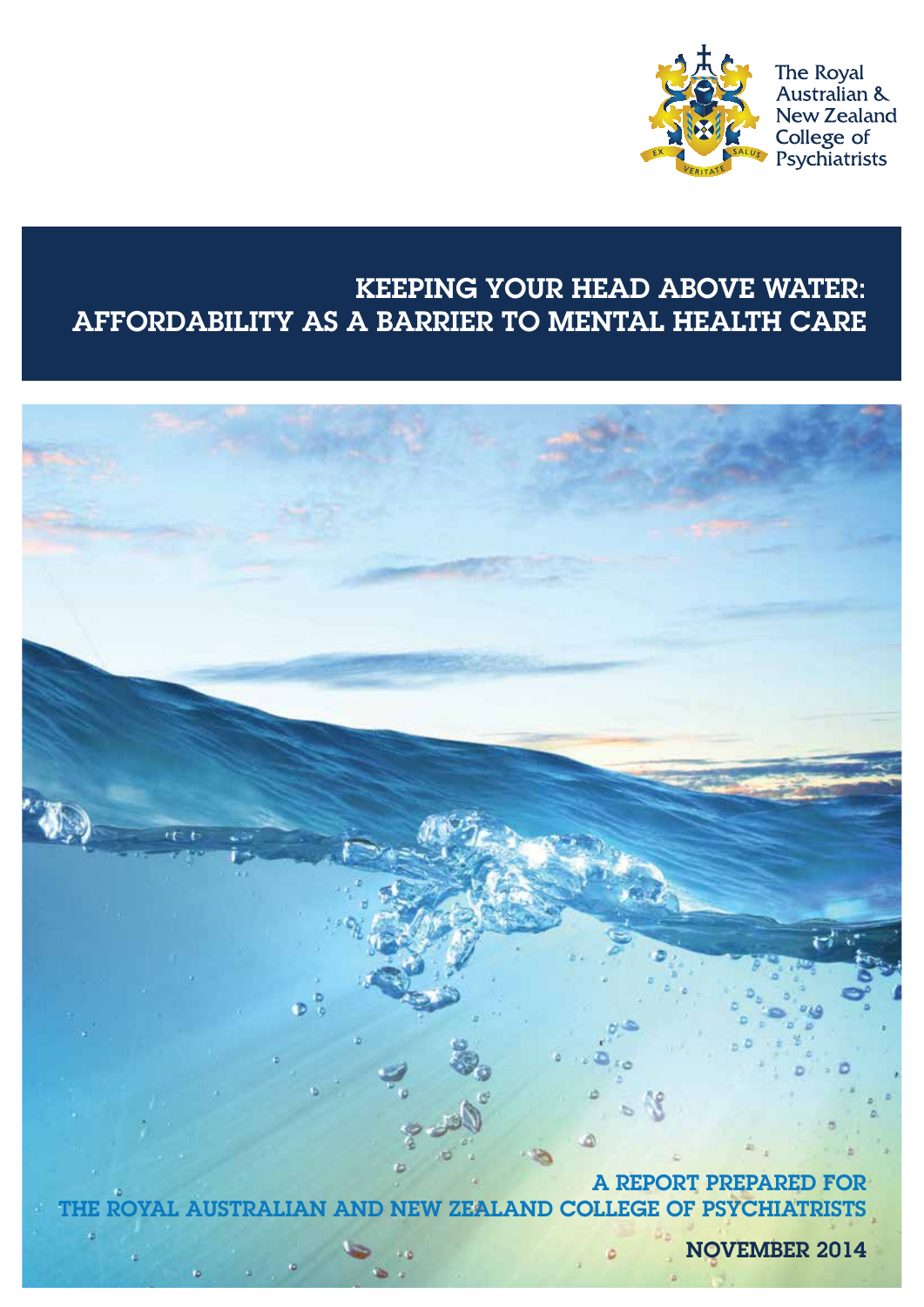#### **© Copyright 2014**

#### **Royal Australian and New Zealand College of Psychiatrists (RANZCP)**

This documentation is copyright. All rights reserved. All persons wanting to reproduce this document or part thereof must obtain permission from the RANZCP.

ABN 68 000 439 047

#### **About the Royal Australian and New Zealand College of Psychiatrists**

The Royal Australian and New Zealand College of Psychiatrists (RANZCP) is responsible for training, educating and representing psychiatrists in Australia and New Zealand. Psychiatrists are medical doctors who undertake additional training to qualify as specialists in the treatment of mental illness. Founded in 1963, RANZCP has more than 5000 members, including around 3700 fully qualified psychiatrists and almost 1200 trainees. The RANZCP has branches in every Australian state and territory and a head office in Melbourne as well as a national office in Wellington, New Zealand. In both countries, all psychiatrists must be accredited by RANZCP before they can practise. For more information go to **www.ranzcp.org**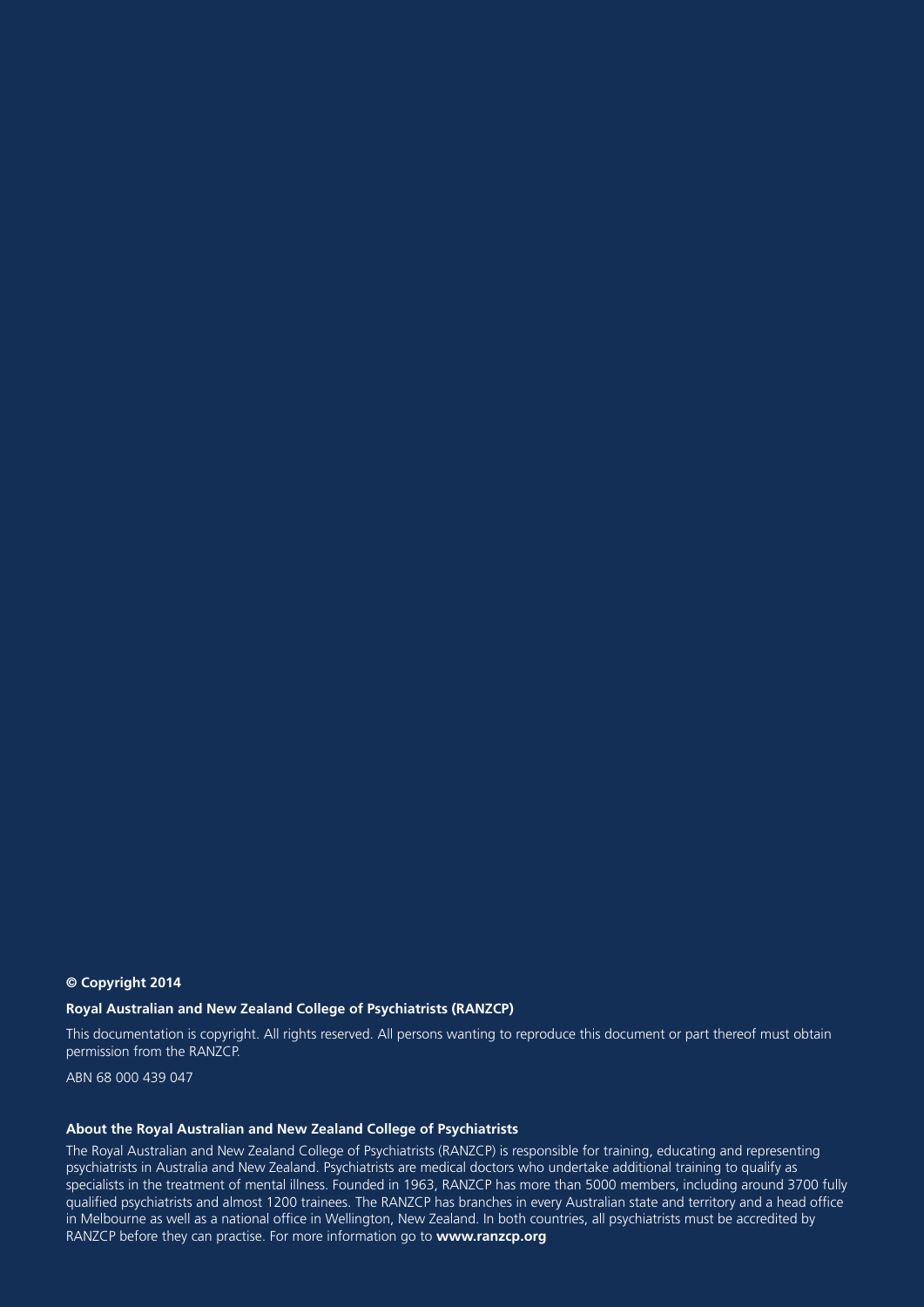# Keeping your head above water: Affordability as a barrier to mental health care

**A report prepared for the Royal Australian and New Zealand College of Psychiatrists**

| <b>Table of contents</b>                                                      |    |
|-------------------------------------------------------------------------------|----|
|                                                                               |    |
| About psychiatrists                                                           | 3  |
| About this report                                                             | 4  |
| Summary                                                                       | 5  |
| Background                                                                    | 8  |
| Interactions with the health system                                           | 8  |
| Consumer costs and affordability-key concepts                                 | 9  |
| The health care needs of people with mental illnesses                         | 10 |
| Existing safety nets/assistance for specific groups                           | 10 |
| Health Care Cards                                                             | 10 |
| Medicare Safety Net                                                           | 11 |
| Pharmaceutical Benefits Scheme Safety Net                                     | 11 |
| Problems with existing safety nets                                            | 11 |
| 2014-15 Federal Budget                                                        | 13 |
| System-wide changes                                                           | 14 |
| Primary health care co-payments                                               | 14 |
| Pathology co-payments                                                         | 15 |
| Co-payments for medications provided under the Pharmaceutical Benefits Scheme | 17 |
| Social security and Disability Support Pensions                               | 17 |
| Medicare Benefits Schedule rebates freeze                                     | 18 |
| Specific programs                                                             | 19 |
| Partners in Recovery                                                          | 19 |
| COAG mental health initiatives                                                | 19 |
| Mental Health, More Options Better Outcomes                                   | 19 |
| Mental Health Nurse Incentive Program                                         | 20 |
| Youth mental health                                                           | 20 |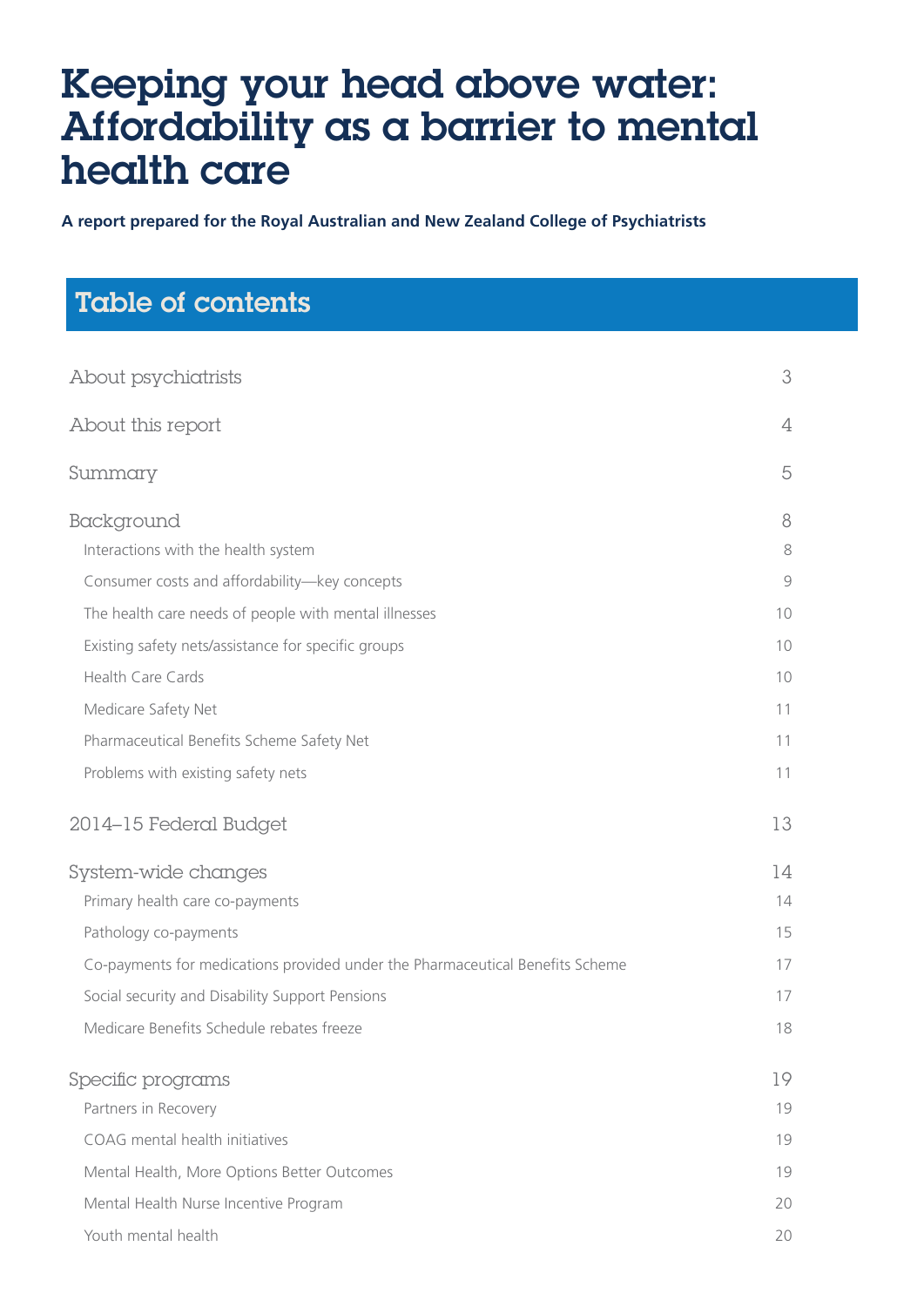| Aboriginal and Torres Strait Islanders: specific issues | 21 |
|---------------------------------------------------------|----|
| Special issues in rural and remote communities          | 23 |
| Other issues                                            | 24 |
| Groups most at risk                                     | 24 |
| Lack of consultation                                    | 24 |
| Federal/state relations                                 | 24 |
| Medicare locals                                         | 24 |
| Summary of impacts of Federal Budget measures           | 25 |
| Recommendations                                         | 26 |
| Appendix: Consumer case studies                         | 27 |
| Case Study 1: Ann                                       | 27 |
| Case Study 2: Jaisen                                    | 28 |
| Case Study 3: Amber                                     | 29 |
| Case Study 4: Kate                                      | 30 |
| Bibliography                                            | 31 |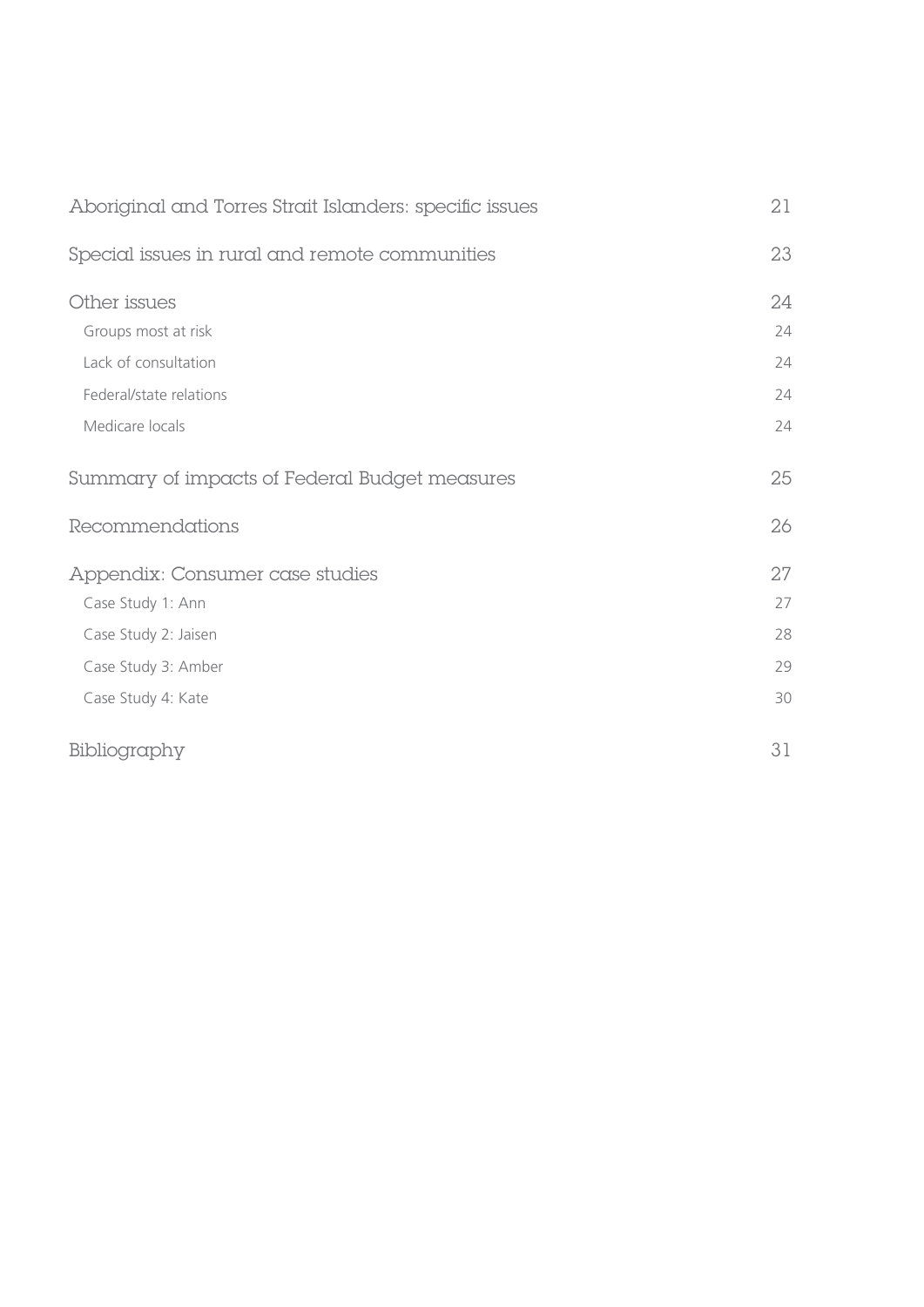### <span id="page-4-0"></span>About psychiatrists

A psychiatrist is a specialist medical doctor who assesses and treats patients with mental health problems. Psychiatrists play key roles in mental health care in Australia and New Zealand. Working in private, public or academic practice they see consumers in hospitals, their private rooms, clinics and other community settings. They play pivotal roles in the teaching, research and administration of mental health care as well as advocating for and leading improvements in service provision.

Psychiatrists treat all types of mental illness, emotional disturbance and abnormal behaviour, from mild or episodic conditions to those that are severe, persistent and life-threatening. They work with people of all ages and from all ethnicities and backgrounds. At its core, psychiatry involves listening carefully and sensitively to people's most personal thoughts and feelings, understanding their mental state, and working with them to identify and implement appropriate treatments including psychotherapy, psychotropic medication, social strategies and other interventions.

Psychiatrists often work in collaboration with general practitioners (GPs) and other health professionals to best meet the mental health and emotional needs of consumers. Psychiatrists also work in partnership with consumers and their families and carers, and are attuned to the array of social and cultural factors that impact on the individual patient.

Psychiatrists are the leading experts in the field of mental illness in Australia and New Zealand. Through the Royal Australian and New Zealand College of Psychiatrists (RANZCP), which is an accredited specialist medical training body, they receive rigorous training, which enables them to provide optimal patient care, work collaboratively in the interests of patients with other health professionals, act with the highest professional and ethical standards, undertake research to improve mental health care and lead mental health services.

In Australia and New Zealand most psychiatrists are members of the RANZCP. For more information about psychiatrists or psychiatry go to www.ranzcp.org.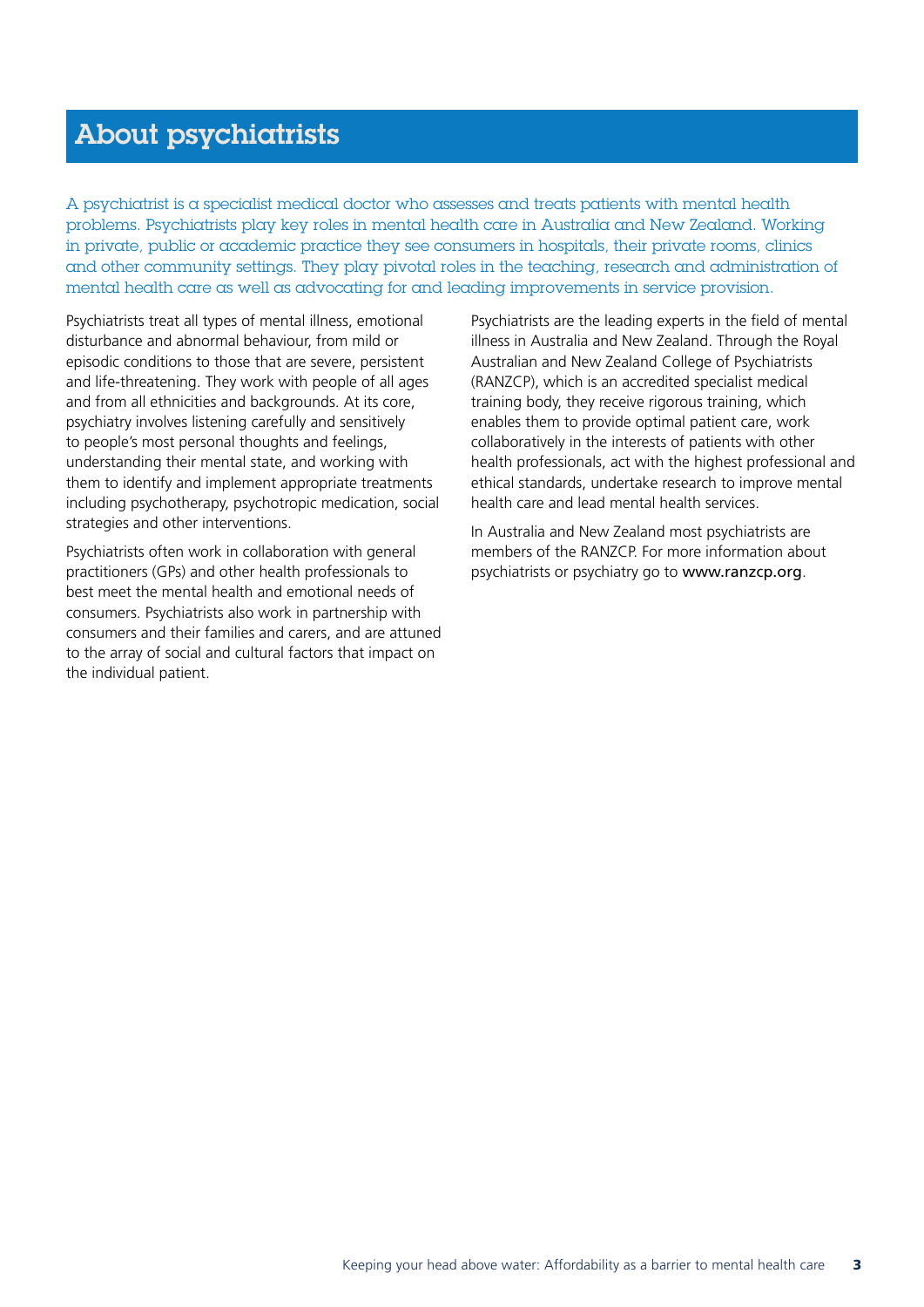### <span id="page-5-0"></span>About this report

The RANZCP has been aware for some time that mental illness in interaction with other chronic diseases is one of the biggest challenges to public health systems in Australia and New Zealand.

This high rate of co-morbidity among people with mental ill health is associated with a far shorter life expectancy in all developed countries. Some estimates suggest that the lives of both men and women with severe mental illness are up to 30% shorter than those of the general population (Piatt, Munetz & Ritter 2010). Excess mortality amongst people with severe and persistent mental illness is a consistent finding amongst a range of international studies, indicating that this is a global phenomenon.

The RANZCP believes that much more needs to be done to address the gap in physical health and life expectancy between those who live with a mental illness and those who don't. Psychiatrists are responsible not just for the clinical care of consumers but also for providing clinical leadership, teaching and training, researching, and advocating for better psychiatric health in the community. This is the first in a series of papers that will examine the barriers to health care for people with mental illness and other physical illnesses, and what can be done to reduce these barriers. This report examines the extent to which cost can be a barrier to care for people with mental illness and other chronic illnesses. This report focuses on the situation in Australia, with another to be developed for New Zealand.

This report was developed by consultants from CEG Consulting under the guidance of the Board of the RANZCP and with the involvement of psychiatrists and consumers.

For more information relating to this report contact: The Royal Australian and New Zealand College of Psychiatrists, 309 La Trobe Street, Melbourne, Victoria 3000. Telephone: (03) 9640 0646 or email: ranzcp@ranzcp.org.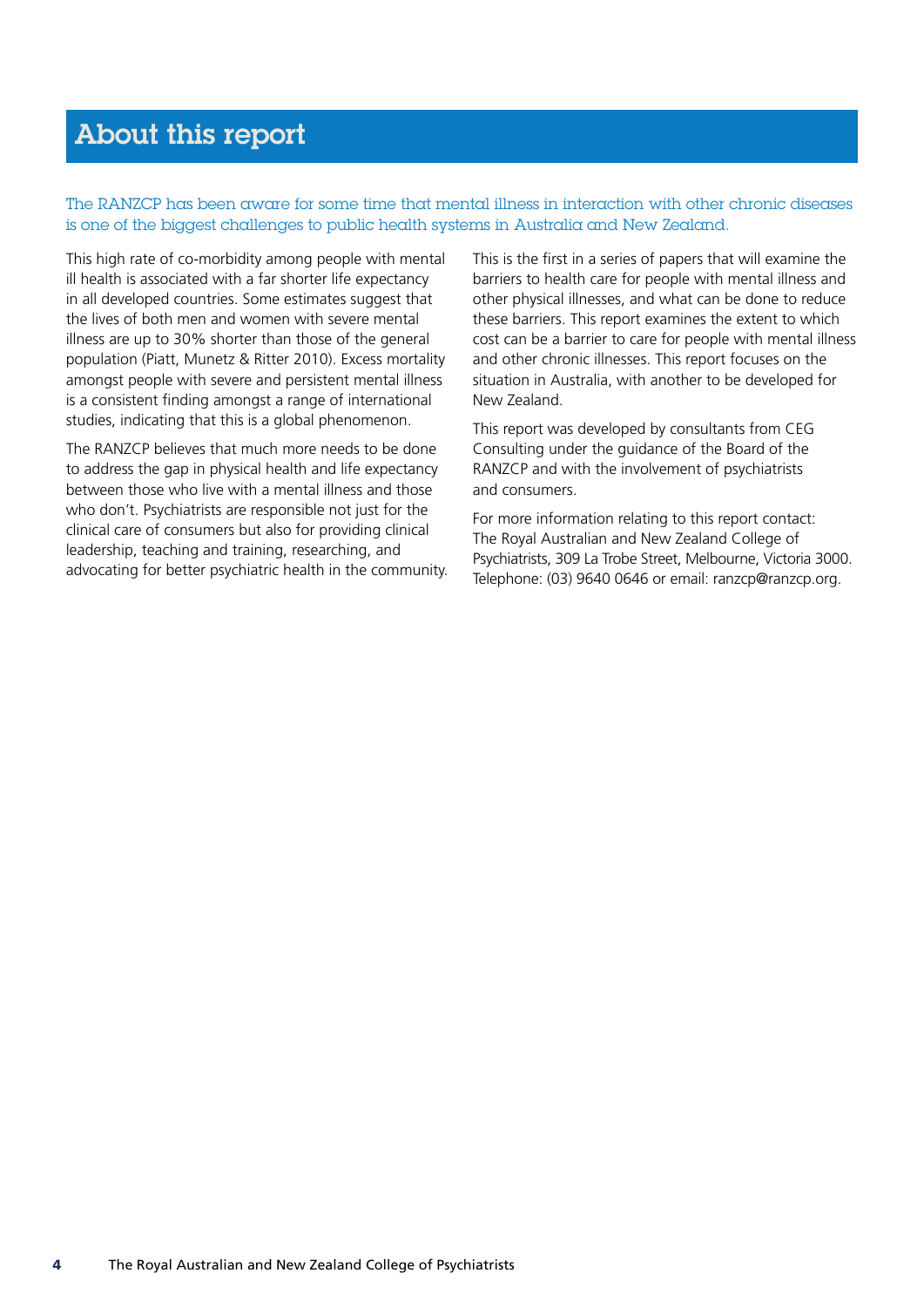### <span id="page-6-0"></span>Summary

*'Sometimes it feels like a kind of creeping euthanasia, the slowly increasing expense of health care costs that will slowly undermine our health and eventually kill us.'* 

– Ann, consumer

People with mental illnesses in the Australian community face a broad range of costs associated with their condition. These include the direct costs of their care, indirect costs associated with receiving treatment and a range of additional expenses and forgone benefits. Many people with mental illnesses also have physical illnesses and disabilities, in some cases related to their mental illness, and therefore also incur costs associated with these conditions. As a result of these factors, people with mental illnesses are already significantly financially disadvantaged compared with the general community. People with mental illnesses also experience a number of social disadvantages, such as stigma and discrimination, which can increase the burden of their illness.

As people are now more aware, mental illness continues to be a major health and social issue, with one in five Australians experiencing mental illness in any one year (ABS 2008). Almost half of Australian adults (45%) are affected by mental illness at some time in their life (ABS 2008). Evidence shows that disorders of the brain (the field of neurology) and mind (the field of psychiatry) impose the greatest burden of Australian health of any disease group, contributing over 22% of aggregate losses, well ahead of cancer (11.3%) or heart disease (9.9%) (Begg et al 2007).

Despite some improvements in the provision of mental health services in recent years, there remain a number of cost and other access barriers preventing people with mental illnesses from receiving appropriate—or in some cases any—care. Overall mental health services are not funded to a level which reflects the extent of mental illness within the Australian community, resulting in significant unmet need for care (DoHA 2009). This means that preventive and lower-cost interventions are often not provided to people in the early stages of mental illness, leading to more serious conditions, which ultimately impose higher social and economic costs on the community. Those consumers who do access care often experience financial hardship in order to do so, which can compound the disadvantage they experience as a result of their illness.

The RANZCP is concerned that existing problems experienced by people with mental illnesses in accessing appropriate care are likely to be made worse by the 2014–15 Federal Budget<sup>1</sup> (Russell 2014). In particular, if specific funding measures are implemented in the manner proposed by the Government, they will significantly increase the financial stress experienced by many people with mental illness and create additional cost barriers to accessing care (Russell & Rosenberg 2014). These measures are likely to have an adverse impact on the majority of people with mental illnesses, with a more significant impact on specific subgroups including:

- people with co-morbid physical conditions requiring regular care
- people who are regular users of prescription medicine for either a mental or physical condition
- people on low incomes, including people who are homeless and/or unemployed
- people with severe mental health conditions, such as psychosis and schizophrenia.

Unless the relevant Budget measures are significantly modified, or appropriate compensatory mechanisms are implemented, the barriers to people with mental illnesses accessing high-quality, timely and preventive care are likely to increase. This will result in the development of more serious illnesses and lead to more potentially preventable crisis situations, creating a higher demand for hospital-based mental health services and other interventions, including those from the community sector and law enforcement sectors. Overall this will increase the burden of mental illness on the Australian community.

<sup>1</sup> The 2014–15 Federal Budget Papers are available at www.budget.gov.au.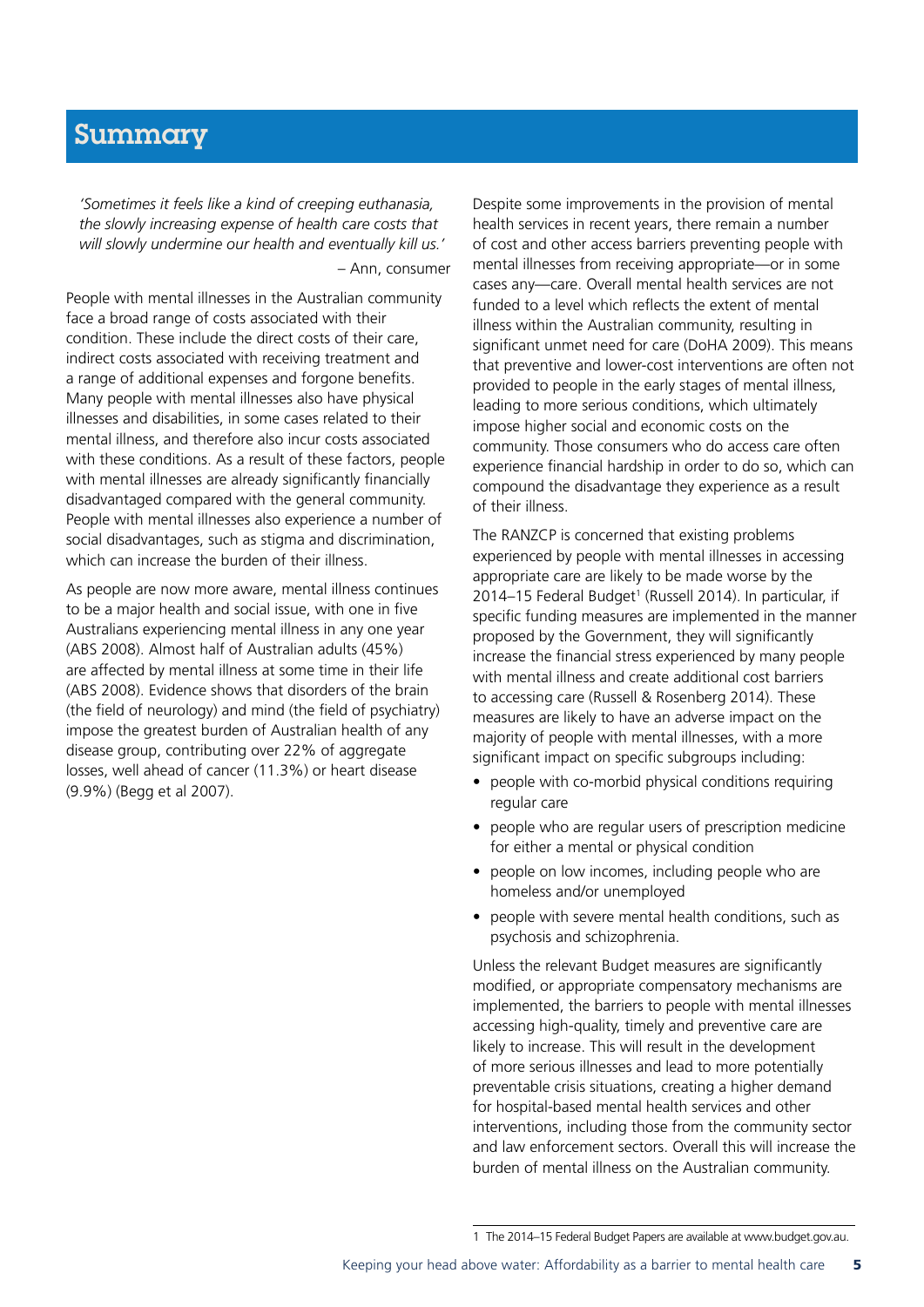### **SUMMARY TABLE: 2014–15 FEDERAL BUDGET MENTAL HEALTH IMPACT**

| <b>Budget</b><br>measure                  | <b>Details</b>                                                                                               | <b>Impact on mental</b><br>health consumers                                                                                                                                                                                                                                                                              | <b>Impact on</b><br>health system                                                                                                                                                                                      | <b>Recommended</b><br><b>solutions</b>                                                                                                                                                                                                                                                                                                                                                                                                                 |
|-------------------------------------------|--------------------------------------------------------------------------------------------------------------|--------------------------------------------------------------------------------------------------------------------------------------------------------------------------------------------------------------------------------------------------------------------------------------------------------------------------|------------------------------------------------------------------------------------------------------------------------------------------------------------------------------------------------------------------------|--------------------------------------------------------------------------------------------------------------------------------------------------------------------------------------------------------------------------------------------------------------------------------------------------------------------------------------------------------------------------------------------------------------------------------------------------------|
| <b>GP/primary care</b><br>co-payments     | A \$7 co-payment<br>for GP visits and<br>pathology tests.<br>A \$6 co-payment for<br>prescription medicines. | Reduced access to<br>primary health care<br>and preventive care.<br>Consumers seek less<br>cost-effective forms<br>of care (e.g. hospital<br>emergency departments)<br>as they are free at the<br>point of service. This<br>results in more serious<br>mental health problems<br>developing (Doggett &<br>McAuley 2013). | Increases in serious<br>mental health problems<br>results in higher overall<br>costs to the health<br>system. High health care<br>costs can compound<br>existing disadvantage<br>resulting in a less<br>equal society. | Undertake specific consultation<br>with people with mental illnesses<br>to identify community and<br>consumer values and priorities for<br>co-payments.<br>Ensure an adequate safety net<br>is provided for people on low<br>incomes and/or with high health<br>care expenses.<br>Allow for deferred payment and/or<br>payment over time.<br>Consider exempting specific<br>services, such as pathology testing<br>for people on specific medications. |
| Social security<br>and pension<br>changes | Increased conditions for<br>the disability support<br>pension and other social<br>security patients.         | Increased stress.<br>Less time to focus on<br>accessing care and self-<br>management.<br>Lower incomes<br>(for some).                                                                                                                                                                                                    | Reduced self-<br>management and<br>increased stress among<br>people with mental<br>illnesses is likely to<br>result in their conditions<br>becoming more serious<br>and requiring more<br>intensive treatment.         | Provide increased and targeted<br>assistance to people with mental<br>illnesses to ensure their specific<br>needs are being met and they are<br>not disadvantaged due to these<br>changes.<br>Increase targeted employment<br>support programs.                                                                                                                                                                                                        |
| Freeze on<br><b>MBS</b> rebates           | Increased costs to<br>consumer of GP and<br>psychiatrist services.                                           | Consumers forgo<br>other expenses (such<br>as food and rent) to<br>afford medical care.<br>This increases stress<br>and both physical and<br>mental health problems<br>(Jorm 2014).                                                                                                                                      | More serious mental<br>and physical health<br>problems result in higher<br>overall costs to the<br>health system.                                                                                                      | Implement a single safety net,<br>including Medicare, allied health,<br>PBS and other health services.                                                                                                                                                                                                                                                                                                                                                 |
| <b>Partners in</b><br><b>Recovery</b>     | Decreased access to<br>this program.                                                                         | Serious and long-term<br>mental illnesses may<br>worsen among people<br>without access to this<br>program (Jorm 2014).                                                                                                                                                                                                   | Increased severity<br>of mental illness in<br>the community will<br>result in higher rates<br>of hospitalisation and<br>higher health and<br>social costs.                                                             | Ensure people with mental<br>illnesses living in the community<br>can access appropriate care and<br>support.                                                                                                                                                                                                                                                                                                                                          |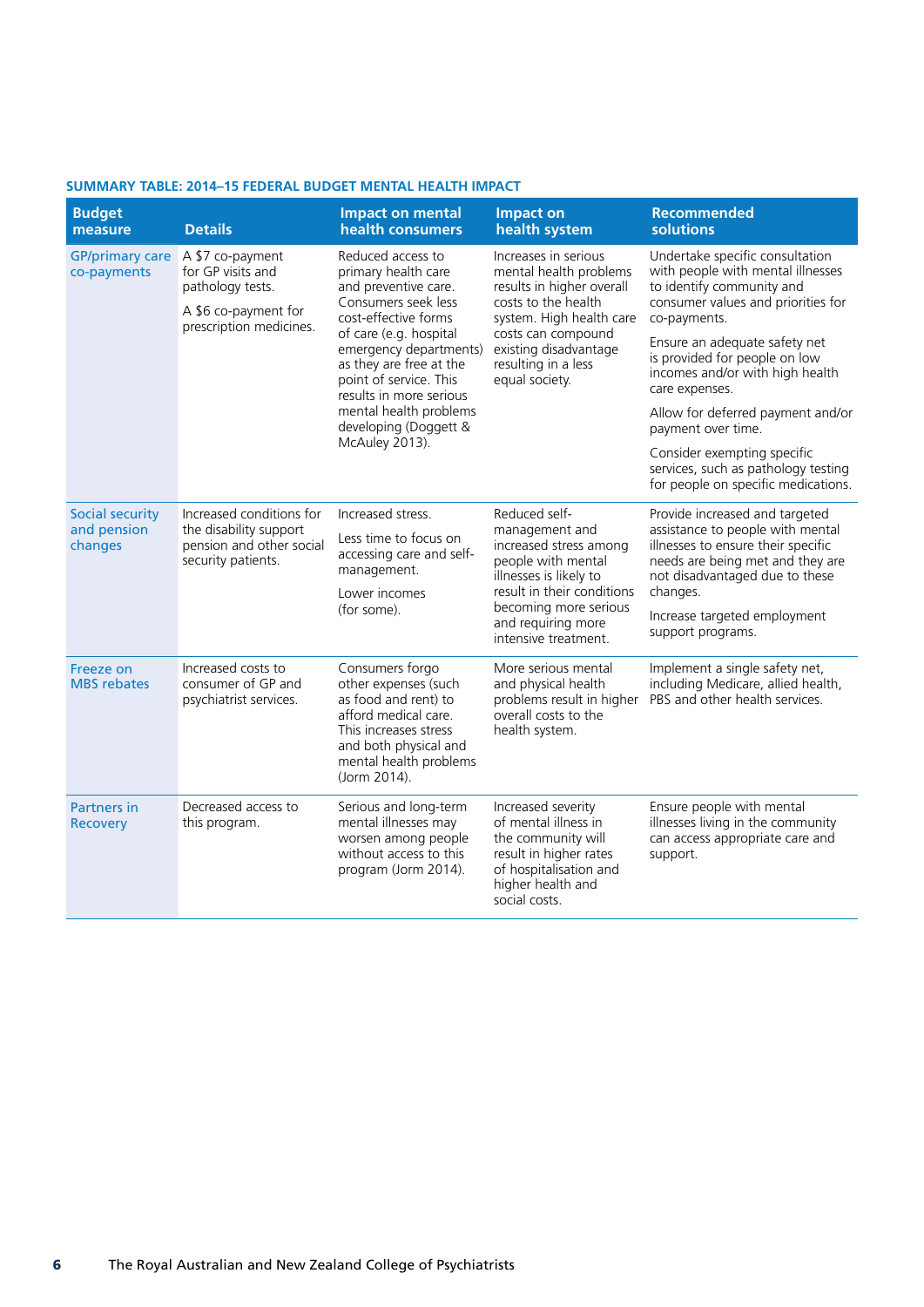| <b>Budget</b><br>measure                                                  | <b>Details</b>                                                                                                                             | <b>Impact on mental</b><br>health consumers                                                                                                       | <b>Impact on</b><br>health system                                                                                                                                      | <b>Recommended</b><br>solutions                                                                                                                                                                                             |
|---------------------------------------------------------------------------|--------------------------------------------------------------------------------------------------------------------------------------------|---------------------------------------------------------------------------------------------------------------------------------------------------|------------------------------------------------------------------------------------------------------------------------------------------------------------------------|-----------------------------------------------------------------------------------------------------------------------------------------------------------------------------------------------------------------------------|
| <b>COAG</b> mental<br>health<br>initiatives                               | A cut in Commonwealth<br>support for COAG<br>mental health initiatives.<br>including telephone<br>counselling and support<br>for children. | Consumers experience<br>fewer services and<br>increased fragmentation<br>of care across<br>Commonwealth<br>and state/territory<br>boundaries.     | Decreased<br>collaboration across the<br>Commonwealth and<br>state/territory services<br>results in less efficient<br>care due to gaps and<br>duplication of services. | Link co-payments to value so<br>that consumers are encouraged<br>towards the most cost-effective<br>care option.<br>Increase research to address<br>identified data gaps, in particular<br>for people with chronic illness. |
| <b>Mental</b><br>Health, More<br><b>Options Better</b><br><b>Outcomes</b> | Reduced funding<br>for allied mental<br>health services.                                                                                   | Consumers have<br>reduced access to allied<br>mental health care<br>(Russell 2014).                                                               | Barriers to cost-effective<br>allied health care lead<br>to the development of<br>more serious mental<br>health problems.                                              | Remove cost barriers to efficient<br>and cost-effective allied mental<br>health care for people with serious<br>mental health problems.                                                                                     |
| <b>Mental Health</b><br><b>Nurse Incentive</b><br>Program                 | Increased funding for<br>mental health nurses.                                                                                             | Mental health providers<br>have increased capacity<br>to meet the needs<br>of consumers due to<br>support from dedicated<br>mental health nurses. | Better primary mental<br>health care helps<br>keep people out of<br>hospital and increases<br>their productivity and<br>contribution to the<br>community.              | n/a                                                                                                                                                                                                                         |
| Youth<br>mental health                                                    | Increased funding<br>for youth mental<br>health services.                                                                                  | Increased capacity<br>among services to<br>meet the needs of<br>young people with<br>mental illnesses.                                            | By identifying and<br>treating mental health<br>problems among young<br>people effectively, the<br>social and economic<br>burden of illness may<br>be reduced.         | n/a                                                                                                                                                                                                                         |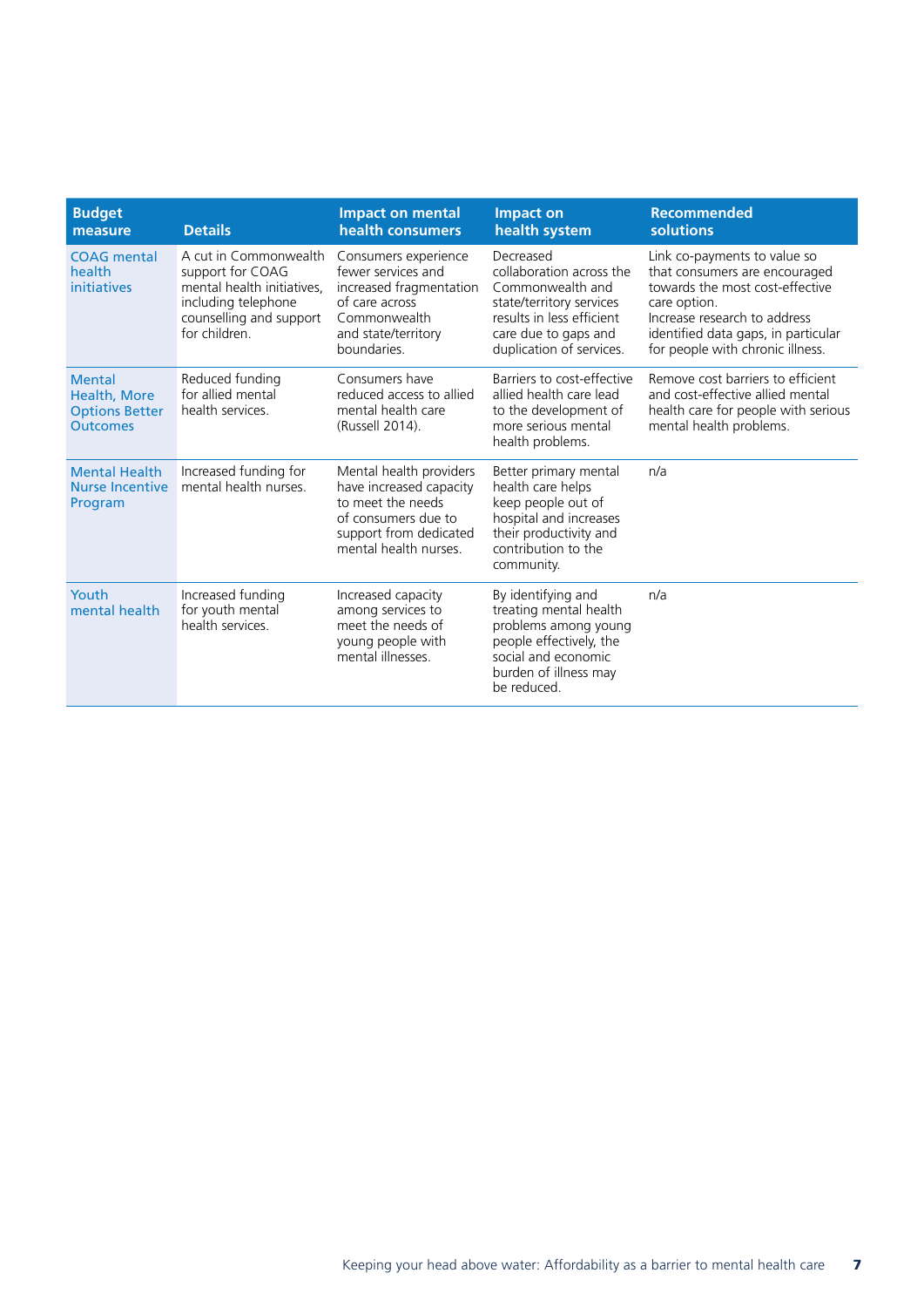### <span id="page-9-0"></span>Background

*'At the moment we are just managing. His health is OK, with some financial support from me, he is managing, but we are living at the edge really, there is not much extra at all. I am on a fixed income and also need to look after myself and maintain my house.'* 

*– Kate, carer*

The impact of the 2014–15 Federal Budget measures on people with mental illnesses needs to be contextualised within the current heath care environment, taking into account existing levels of mental health funding and gaps in service provision. This section outlines key aspects of current mental health funding arrangements and their impact on consumers with mental illnesses.

### **Interactions with the health system**

People with serious mental illness often present to public hospitals when they experience an episode of illness. After a period of treatment and once symptoms become less acute they will be discharged, either to the outpatient department of the hospital that will continue to provide mental health services until the illness stabilises or to a primary health care setting where care is provided by GPs and/or by psychiatrists in private practice. Most people with serious mental illness live in the community and are treated by GPs and psychiatrists. Their interaction with public hospitals is short term.

Consumers and psychiatrists consulted as part of the process of developing this report highlighted a number of resourcing and structural problems within the health system that make it both costly and complicated for people with co-morbid mental and physical health problems to maintain good health. Specific problems included:

- 1. There are not enough psychiatrists in the public hospital system. This results in psychiatrists in both the acute and outpatient setting being stretched and not able to spend sufficient time with patients to develop detailed care plans and coordinate care with family, carers, and GPs.
- 2. Although treatment, pathology and medication provided within a public hospital setting is free, once care moves into a primary care setting many consumers must meet a range of 'out of pocket' costs associated with their care. This situation will worsen if the costs of medications are increased in line with 2014–15 Federal Budget measures. Consumers will also face increased costs for pathology and an increased co-payment for seeing their GP if measures from the Budget are implemented.
- 3. Increasing the cost of primary care, medication and pathology would present a barrier to care and would have a negative impact on the ability of people with mental illness to manage their physical and mental health care.
- 4. Coordination of care between GPs, psychiatrists and other health services is largely unsupported in the current health financing system. Navigating the health system can be complex and expensive for people with both mental and physical illness.
- 5. The existing mental health system is underfunded, with many people missing out on care altogether or not receiving adequate care.

There is robust evidence that the current level of funding for mental health services in Australia does not match the level of need for care.

The Australian Institute of Health and Welfare (2013) estimates that mental disorders account for 13.1% of Australia's total burden of disease and injury and cost the Australian economy up to \$20 billion annually, including lost productivity and labour participation. A recent report by Medibank Private Limited and the Nous Group (2013) estimates that Australia spends \$13.8 billion on direct mental health expenditure and at least \$14.8 on nondirect mental health expenditure. The estimated total expenditure of \$28.6 billion is equal to only 2.2% of Australia's GDP. This research is supported by qualitative research that has found that many consumers with mental illnesses do not access the care they require. In fact, research has shown that less than half of Australians with a mental health disorder receive appropriate support and treatment (Hosie et al. 2013). Based on this research, the National Mental Health Commission (2013) has called for a doubling in the proportion of the Australian population who receive 'timely and appropriate mental health services and support'.

Due to this existing level of unmet demand, even small increases in the proportion of people unable to access mental health care, combined with the impact of Australian population growth, will produce a cumulative increase in demand that is significantly beyond the capacity of current mental health services (Hosie 2013).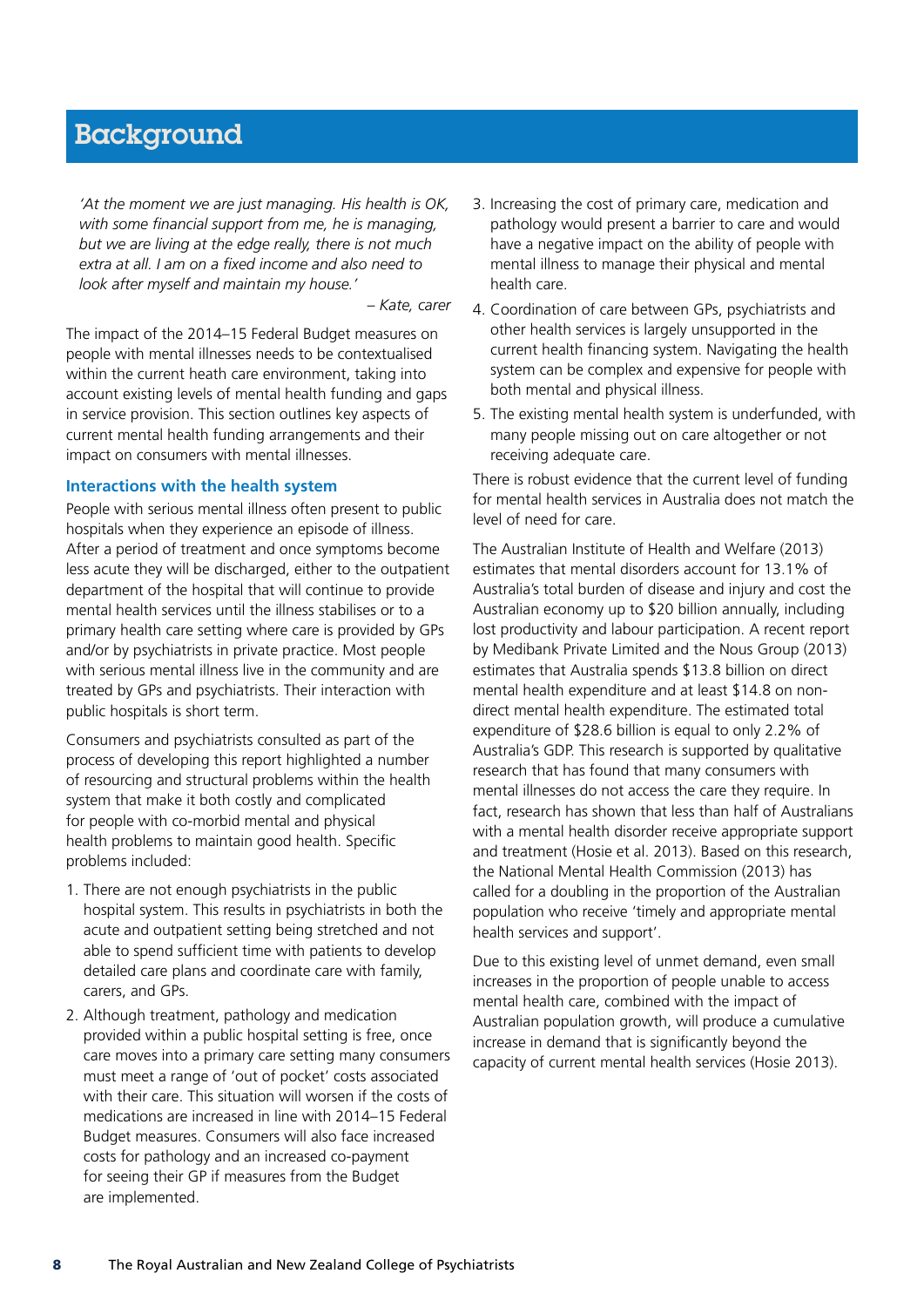### <span id="page-10-0"></span>**Consumer costs and affordability—key concepts**

Due to the complex funding arrangements within the Australian health care system, people with mental illnesses can incur costs associated with their care in a number of ways. These include the direct cost of care, other direct (non-health) costs associated with their condition and indirect costs. These are outlined in more detail below.

### Direct costs of care

The direct costs of care comprise a number of different types of payment associated with health care. These include:

- the 'gap' payment for GP and allied health services (the difference between the fee and the Medicare or private health insurance rebate)
- the co-payment for Pharmaceutical Benefits Scheme (PBS) medicines
- the 'excess' charged for private hospital visits (the difference between the private hospital charges and any rebates from private health insurance)
- the total cost of non-PBS medication
- the total cost of an allied health consultation (for someone without private health insurance).

These costs are relatively easy to identify and quantify.

### Direct (non-health) costs

The direct costs for additional non-health goods and services required as a result of a mental health condition can include a range of different expenses incurred as part of the process of accessing health care. These include:

- the cost of travel, meals and accommodation required to receive treatment
- the cost of childcare required in order to access treatment
- the cost of paying someone to look after a farm or business while seeking treatment.

These costs are relatively easy to identify but are often omitted from studies on the cost of specific illnesses. The level of cost incurred can depend upon the type of care accessed as well as other factors, such as location. Typically people living in rural and remote areas face significantly higher costs when accessing care than those in urban areas.

#### Indirect costs

Indirect costs that result from mental illness are often significant. They include:

- forgone salary due to an inability to work
- lost productivity to the community
- the loss of the contribution someone with a mental illness could make to their family, but is prevented from doing so due to their condition.

These costs are more difficult to identify and are often not included in assessments of the overall costs of these conditions.

#### Affordability

Affordability of mental health care is a function both of the actual cost of the care and the resources available to the consumer. These differ from person to person and can be impacted both by income level and by other expenses required for daily living. An out-of-pocket cost that is affordable for a single person may be financially out of reach for someone on the same income with children, or someone with a physical illness or disability that also requires regular treatment. As the Budget measures impact both upon the cost of health care and the income level of some consumers (in particular those receiving the Disability Support Pension (DSP) or other social security payments), it is important to consider both of these factors when assessing their impact.

Other issues that can impact upon affordability of health care are timing and payment systems. Health care costs are often unpredictable and often coincide with reduced earning capacity. This can result in short-term cash flow problems even for people who may usually be able to afford their health care costs. For example, people may be unable to afford an upfront payment for a service but could manage the cost over a longer period. People with mental illnesses may find managing unpredictable costs particularly difficult due to the impact of their illness on their ability to plan and deal with unforseen events. For this reason, it is also important to look at the proposed payments systems when assessing the impact of any new payments on people with mental illnesses. Payment mechanisms that allow people to delay or stagger payments can increase the affordability of services to consumers.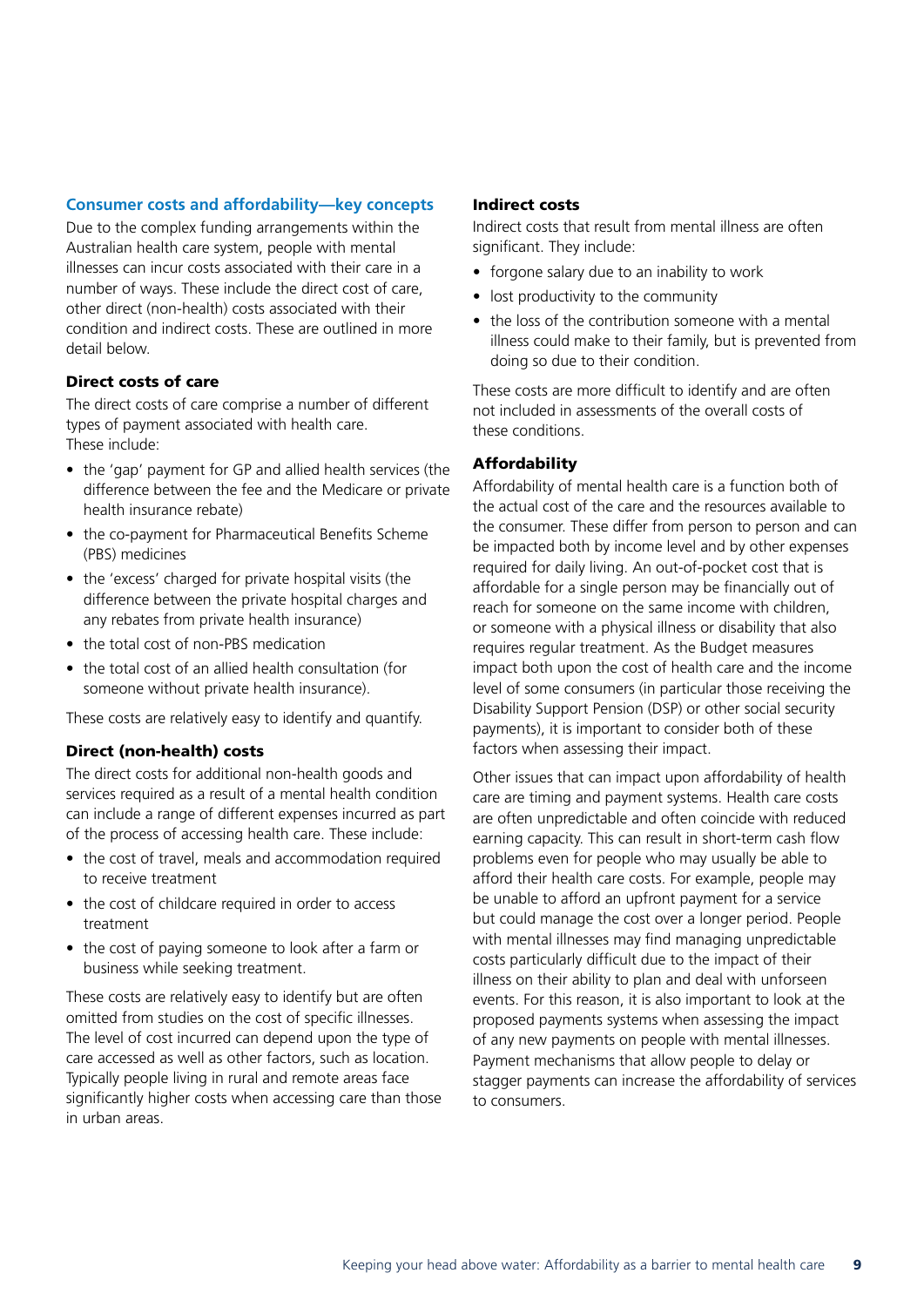### <span id="page-11-0"></span>**The health care needs of people with mental illnesses**

Psychiatrists treat people with mental illnesses of all ages and backgrounds, with a wide range of conditions that differ in their presentation, duration, severity and impact. It is therefore difficult to make any general statements about the health care needs of this consumer group. However, there are some common characteristics in the health care needs of people with mental illnesses that can be identified, based on existing research and the consumer consultations undertaken in the preparation of this report.

- Many consumers have more than one mental illness. It is common for people to have a diagnosis of two or more conditions, which may require different types of treatment (ABS 2008).
- Co-morbidity of mental and physical illnesses is very common. Sometimes these illnesses may be unrelated but often a physical illness can be associated with having a mental illness (ABS 2008). Physical illnesses are also associated with some medications used to treat mental illness.
- Mental illnesses may be persistent or episodic but even people whose condition is not always symptomatic may require regular health care, for example to monitor their condition and prevent further occurrences of their illness and to monitor the side effects of medication (AIHW 2012).
- Older people are particularly at risk of having problematic co-morbid conditions as they often have physical conditions that complicate assessment and management of their mental health conditions. This is further complicated as treatment costs for mental illness increase substantially with age (McCrone et al. 2008). People with mental illnesses often require care from family members or friends that is just as intensive and time-consuming as the care of someone with a physical illness or disability. However, often this caring role is not recognised and supported.<sup>2</sup>
- One group at specific risk of increased disadvantage are people with severe psychotic illnesses. People with these conditions have poor physical and mental health; 78% are unemployed, 63% are impaired in their ability to socialise, and 50% have attempted suicide at some point in their life. Their physical health is also poor, with 82% suffering from obesity, over half having metabolic syndrome, and 20% having diabetes (Jorm 2014).

### **Existing safety nets/assistance for specific groups**

To accurately assess the affordability of mental health services to consumers it is important to take into account both the broad range of costs associated with care as well as any targeted assistance or subsidy programs for which they are eligible.

Currently, there are two main safety nets in place within the Australian health system that are designed to assist consumers facing high levels of co-payments. They are the Medicare Safety Net and the PBS Safety Net. Different levels of subsidy are available to people on health care concession cards.3

A tax-based rebate system for out-of-pocket medical and health costs (the net medical expenses tax offset) is currently being phased out but still applies to some consumers.<sup>4</sup> The Department of Veterans' Affairs (DVA) has a separate system of health subsidies for veterans.<sup>5</sup> There is also a Patient Assistance Transport Scheme (PATS) to assist rural consumers with travel costs associated with health care.6

### **Health Care Cards**

Health Care Concession Cards (HCCs) are issued by the Federal Government to people on low incomes, recipients (and in some cases ex-recipients) of some allowances (such as DSP, Mobility Allowance and Carer Allowance) and people caring for foster children. HCCs entitle recipients to the concessional rate of PBS pharmaceuticals and some other concessions for health, education and transport expenses from federal, state and local government as well as private providers.

- 5 More information can be found at www.dva.gov.au.
- 6 PATS is a subsidy program that provides money to pay for some travel, escort and accommodation costs when rural and remote consumers travel long distances to receive medical care and treatment. PATS is funded by both Commonwealth and state/ territory governments and levels of benefit and eligibility criteria differ between jurisdictions.

<sup>2</sup> More information on the role of carers of people with mental illnesses is available on the SANE website at www.sane.org.au.

<sup>3</sup> More information on the Medicare and PBS safety nets can be found at www.health.gov.au.

<sup>4</sup> Net Medical Expenses Tax Offset (NMETO) is currently being phased out. Some taxpayers will still be eligible for the offset in 2014–15. This includes those who have received the offset in previous years, however the amount of the offset may be reduced depending on their adjusted taxable income. More information is available on the Australian Taxation Office's website, www.ato.gov.au.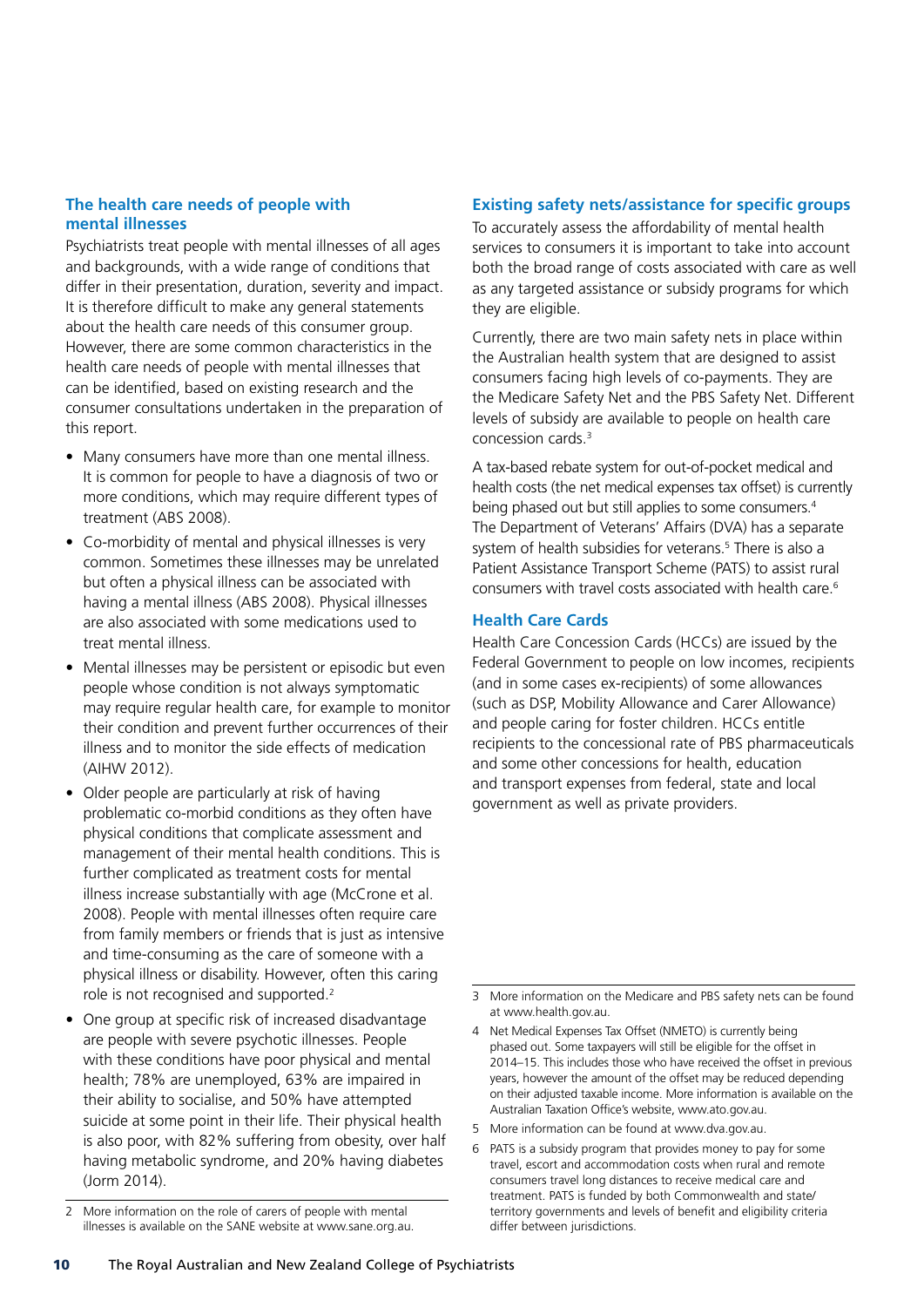### <span id="page-12-0"></span>**Medicare Safety Net**

The Medicare Safety Net provides additional rebates for high-level users of out-of-hospital medical services, such as GP and specialist consultations, ultrasounds, X-rays and blood tests. There are three different levels of the Medicare Safety Net: Original; Extended Concessional and FTB Part A; and Extended General.

The first level meets the cost of the gap (i.e. it rebates 100% of the Schedule Fee) for out-of-hospital services, once an annual threshold is reached. The next two levels pay for 80% of out-of-pocket costs for most out-ofhospital services (some services are capped), with two different thresholds depending on consumers' income level and responsibility for dependents. Currently, the threshold for the Extended Medicare Safety Net is \$1221.90 but from 1 January 2015 this will increase to \$2000 for families, couples and individuals.

The Schedule Fee is the price the government sets for each Medicare-funded service. This bears no direct relationship to the fee for the service (which is set by the provider) and often consumers will be charged much more than the Schedule Fee. The Medicare benefit (i.e. the amount the government pays) will be 75% or 85% of the Schedule Fee depending on whether the service is delivered in a hospital or in a community setting, such as specialist consulting rooms. A consumer's co-payment for a medical service includes both the difference between the Medicare Benefit and the Schedule Fee and any amount the provider charges above the Schedule Fee. The 'Gap' Medicare Safety Net only counts the first amount and not the second, which is covered by the other two levels of the Medicare Safety Net.

From 1 January 2016, a Single Medicare Safety Net for out-of-hospital services will replace the Extended Medicare Safety Net, the Original Medicare Safety Net and the Greatest Permissible Gap.

The Single Medicare Safety Net will have three thresholds:

- 1. \$400 for singles with a concession card or families with a concession card.
- 2. \$700 for singles with no concession card or families receiving Family Tax Benefit Part A with no concession card.
- 3. \$1000 for families with no concession card.

The definition of 'family' will also be broadened to include those under 22 years of age that are financially dependent on their parents, as well as couples living apart due to ill health or injury.

### **Pharmaceutical Benefits Scheme Safety Net**

The PBS Safety Net reduces the cost of PBS-listed medicines for high-level users. Once an annual threshold is reached, the price of additional medicines drops for the rest of the year. There are two levels of the PBS Safety Net: general and concessional. Once the annual threshold is reached, general consumers receive their medicines at the concessional price and consumers with a concession card receive them free. Some costs associated with PBS medicines, such as brand premiums are not counted towards the safety net thresholds. The recent Budget also included increases to the threshold of the PBS Safety Net so that people will need to spend more before qualifying for subsidies. This is discussed later in the paper.

### **Problems with existing safety nets**

*'I see the GP about once a month and pay \$78 upfront, getting \$37.05 back. I see the psychiatrist once every 3 weeks for about 20 minutes. From 1st November the fee will be \$115 with a Medicare rebate of \$73.50, so there is a gap to be paid. A few days ago I saw my diabetes educator under a chronic disease management plan and paid \$75 up front… you have to have money in the bank before you see anyone. I have postponed appointments because I didn't have sufficient funds.'* 

– Ann, consumer

As discussed above, there are a number of safety nets and targeted scheme which have been put in place to help consumers, including people with mental illness, afford health treatment related goods and services. However, while these can help address some of the equity and efficiency problems that arise for consumers when accessing mental health services, they do not provide adequate assistance to many people.

Specific problems with the current system of safety nets include:

- They are difficult to understand and often require consumers to keep records of their expenses and apply for benefits. This can be particularly problematic for people who have cognitive impairments. Some consumers miss out on receiving the benefits of safety nets due to administrative problems or because they are not aware of their eligibility.
- Their application is inconsistent (some operate on an individual basis, some on a family basis, some use calendar year outlays and some use financial years). Frequent changes are made to safety net arrangements, which affect consumers' eligibility and the level of benefit they receive. These changes make it difficult for consumers to understand, and increases the administrative complexity of the system.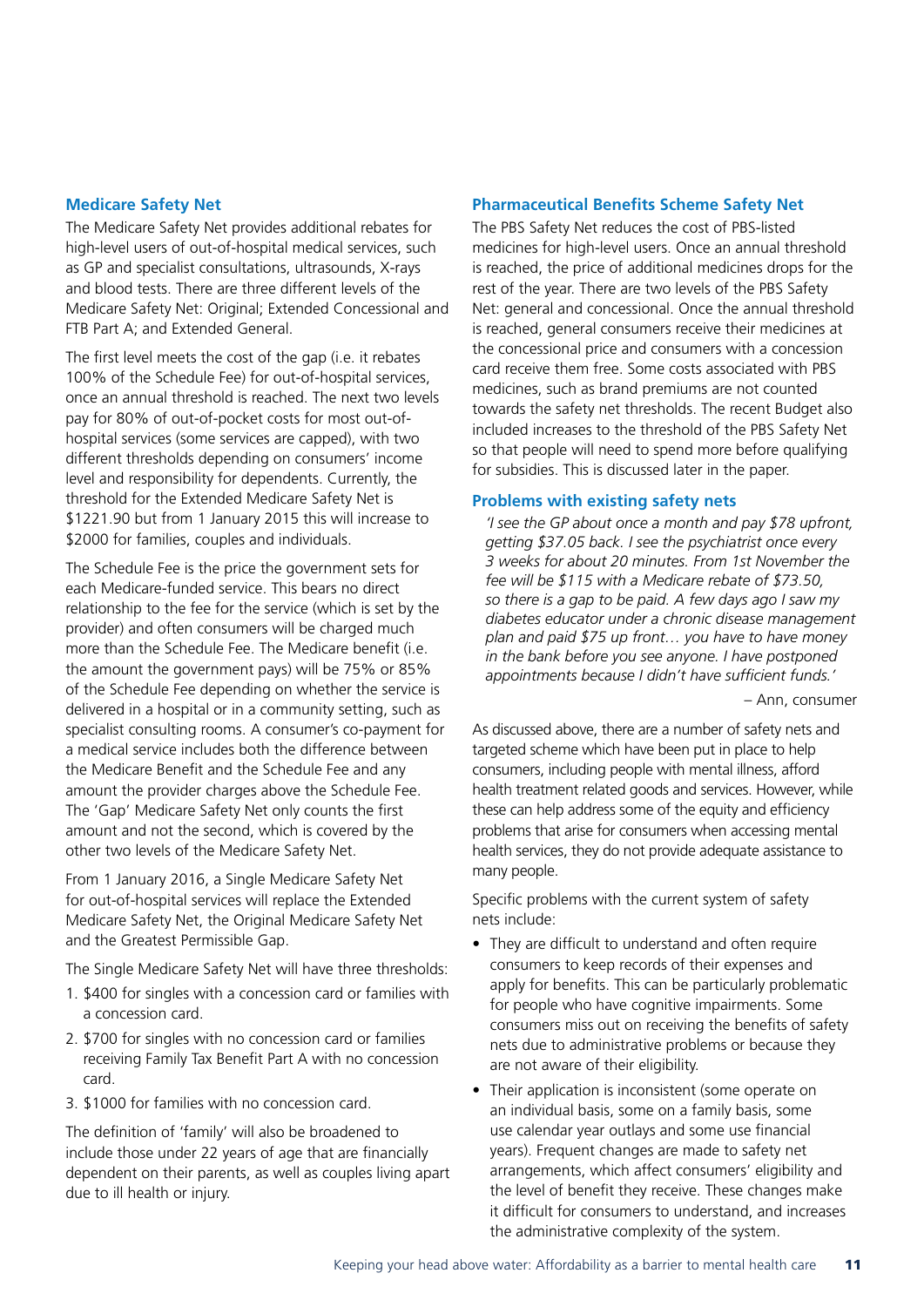- They often do not address the need for high upfront payments for health care. Consumers are often required to pay the full cost of a service and apply afterwards for a rebate. This can prevent access to services for people with cash flow problems (health problems often coincide with cash flow problems due to the impact of illness on the capacity to work).
- They often don't support the choice of the most effective or efficient care option. For example, people who reach the PBS Safety Net will have a greater incentive to seek a pharmacological treatment for their condition, rather than a medical or allied health treatment, even if it is not the most cost-effective.
- They are based on annual expenditure. This advantages consumers whose health care expenses occur in a short timeframe over those who require lower levels of care for longer periods, as many people with mental illnesses do.
- Mechanisms to address inequity, such as health care cards, identify people on the basis of income level or carer status, but do not accurately target those who have difficulty affording health care. There are many consumers who do not qualify for health care cards or pensions but who experience difficulty in meeting their health care costs.
- The safety nets operate in isolation. There is no consistent approach across all forms of health and medical care. This advantages people whose health care needs focus on one specific type of care (e.g. medical or pharmaceutical) but disadvantages consumers who require different forms of care, such as a GP, psychologist and counselling.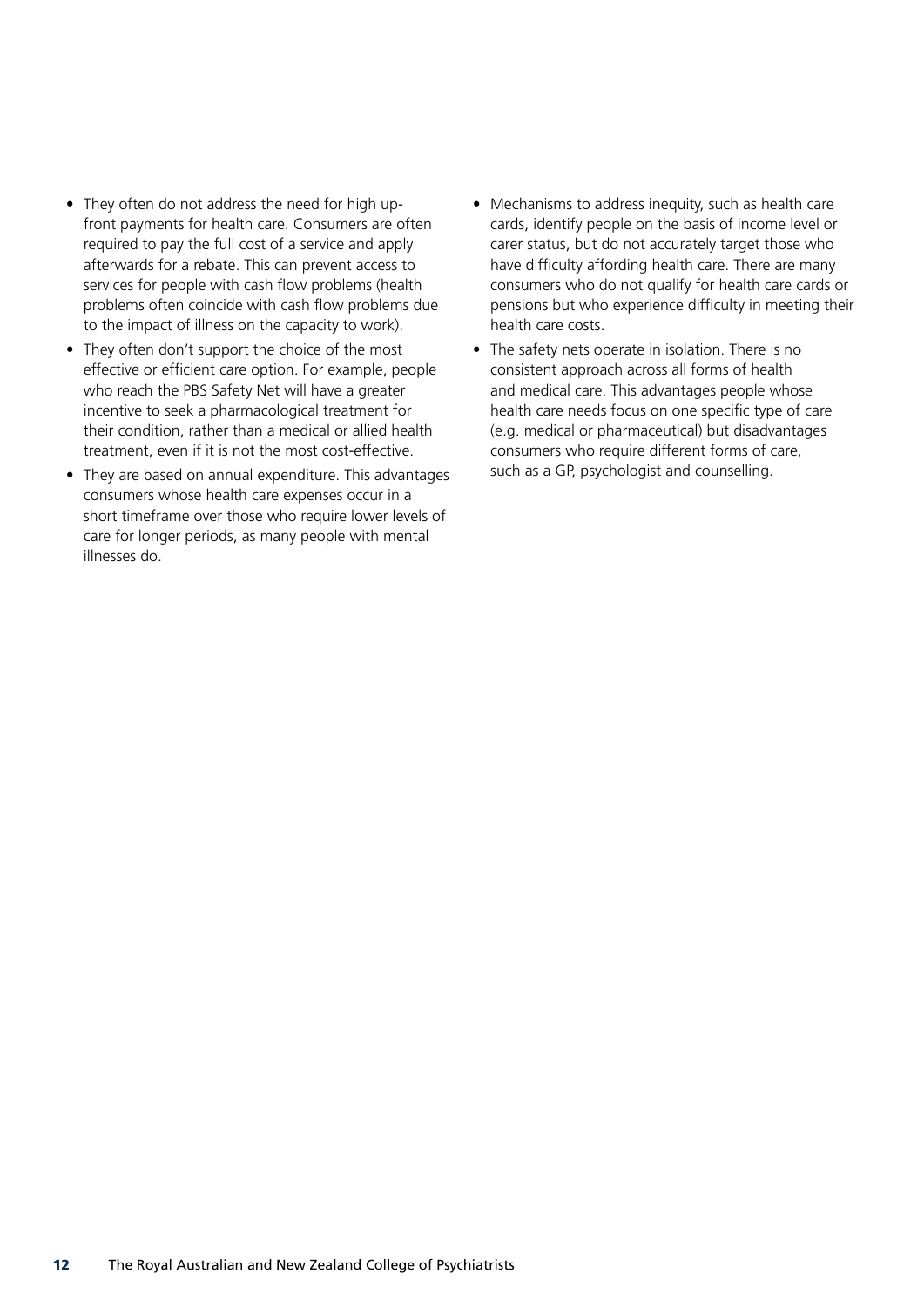## <span id="page-14-0"></span>2014–15 Federal Budget

The 2014–15 Federal Budget contained a number of measures directly affecting people with mental illnesses. There were both savings and funding measures but overall the Budget resulted in a net loss of funding to mental health programs. A number of these measures require legislative change that must be approved by the Senate in order to take effect. Therefore, there is currently some uncertainty over their status and it is likely that they will be amended as part of the negotiation process between the government, minor parties and crossbenchers.

The following section outlines the main Budget initiatives likely to affect people with mental illnesses. It identifies the impact they are likely to have on consumers' access to appropriate care, taking into account the existing cost and other barriers that mental health consumers experience. These include three major system-wide changes that will impact consumers across the spectrum of the health and social welfare systems. There are also a number of discrete mental health programs affected by the Budget, which will have a more narrowly defined impact within their target population.

*'I don't think the government should make medicines any more expensive than they already are. For people on multiple medications, like me, even a small increase adds up really quickly.'*

– Amber, consumer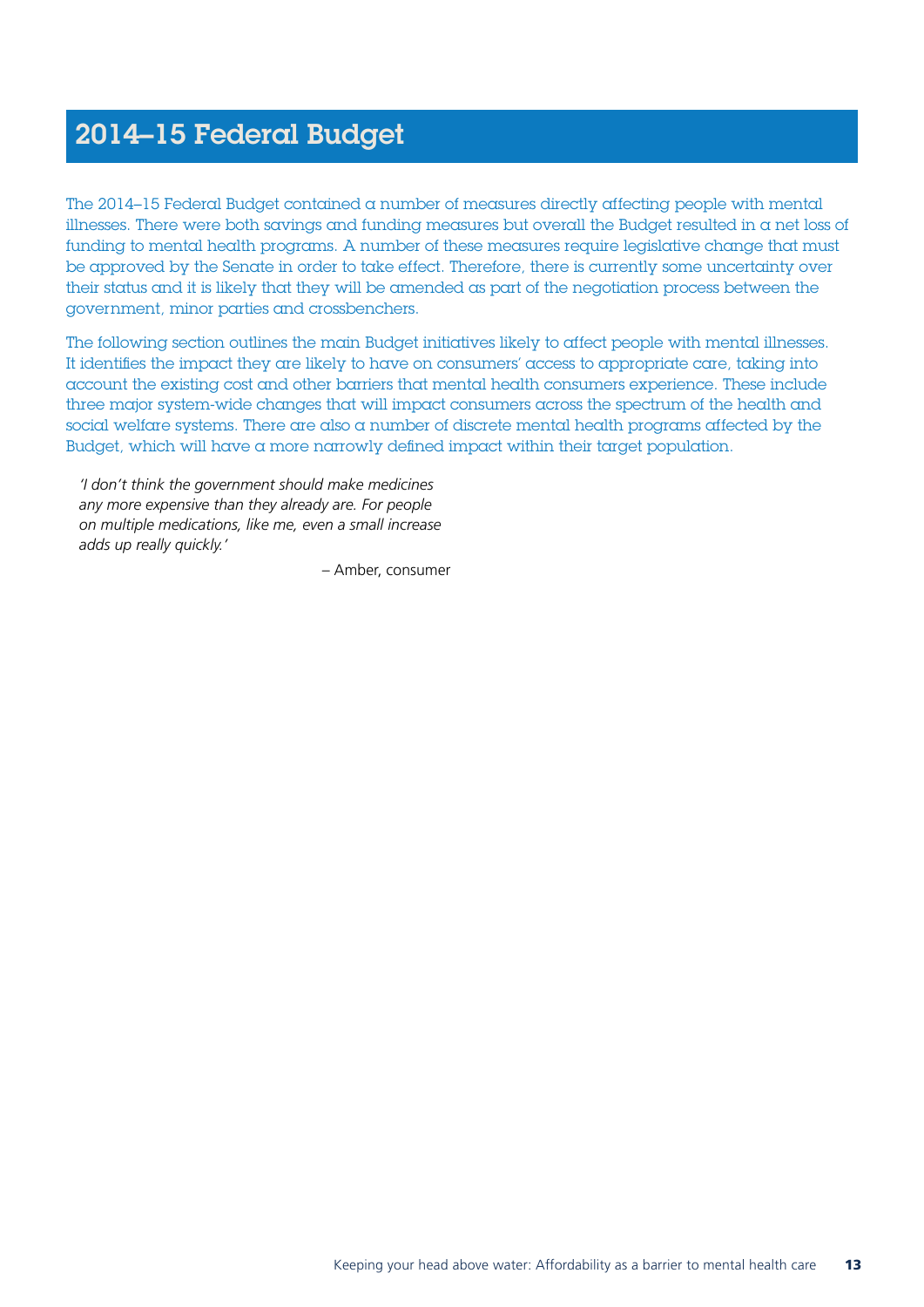### <span id="page-15-0"></span>System-wide changes

*'We're really anxious about any increase in our health care costs and all this stress can make my conditions worse.'* 

– Jaisen, consumer

#### **Primary health care co-payments**

The government will achieve savings of \$3.5 billion over five years by reducing Medicare Benefits Schedule (MBS) rebates from 1 July 2015 by \$5 for standard general practitioner consultations and out-of-hospital pathology and diagnostic imaging services. The government is encouraging the providers of these services to collect a patient contribution of \$7 per service for GPs and \$6 per service for pathology.

For patients with concession cards and children under 16 years of age, the MBS rebate will only be reduced for the first 10 services in each year, after which it will return to current benefit levels. A new Low Gap Incentive will replace bulk-billing incentives for providers of these services. The Low Gap Incentive will be paid to providers where they provide services to patients with concession cards or children under 16 years of age and only charge the \$7 patient contribution for the first 10 services in a year, or where they charge no patient contribution for additional services in that year. Services that are provided as part of a chronic disease management program will be exempted from the co-payment.

The measure will also remove the restriction on state and territory governments from charging patients presenting to hospital emergency departments for GP-like attendances.

#### Impact on people with mental illnesses

People with mental illnesses seeking treatment within the primary health care sector are likely to face additional payments if they receive bulk-billed services or use prescription medicine. It is also important to note that the \$7 co-payment cannot be counted towards meeting the safety net threshold.

There is some provision within the Budget measures to support regular users of primary health care services. For example, there is an annual \$70 cap on co-payments for people with a pension or concession card and some specific chronic disease management services are exempt.

However, it is not clear how the annual cap will be applied when people access different GPs for care and there may be a requirement that consumers continue to pay the co-payment and receive a rebate at a later date. It is also not clear which services being provided as part of a chronic disease management plan are exempt from the co-payment.

Increasing cost barriers to accessing GP services will have a profound impact upon the way in which mental health care is provided within the Australian health system. GPs play an important role in both treating mental health problems and as a care coordinator and referrer of people with mental illnesses to other mental health professionals. Data shows that mental illness comprises a significant component of GPs' work. In 2011–12 an estimated 12.1% of all GP encounters were mental health-related encounters, which translates into nearly 15 million mental healthrelated GP encounters per year. In addition, there were an estimated 3.1 million encounters that did not involve a specific mental health-related problem but where psychologically related management was initiated (Britt et al. 2012).

Of these 18 million encounters involving mental health issues, only 2.2 million services were provided using MBS items defined to be mental health-specific, as distinct from general surgery consultations. Therefore, most people receiving mental health services from a GP would not be eligible for the co-payment exemption provided for services provided under a mental health care plan.

Given that there has been an annual average increase of 6.0% in the estimated number of mental health-related GP encounters recorded since 2007–08, it can be expected that the demand for mental health services from GPs will continue.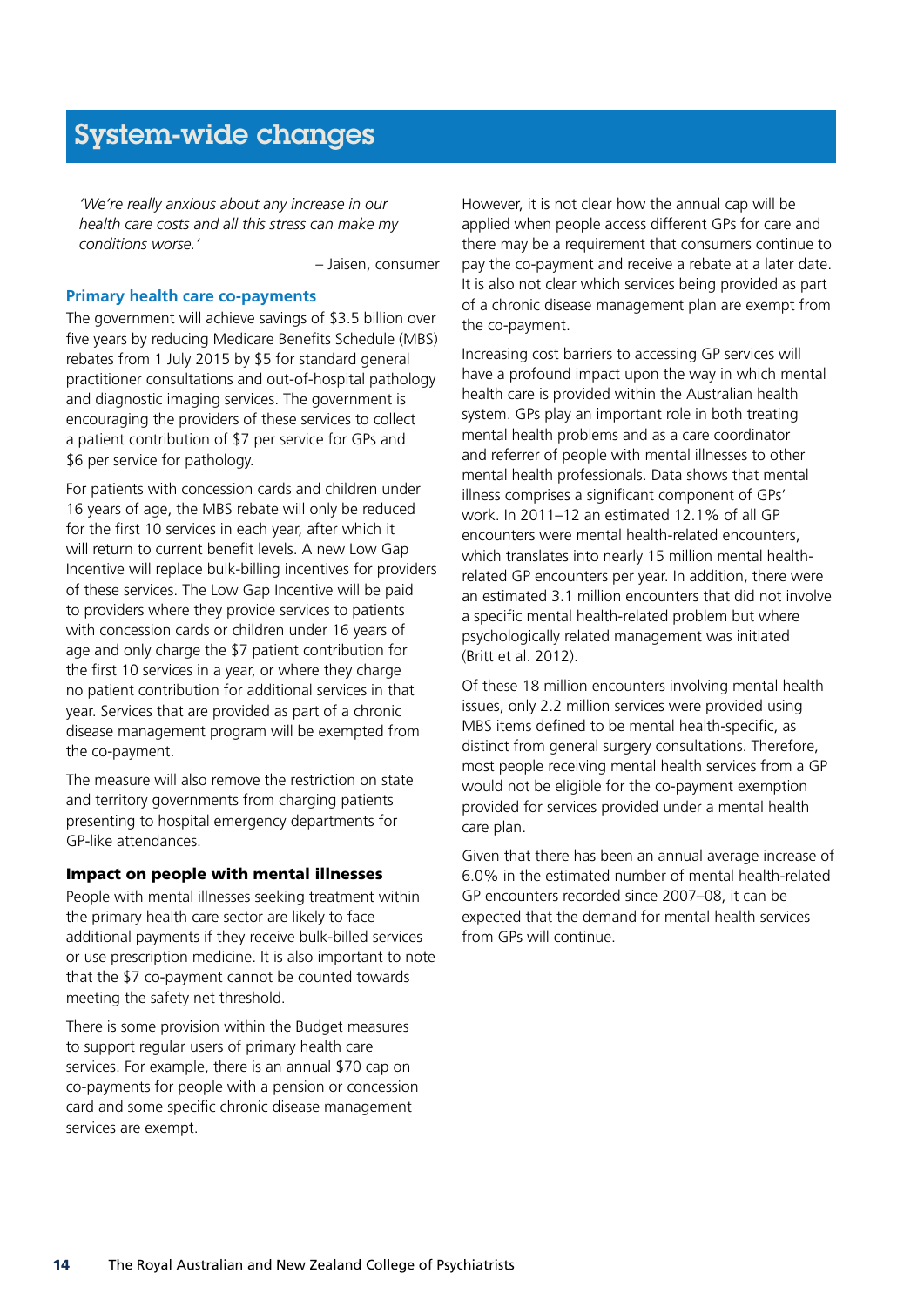<span id="page-16-0"></span>In addition, it is important to note that the introduction of co-payments into bulk billing practices may result in the cost inflation of GP services. \$7 is not a maximum co-payment amount and GPs may decide to charge above this amount to cover the cost of the additional administration required to process co-payments. This was confirmed by Richard Bartlett, Acting Deputy Secretary of the Department of Health, in a recent hearing of the Inquiry into out-of-pocket costs in Australian health care. Mr Bartlett said, 'You would assume some of the doctors may choose to charge some people larger co-payments—they may vary the amount of co-payment.'7

Ethical issues also arise in relation to consumers who are being cared for under mental health legislation. These consumers may also be required to meet the cost of co-payments for medical and pathology services, despite the fact that they are considered involuntary patients and unable to consent to treatment.

The co-payment will also increase the cost of care for co-morbid physical illnesses. People with mental health issues have a life expectancy of 16 years (males) and 12 years (females) less than the general population, primarily due to chronic physical illnesses such as cardiovascular disease. Increasing the cost of care for physical illnesses is also likely to result in poorer health outcomes for people with mental illnesses (Lawrence, Hancock & Kisely 2013).

The most common management of mental healthrelated problems was for the GP to prescribe, supply or recommend medication (64.7%) (Britt et al. 2012). This highlights the fact that many consumers seeking treatment for a mental illness will often face multiple co-payments for a single episode of care, i.e. a \$7 co-payment for the GP consultation, a \$6 co-payment for prescription medication and in some cases an additional \$7 co-payment for pathology services to monitor the effects of the medication.

If consumers are unable to afford the cost of these services, they and their health care providers need to choose which services are most important. Where consumers cannot afford specific services they may be exposed to potential side effects that are undetectable without pathology services or develop complications that are not picked up and treated.

### **Pathology co-payments**

People with mental illness are high users of pathology services. This is especially true of people with severe or chronic mental illness such as schizophrenia or bipolar disorder in which the medication carries potentially serious side effects. Consequently, increased pathology costs impact highest on the most vulnerable group of mental health consumers.

The 2014–15 Budget included measures for a new \$7 co-payment for pathology. As is the case with the GP co-payment these costs will not count towards meeting the Medicare Safety Net Threshold. Currently, the vast majority of pathology tests are bulk billed so the \$7 co-payment will be felt by all consumers especially those taking clozapine, lithium or any medication that increases the risk of diabetes. Psychiatrists are concerned that the proposals for an additional co-payment for pathology would not support good clinical care.

For many people with serious mental illness, effective treatment requires medicines that need tight monitoring in order to work. They can also have serious side effects. Both the Therapeutic Goods Authority (TGA) and the RANZCP's therapeutic guidelines<sup>8</sup> require regular monitoring, including extra visits to the GP, blood tests and other pathology, in order to test effectiveness and avoid the potential harms of these medicines. Members noted that even where there is no co-payment many people with serious mental illness find these tests onerous. The co-payment could tip the balance away from people coming in for these essential tests, with the possible consequences being a serious deterioration in their health and an increased likelihood of hospitalisation, and even death.

<sup>7</sup> Transcripts of the public hearings of this Inquiry can be found at http://www.aph.gov.au/Parliamentary\_Business/Committees/ Senate/Community\_Affairs/Australian\_healthcare/Report

<sup>8</sup> www.ranzcp.org/Files/Resources/Publications/CPG/Clinician/ APY520-pdf.aspx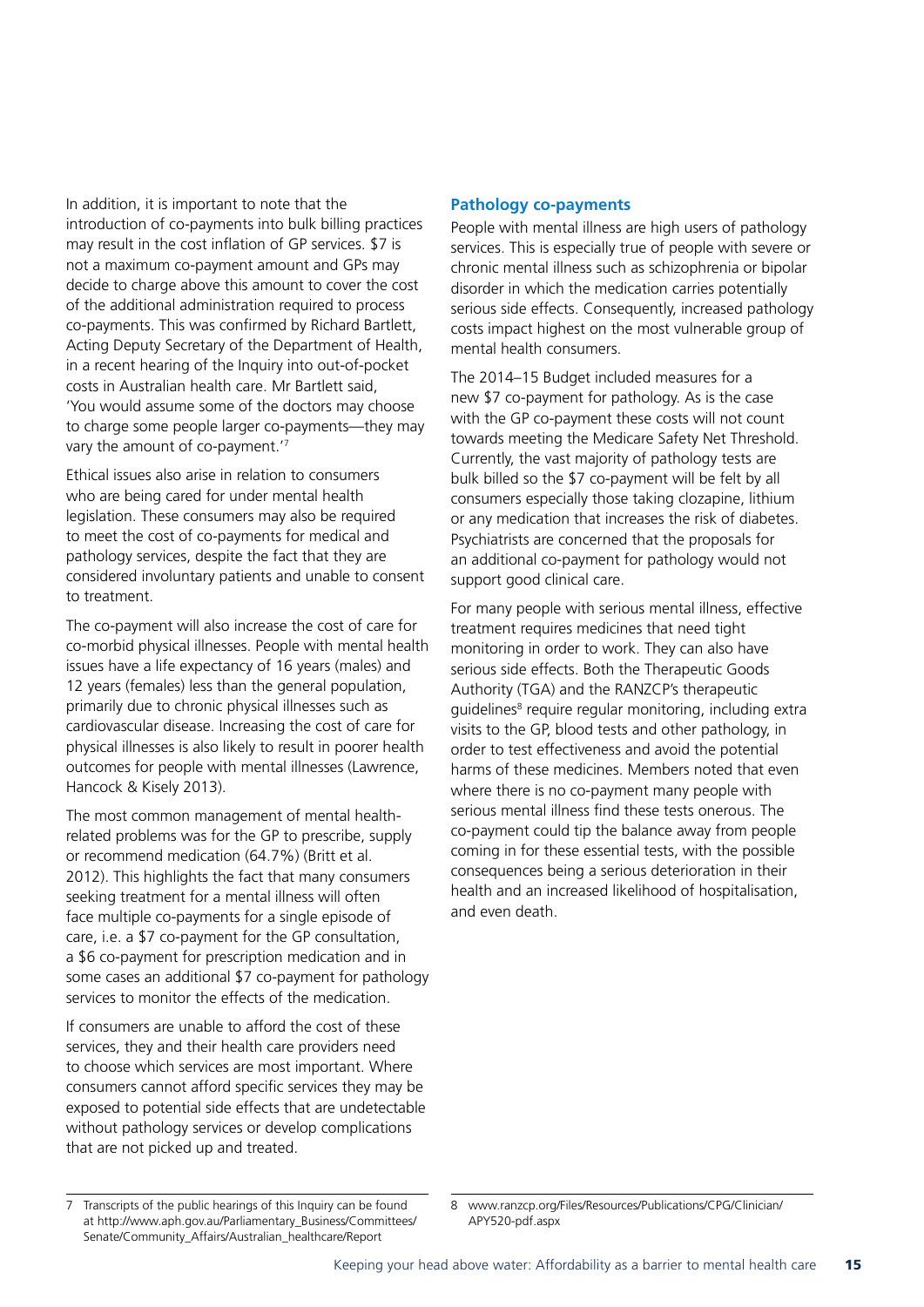One example is that of consumers with serious mental illness who are already at heightened risk of diabetes. A number of new generation anti-psychotic medications can also increase the risk of developing metabolic disorder and diabetes (De Hert et al. 2009; Bak et al. 2014). At a minimum, people require six-monthly metabolic monitoring, which requires extra consultations either with a GP or a psychiatrist. They also need a range of tests, including those for blood sugar and cholesterol, and ECGs to monitor heart function. People with metabolic syndrome also require tests, and visit their doctor much more frequently to maintain their health. Failure to monitor metabolic syndrome can lead to the development of type 2 diabetes as well as cardiovascular disease, exposing people to ongoing serious chronic illness.

A second example is where people with bipolar disorder are treated with lithium. Given the potential toxicity of lithium, regular blood tests are required to ensure that side effects are avoided and that the medication is being given at the most effective dose. The following example was provided by a carer whose son has bipolar disorder.

*'The thing I worry about is that this is a barrier and a disincentive for him to go to the doctor. He already finds it quite onerous to go to the doctor once a month and have the blood tests, and the co-payments for GPs and for pathology will be a barrier to him going. Monitoring the lithium levels is really quite essential to him staying well. So I can see that he won't go to the doctor and he gets ill again and has to be hospitalised.'*  – Kate, carer Another example of a medication that requires intense monitoring is clozapine, which can be effective in treating people with schizophrenia in whom all other treatments have failed. However, it can also have a range of serious side effects including liver problems, cardiac abnormalities, seizures and neutropenia—a deficiency of white blood cells which can impair immune function (MedicineNet 2014). The TGA requires that people prescribed clozapine must undergo regular testing in order to continue being prescribed the medication. Initially, these tests are required weekly. More frequent visits to the GP or psychiatrist are also required.

With a new co-payment for each pathology test as well as visits to the GP, the additional costs can mount up over time. While many people with serious mental illness are on HCCs, a number are not. Below is a table that estimates the additional costs of pathology for a person commencing treatment with clozapine, who is receiving care in the community and does not have an HCC. This calculation does not measure the cost of the medication itself or the additional visits to a GP or psychiatrist that would also be required. The costs are so significant that people who are working, or who might find a job during the course of their treatment, may find earning an income will put them above the threshold for the HCC. It may not be worth their while to work and bear the costs of these tests without assistance. There is no ceiling for these costs, nor are they counted in terms of meeting the Medicare Safety Net.

|                                        | <b>Hathology tests regulied</b>                                                                                                                      | <b>POLAI COST (CSTITIOLC)</b> |
|----------------------------------------|------------------------------------------------------------------------------------------------------------------------------------------------------|-------------------------------|
| <b>Pre-treatment</b>                   | - 7 blood tests<br>- 1 cardiac assessment                                                                                                            | \$56                          |
| <b>Week 1-18</b>                       | - 5 weekly blood tests (90)<br>- 2 additional blood tests, required 2 times (4)<br>- 2 blood tests, required 5 times (10)<br>- 5 cardiac assessments | \$763                         |
| <b>Week 19-52</b>                      | - 3 quarterly blood tests (9)<br>- 2 additional six-monthly blood tests (4)<br>- 1 annual cardiac assessment                                         | \$98                          |
| Estimated annual costs of<br>pathology |                                                                                                                                                      | \$917                         |

#### **Table 1. Out-of-pocket pathology costs for a consumer without an HCC who is commencing treatment with clozapine**

**Pathology tests required Total cost (estimate)**

Table prepared with information from the Clozapine Protocol (South Australia, Health Department) and Mental Health Directorate Procedure, Commencement of Clozapine (Victoria).

This table does not include the cost of the medication itself or the additional visits to a GP or psychiatrist that would also be required.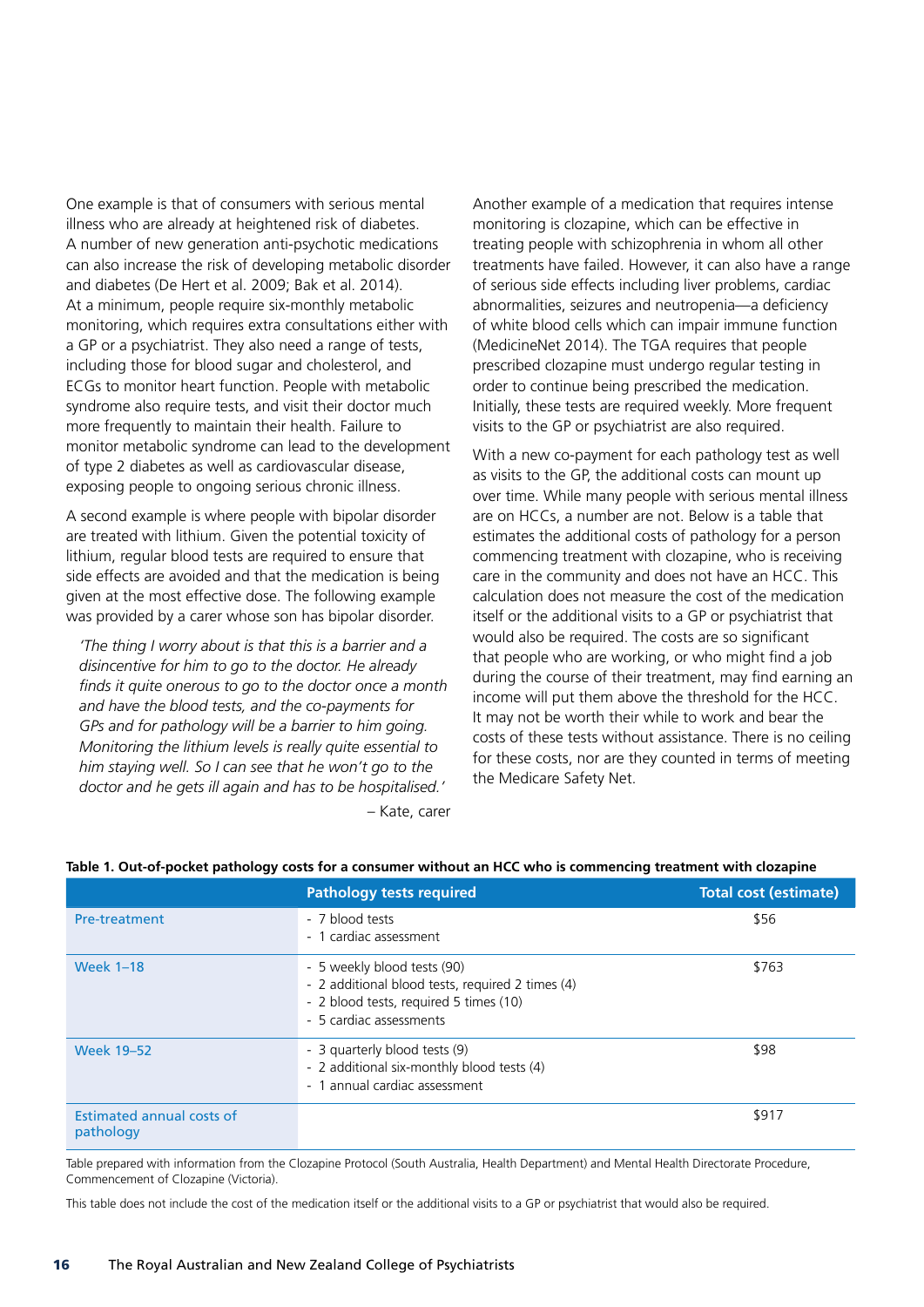### <span id="page-18-0"></span>**Co-payments for medications provided under the Pharmaceutical Benefits Scheme**

The 2014–15 Federal Budget also included proposals for additional charges for medication provided under the PBS. The changes will take effect from 1 January 2015. People without HCCs will pay an additional \$6 per prescription, increasing the total amount they will pay from \$37.70 to \$42.70 per medication. Concession card holders will pay an additional \$0.80, lifting the amount they have to pay from \$6.10 to \$6.90. The PBS Safety Net threshold (the amount that consumers must spend before they are entitled to further subsidies in their medications) has also increased. Concession card holders will now have to spend \$427 on medications, up from \$366, before they qualify for further subsidies. Non-concession card holders will have to spend \$1597.80, up from \$1452, a difference of \$145.

While many people with serious mental illness are eligible for an HCC, not all of them are. Some of the most disadvantaged people are those who have a serious mental illness and a physical illness, but miss out on an HCC because their income is marginally too high. They still have to meet a higher cost of medication, which can be significant.

*'As well as my mental health issues, I have other complex illnesses. I developed diabetes within about six months of going on Zyprexa some years ago.'* 

– Ann, consumer

Below is an estimate of Ann's existing costs for medication over a three-month period, as well as the impact of the \$6 co-payment. Like many people who have both physical and mental illnesses, Ann does not qualify for an HCC.

### **Social security and Disability Support Pensions**

New eligibility conditions for the DSP and other social security payments were announced in the Budget. These are as follows:

- People under 35 years of age on the DSP will be reviewed (with a few exceptions) and placed on a 'program of support' or risk losing their DSP benefit.
- From 2017 the DSP and other pension and equivalent payments and Parenting Payment Single will be indexed to the Consumer Price Index (CPI), rather than average male weekly earnings (which typically increases at a higher rate than CPI).
- From 1 January 2015, the age of eligibility for new applicants for the Newstart and Sickness Allowance payments will increase from 22 to 24 years. People aged under 25 years will receive youth allowance, which is \$100 per fortnight lower.
- The Pensioner Education Supplement, which helps students with illnesses or disabilities with the ongoing costs of full-time or part-time study, has been abolished.

### Impact on people with mental illnesses

Overall, these changes make it more difficult for people to quality for the DSP and other social security payments. This will have a significant impact on people with mental illnesses, who are over-represented among people on the DSP and those receiving unemployment benefits (ABS 2008). The proposed changes to these payments will make it harder for people with mental illnesses to access the care they need. It will reduce their income and increase their obligations in order to receive their payment.

#### **Table 2. Example of medication cost over a three-month period for a consumer without an HCC**

| <b>Medication</b>          | <b>Existing costs</b> | <b>Co-payment</b>        |
|----------------------------|-----------------------|--------------------------|
| Seroquel 300mg             | \$73.80 (2 scripts)   | \$12                     |
| Lamotrigine 100mg          | \$147.60 (4 scripts)  | \$0 (non PBS medication) |
| Escilopram 20mg            | \$50.60 (4 scripts)   | \$24                     |
| Galvumet 50/1000mg         | \$110.70 (4 scripts)  | \$24                     |
| Rosuvastatin 5mg           | \$97.32 (3 scripts)   | \$18                     |
| Irbesartan 75mg            | \$40.62 (3 scripts)   | \$18                     |
| Meloxicam 7.5mg            | \$77.28 (6 scripts)   | \$36                     |
| Nexium 20mg                | \$77.10 (4 scripts)   | \$24                     |
| Tramal 50mg                | \$59.20 (2 scripts)   | \$12                     |
| Stilnox 12.5prn            | \$23.90 (1 script)    | \$6                      |
| <b>Total</b>               | \$758.12              | \$168                    |
| Total cost with co-payment |                       | \$920.12                 |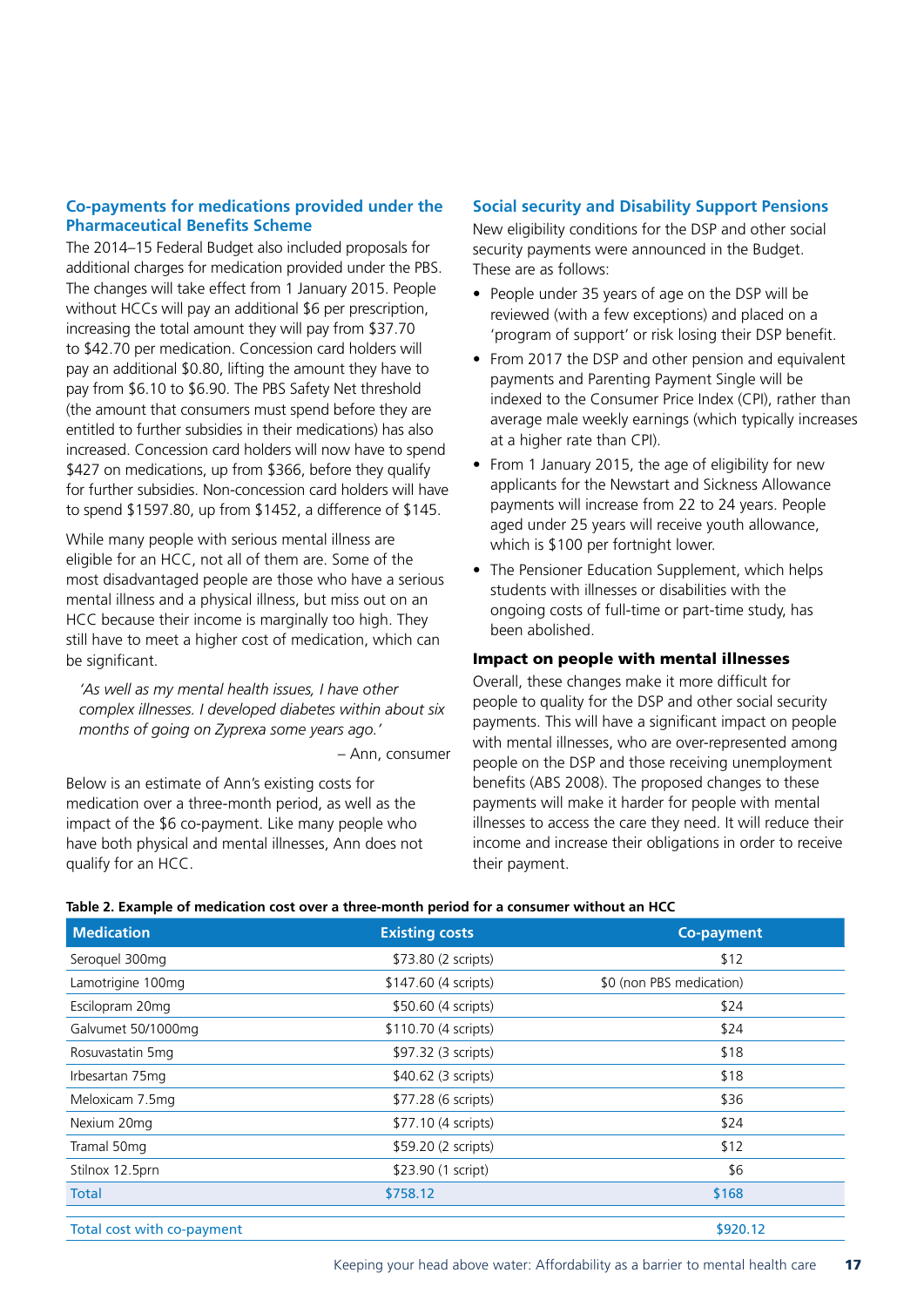<span id="page-19-0"></span>Specifically, RANZCP is concerned about the creation of a false dichotomy between 'permanent impairment', 'episodic disability' or 'permanent impairment but a partial capacity to work' especially with the stated intention to only offer financial support to people with a 'permanent impairment'. From a psychiatric perspective this demonstrates a lack of understanding of the complexity of chronic mental illness and the myriad impacts of this on a person's life and capacity.

There is a particular risk for young people aged under 30 years with an 'episodic' mental illness. These individuals will be ineligible for the DSP but will also be unable to access Newstart for the first six months.

The changes are also unlikely to improve the employment opportunities for people with mental illnesses. International evidence shows that post-placement support is the most important factor to support people with a mental illness back into sustained employment (Russell 2014). The changes will also make it more difficult for people with mental illnesses to study and therefore may reduce their future opportunities for employment. The emphasis placed on ensuring carers maintain links to the job market, and the likely decrease of their income, neglects to recognise the essential role these people already perform, and the cost savings they provide the Australian community.

People with mental illness often have low incomes (ABS 2008). The compounded impact of poverty and disadvantage can both increase the severity of mental illness and hinder the prospects for recovery.

### **Medicare Benefits Schedule rebates freeze**

As part of the Budget, the government announced that from 1 July 2014 the indexation of all MBS fees will be suspended, excluding GP attendance items and associated bulk-billing incentives, for a further 24 months. Indexation of the fees in the DVA Schedule of Benefits will also be suspended from 1 July 2014 for 24 months. This measure will affect specialists, allied health professionals, nurse practitioners, midwives and dental surgeons who provide Medicare- or DVA-eligible consultations and procedures. These changes will not affect the fees for pathology and diagnostic imaging services, which are not indexed annually.

### Impact on people with mental illnesses

Psychiatrists have been requesting a review of the MBS items that relate to psychiatry for several years, due to changes in practice that mean a number of anomalies exist. Psychiatrists currently receive only 85% of schedule fee for treatment rather than 100% of the schedule fee as received by GPs. There are also very few items that relate to the care of carers for people with mental illness despite it being well recognised that they need support. Another area of concern has been the cessation of funding incentives for telehealth. All of these impact on the health of people with mental illness, and will not be able to be addressed during a freeze on fees and services.

Patients that are not bulk billed may also experience higher out-of-pocket costs for non-GP services provided under Medicare, if their provider decides to increase their fees. This includes both private psychiatry and psychologists providing Medicare-eligible services. These increases in costs are on top of the co-payment for primary health care services and, when added together, could significantly increase the cost of mental health care. If people are unable to access appropriate care due to these increases in payments their condition may worsen, leading to more serious mental (and potentially also social) problems.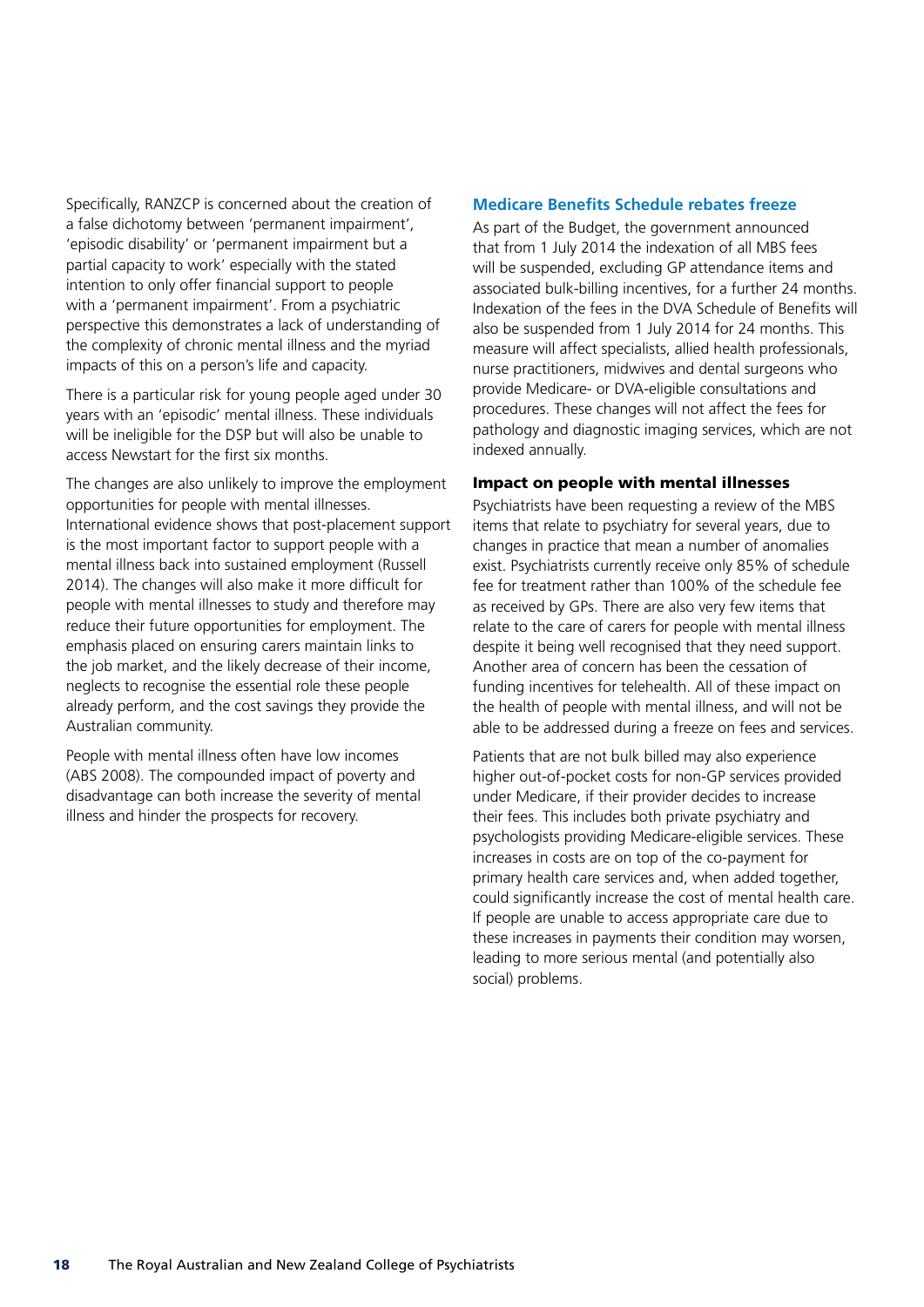### <span id="page-20-0"></span>Specific programs

*'We can't afford private health insurance and are just scraping by with our current health care expenses. If they go up we will have to give up some things that we think of as essential, such as life insurance, and cut our food budget.'* 

– Jaisen, consumer

### **Partners in Recovery**

The Partners in Recovery (PIR) program helps people with severe and persistent mental illness and complex support needs. In the Budget, the government deferred the establishment of 13 PIR organisations for two years (saving \$53.8 million). It is not clear what will happen to funds provided for 2015–16, and whether these have already been taken, unnoticed, as savings.

### Impact on people with mental illnesses

People with these conditions have poor physical and mental health. 78% are unemployed, 63% are impaired in their ability to socialise, and 50% have attempted suicide at some point in their life. Their physical health is also poor, with 82% suffering from obesity, over half having metabolic syndrome, and 20% having diabetes. The loss of the PIR services, which were designed to care for this disadvantaged group, and the introduction of new co-payments to visit a GP is likely to have a greater impact on people with these illnesses than those with less severe conditions.

This Budget cut will specifically impact upon people with persistent mental illness in locations that were planning to establish PIR organisations. While it has not been formally evaluated, both consumers and health professionals involved with the PIR program strongly support it as a cost-effective initiative to support this group of consumers.9 Without adequate support, there is a risk that people targeted by this program will have poorer mental health outcomes and a lower chance of participating fully in employment and social/community life.

### **COAG mental health initiatives**

As part of the Budget, the government withdrew or downgraded Commonwealth support for a number of COAG mental health initiatives, including telephone counselling and support for children. These are services that were agreed to with the States and Territories as part of The Roadmap for *National Mental Health Reform 2012–2022* (COAG 2012).

### Impact on people with mental illnesses

As a result of these cuts, consumers will experience fewer services and increased fragmentation of care across Commonwealth and state/territory boundaries. Over time, decreased collaboration across Commonwealth and state/ territory boundaries is likely to result in less efficient care due to gaps and duplication of services.

### **Mental Health, More Options Better Outcomes**

In the Budget sitting of Senate Estimates, the Department of Health provided figures indicating that just under \$10 million (over 4 years) was being cut from this program (SFPALC 2014), which includes the Access to Allied Psychological Services (ATAPS) program. Through ATAPS, patients are eligible for a maximum of 12 sessions per calendar year with an allied mental health professional—six time-limited sessions with an option for a further six sessions following a mental health review by the referring GP.

### Impact on people with mental illnesses

Psychiatrists work closely with GPs, psychologists and other health professionals. Programs such as ATAPS provide a rare support for this collaboration between medical and community health professionals, and encourage early intervention and prevention of more serious mental health problems in the community. The Department of Health did not provide details of how services would be affected by the funding. However, if the funding cuts result in fewer services being available, this would have a significant impact on many people with mental illnesses, particularly those with acute and short-term needs. Without the subsidy provided by this program, many consumers would be unable to afford mental health services. Without access to early and preventive mental health care, there is a risk that emerging problems will become worse and result in more serious illnesses in the long term.

9 More information on Partners in Recovery can be found at www.pirinitiative.com.au.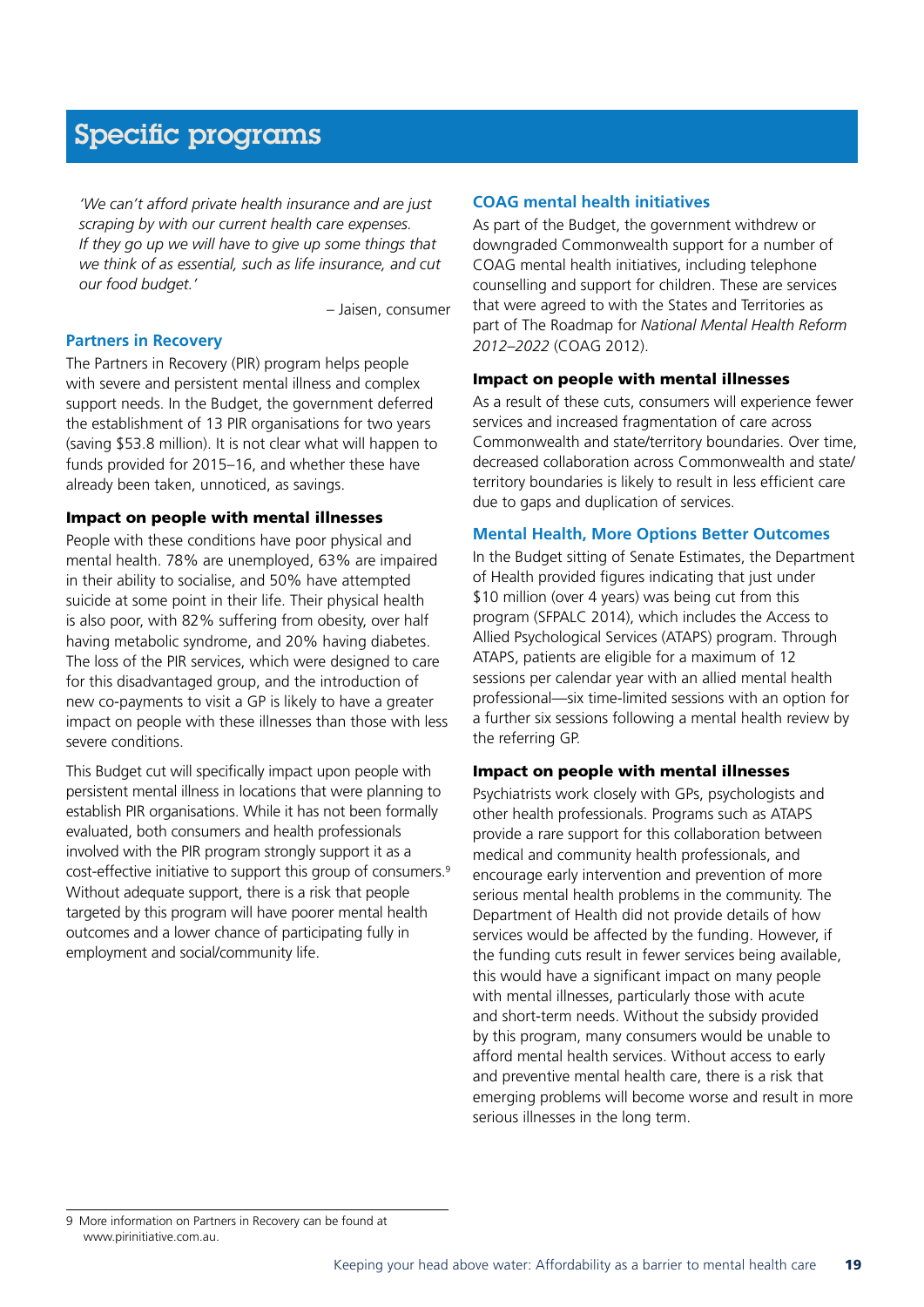### <span id="page-21-0"></span>**Mental Health Nurse Incentive Program**

The Budget provided \$23.4 million to maintain existing service levels for the Mental Health Nurse Incentive Program. These funds are provided for mental health nurses in private psychiatry practice, general practice and Indigenous health services to provide services such as home visits, medication monitoring and management and improving links to other health professionals. Participating organisations are able to claim an establishment payment of up to \$10,000, and incentive payments based on the number of sessions for which the mental health nurse is engaged.

### Impact on people with mental illnesses

This program provides important support for mental health professionals to enable them to provide more comprehensive care to consumers. Although the program received funding in the Budget, it should also be noted that funding levels have now been capped at existing service levels for three years, with no knowledge or recognition of what this means for service provision.

### **Youth mental health**

Specific youth mental health initiatives were announced in the Budget, including:

- \$14.9 million over four years for ten new headspace youth mental health centres
- \$18.0 million over four years to the Orygen Youth Health Research Centre to establish and operate a National Centre for Excellence in Youth Mental Health
- \$2.5 million over two years for an e-health platform for young people.

### Impact on people with mental illnesses

These initiatives should increase the capacity of mental health services for young people with mental illnesses and promote high-quality research into youth mental health issues. This should benefit young people with mental illnesses and prevent the development of more serious and lifelong mental health problems. However, many other decisions relating to changes to eligibility for DSP and Newstart will negatively impact upon young people with mental illness. Also, while young people are an important target group for mental health services, it should be noted that most people with mental illnesses are adults (who are not a target group for these services) and many young people access mental health care through GPs and mainstream health professionals, rather than dedicated youth services. They will therefore be affected by changes to these mainstream mental health services resulting from the Budget, such as the proposed GP co-payment and MBS rebate freeze (discussed in more detail previously).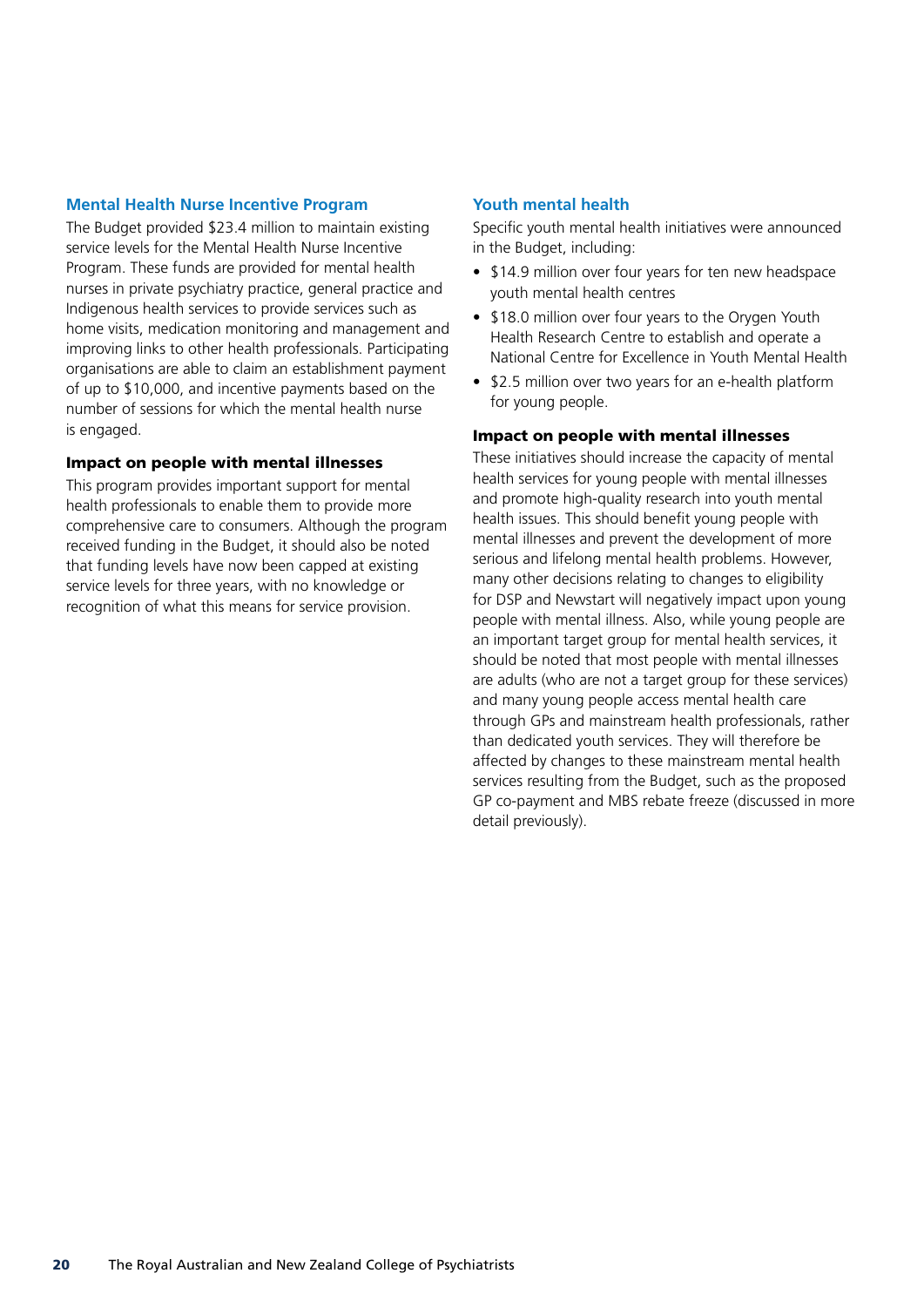# <span id="page-22-0"></span>Aboriginal and Torres Strait Islanders: specific issues

The needs of Aboriginal and Torres Strait Islander Australians in relation to mental health are also going to be adversely impacted by the proposed Budget measures. Due to the history of Indigenous Australians, in particular the destruction of their cultures via the processes of European colonisation, the disempowerment and marginalisation of Aboriginal and Torres Strait Islander peoples and the widespread removal of Indigenous children from their parents (the Stolen Generation), Indigenous communities today experience high levels of both physical and mental illness compared with the general population.

In particular, Aboriginal and Torres Strait Islanders have significantly higher rates of cardiovascular disease, rheumatic heart disease, diabetes and renal failure. Overall, the life expectancy for Aboriginal and Torres Strait Islander people is estimated to be from 11 years (males) to 9 years (females) lower than the non-Indigenous population.

Aboriginal and Torres Strait Islander people also experience high levels of disadvantage in relation to housing, education and employment. In adult life, Indigenous Australians are much more likely to be unemployed and living in poverty or on very low incomes, compared with non-Indigenous Australians. They are also much more likely to be living in over-crowded or sub-standard housing, be homeless or be incarcerated. In addition, Aboriginal and Torres Strait Islander people are at a much higher risk of violence than the general population, both as adults and as children.

Given these factors, it is not surprising that Aboriginal and Torres Strait Islander peoples report significantly higher levels of stress than non-Indigenous Australians and have higher rates of many mental illnesses, including depression. Aboriginal and Torres Strait Islander people also experience harmful rates of alcohol and other substance use. Aboriginal and Torres Strait Islander men are hospitalised at over four times the expected rate for severe mental illness related to substance abuse, and at more than double the expected rate for severe chronic mental illnesses such as schizophrenia (Productivity Commission 2009).

The mortality rate for Aboriginal and Torres Strait Islander people from mental and behavioural disorders due to psychoactive substance use is almost 12 times the rate for the Australian population in men and almost 20 times the rate of the Australian population for women. In addition, the rates of death by suicide for Aboriginal and Torres Strait Islander people are almost three times the rate for the Australian population generally (ABS 2010).

Improving the physical and mental health status of Aboriginal and Torres Strait Islander Australians should be a high priority for all Australian governments however many of the proposed Budget measures will create additional barriers to closing the gap between Indigenous and non-Indigenous Australians. The following measures will particularly impact upon Aboriginal and Torres Strait Islander communities:

- The introduction of GP and primary health care co-payments. As Indigenous Australians have lower average incomes and higher than average health care needs, they will be particularly impacted by any increase in primary health care costs. At specific risk will be people with chronic conditions, such as diabetes, which require regular monitoring and care in order to prevent disease progression.
- A cut of nearly \$550 million over five years to Aboriginal and Torres Strait Islander programs over the next five years. This is likely to decrease the capacity of services to meet community needs.
- Only 12 months funding provided for Aboriginal health and legal services. This creates uncertainty about their future and makes it difficult to recruit and retain highquality staff.

The head of the National Aboriginal Community Controlled Health Organisation, Justin Mohamed, has argued that co-payments for GP visits, pathology and medicines will be a significant barrier to Indigenous people seeking care.

*'We simply can't put any barriers in the way of Aboriginal people seeking health care or we risk the gains we are making in Aboriginal health.'*

Mr Mohamed said Indigenous people use both services provided by community-controlled health services and mainstream health services (Karvelas 2014).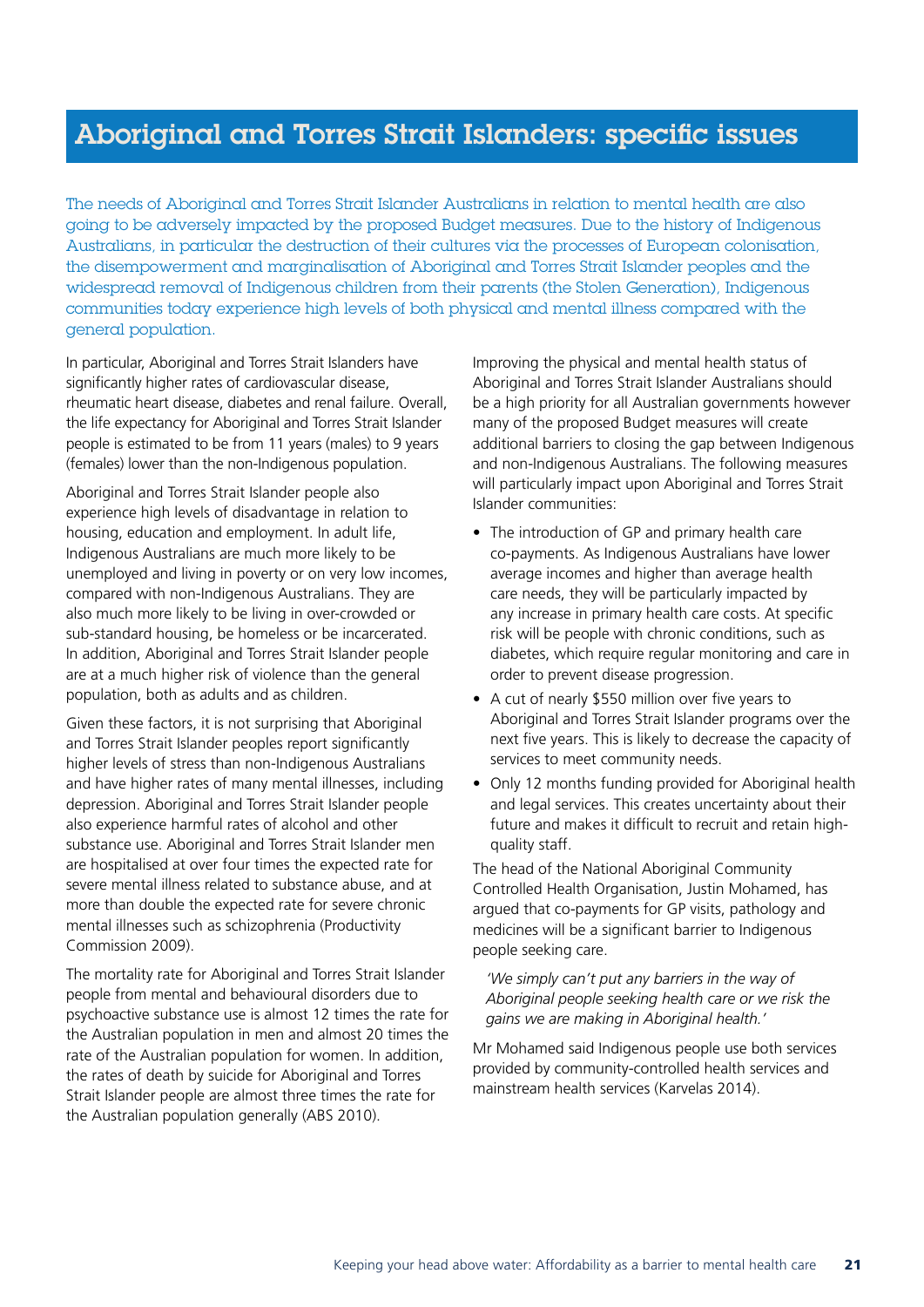This view was echoed by psychiatrist Dr Peter O'Brien, who provides services as part of the Aboriginal Medical Service and is Chair of RANZCP's Section of Rural Psychiatry.

*'Within a mental health setting people are already reluctant to seek the treatment they need. I can see a co-payment for this population would be very problematic. It will end up costing the health system more because people might not see the GP, they might stop taking their medication and become ill again. Getting someone who is ill in a remote community in to a hospital can be expensive, complicated and dangerous. You have to fly them in, sometimes over huge distances and if they are quite disturbed you have to fly them in a heavily sedated state.'*

Dr O'Brien also said that the Aboriginal Medical Service might choose to absorb the costs of the co-payment and pathology costs. However, this would mean that 'they will have to cut costs in other areas. There will be other services that they will be unable to provide.'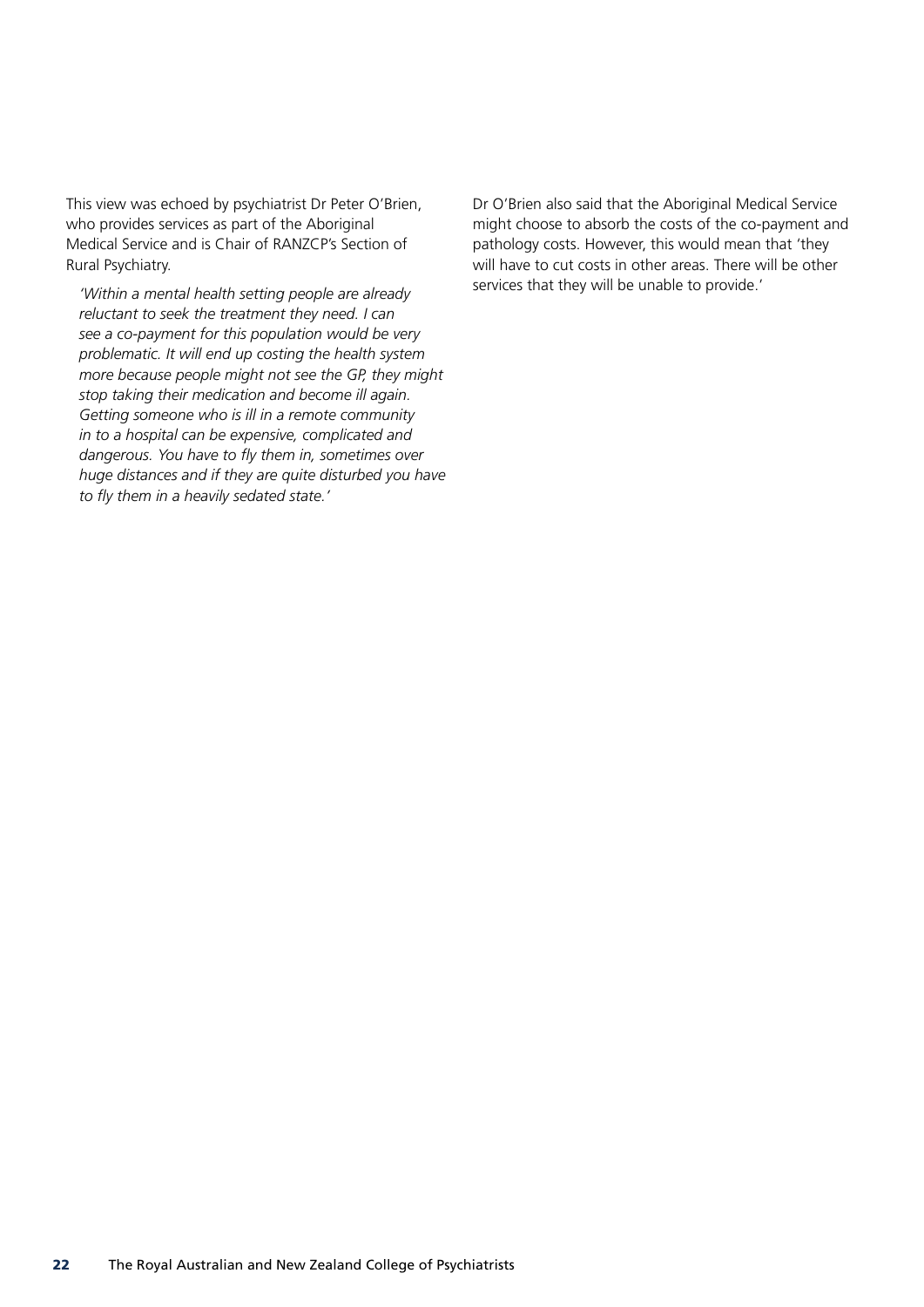### <span id="page-24-0"></span>Special issues in rural and remote communities

### There are a number of issues specific to rural and remote areas that impact on the cost of care for people with mental illness.

Firstly, the shortage of both GPs and psychiatrists means that people can struggle to get access to medical care in the first place. It also means that both GPs and psychiatrists are much less likely to bulk bill.

For many people in rural and remote areas, a psychiatric consultation conducted through video conferencing (telehealth) appeared to have some promise in delivering affordable access to psychiatrists and also improving the integration of care between psychiatrists and GPs. However, the reduction of the telehealth incentive payment (this payment was removed by the previous government), in addition with the proposed freezing of the MBS in the 2014–15 Federal Budget, has made it increasingly difficult for psychiatrists to offer this service.

Psychiatrists have reported that telehealth can provide a range of benefits, including:

- providing affordable access to psychiatrists in rural and remote areas
- providing access to psychiatrists for people who might find it difficult to travel to attend appointments
- encouraging collaborative care between GPs and psychiatrists as the consultation usually occurs in the GP's rooms and the mental health plan is developed collaboratively
- reducing travelling time for psychiatrists, which enables them to provide more services.

However, the RANZCP is concerned that since the removal of the incentive payment for telehealth, psychiatrists are now getting 20% less in subsidy for providing this service. For many, this will mean that it will not be viable to continue to offer this service, especially at the current bulk-billed rate. There are problems charging patients who are far away and GP practices are sometimes unwilling to meet the cost of collecting fees for doctors not within its practice. The proposed freezing of the MBS will exacerbate this problem to the point that the RANZCP anticipates that this service will become much less available.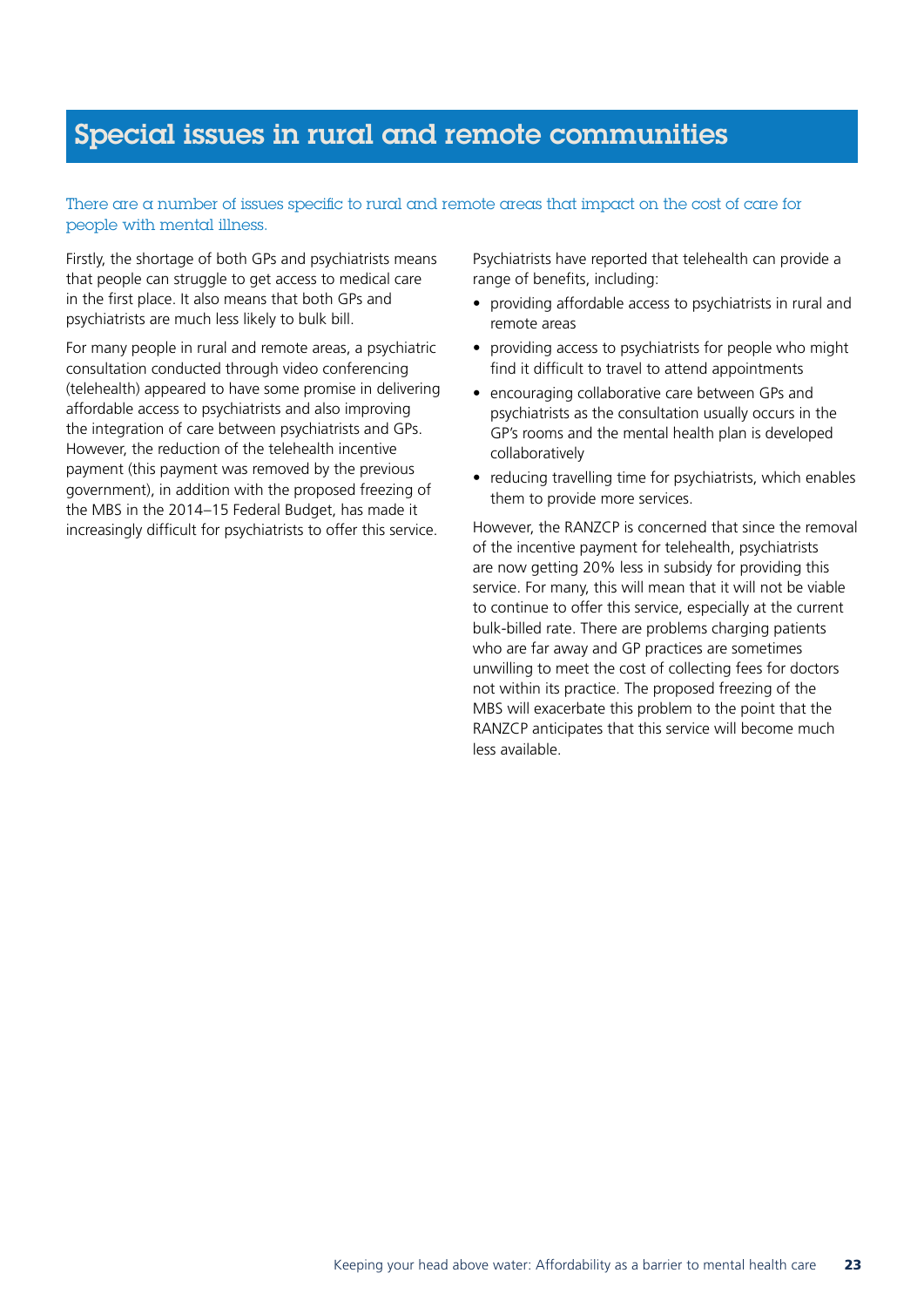## <span id="page-25-0"></span>Other issues

*'I can see this Budget driving people like me away from education and from seeking employment and back into hospitals just because we can't afford to keep ourselves healthy any more.'* 

– Amber, consumer

#### **Groups most at risk**

One group at specific risk of increased disadvantage resulting from the Budget measures are people with severe psychotic illnesses. People with these conditions have poor physical and mental health, 78% are unemployed, 63% are impaired in their ability to socialise, and 50% have attempted suicide at some point in their life. Their physical health is also poor, with 82% suffering from obesity, over half having metabolic syndrome, and 20% having diabetes (Jorm 2014).

The loss of the PIR services, which were designed to care for this disadvantaged group, and the introduction of new co-payments to visit a GP, is likely to have a greater impact on people with these illnesses than those with less severe conditions.

### **Lack of consultation**

The Budget changes have been criticised by some stakeholders as not reflecting consultation with the mental health sector. The previous government commissioned a national study of the priorities in mental health research, which included an extensive survey of the views of stakeholders in the sector. The additional funding provided in the Budget bears little relationship to the priorities of the sector.

### **Federal/state relations**

A major barrier to the delivery of coordinated care to people with mental illnesses is the lack of agreement between federal and state/territory governments in a number of key areas. Resolving jurisdictional issues and increasing coordination across federal and state/ territory areas of responsibility would make a significant contribution to improving the quality of care provided to people with mental illnesses. However, the 2014–15 Federal Budget does not address this issue and in fact increases the current confusion over the roles of the state and federal governments in relation to mental health. What was clearly most important to the federal government was who pays, shifting responsibility from government directly to the service user.

#### **Medicare Locals**

The government's changes to the roles and structures of Medicare Locals (MLs), including the closure of the peak body for MLs, the Australian Medicare Locals Alliance (AMLA), may also impact upon people with mental illnesses. MLs are currently responsible for administering and coordinating a range of primary mental health services, depending on the region. This includes the ATAPS program, which provides access to effective, free or low-cost treatment for people with a mental illness who may not otherwise be able to access services. If the changes result in fewer resources being available to MLs this may reduce the level of mental health service provision in local communities and/or the capacity of local providers to work with GPs to provide coordinated care to people with mental illnesses.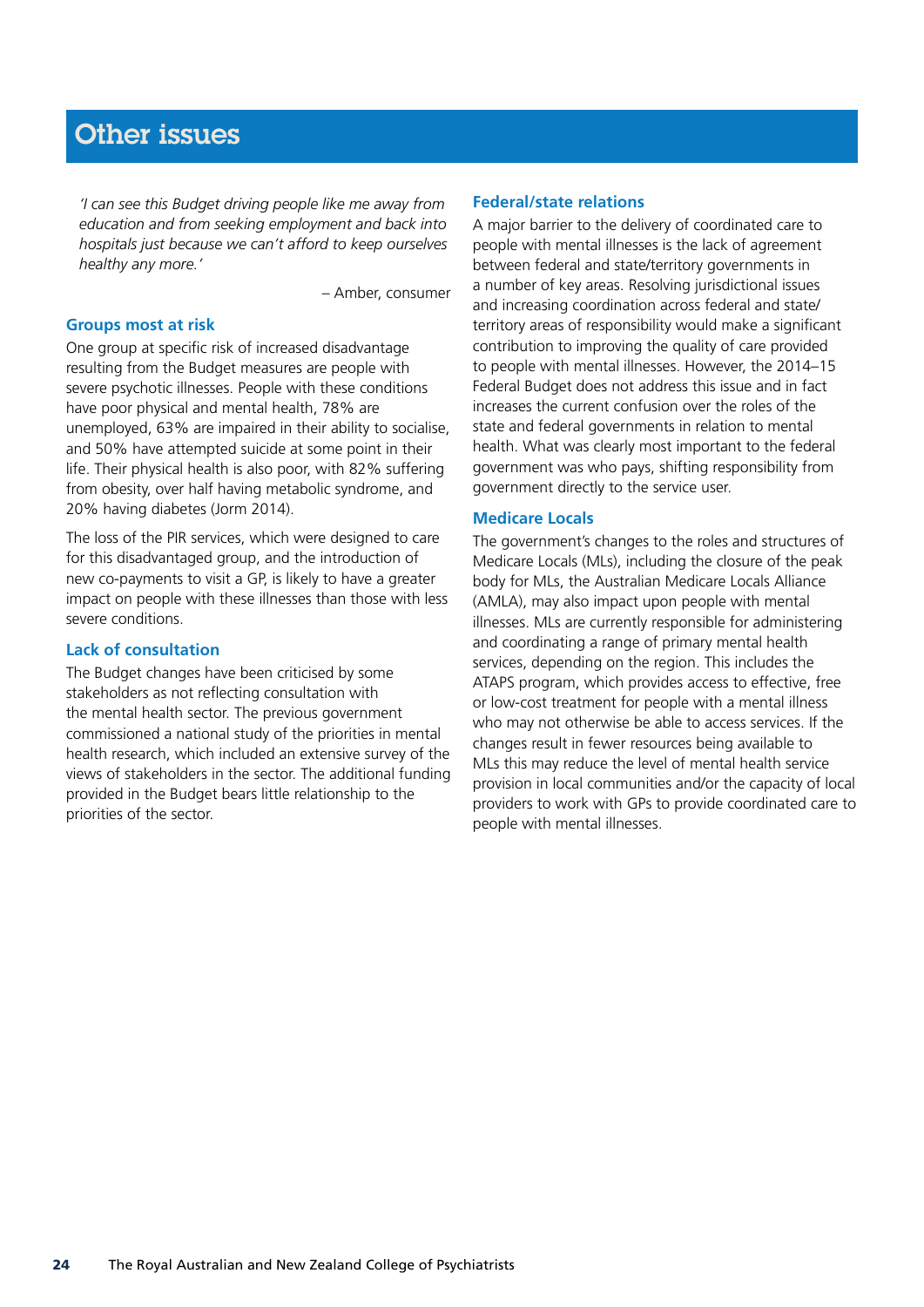### <span id="page-26-0"></span>Summary of impacts of Federal Budget measures

*'I think these policies are the worst ones ever. They are taking away from those most in need and driving people into criminal behaviours like taking drugs and stealing.'* 

– Jaisen, consumer

An Access Economics report (2009) found that the financial cost of mental illness in people aged 12–25 alone was \$10.6 billion including health care, lost productivity, tax and welfare payments. Overall, the Budget measures will increase the cost of care for people with mental illnesses and create additional barriers to accessing appropriate services for both physical and mental health problems. As outlined below, the additional costs and reduced level of social security support proposed by the government, when imposed on an already significantly disadvantaged group, are likely to result in significantly higher levels of mental illness and an increased burden on the Australian community.

The impact of specific Budget measures is outlined below.

- 1. Increased barriers to access: Higher costs will make essential and preventive health care harder to access (in particular for people on regular medication or with co-morbid physical conditions).
- 2. Creation of financial hardship: Higher health care costs and reduced disability and pension payments will create financial stress for many people with mental illnesses. Some consumers will be forced to forgo essentials, such as food and electricity, in order to afford their care. People may also delay treatment and, as a result, their illness may become more severe.
- 3. Increased stress: Many people with mental illnesses already experience high levels of stress and anxiety. Increasing health care costs may add to this stress and compound existing health problems.
- 4. Increased hospital use: If people with mental illnesses cannot afford regular primary health care, it is likely that they will increasingly seek care from public hospitals. This results in higher health costs overall and poorer consumer outcomes.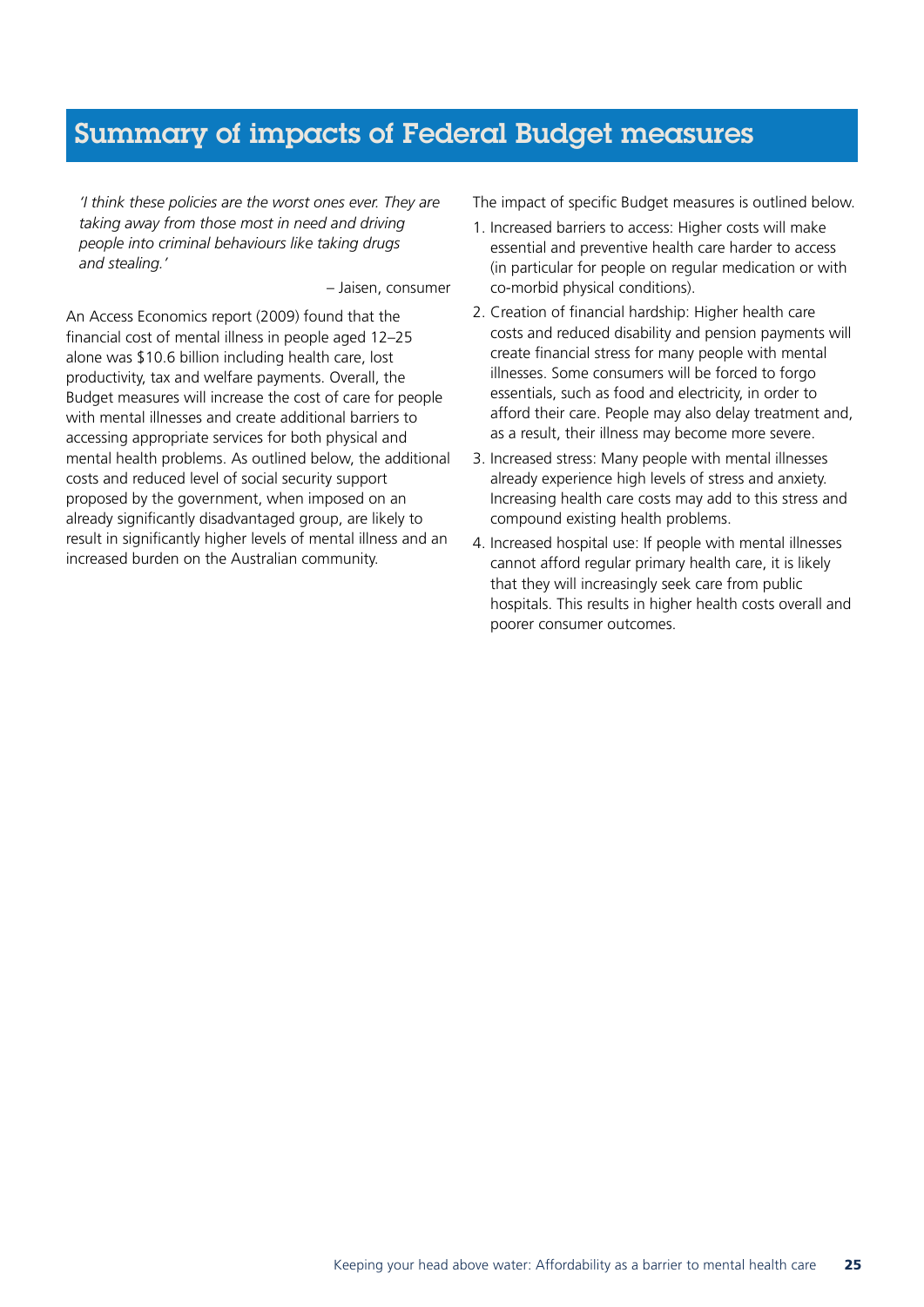### <span id="page-27-0"></span>Recommendations

*'Any access to health care really should be as easy as possible and there should be no disincentive for people with a mental illness to seek help. The pathway to getting help should be really clear and we shouldn't be putting a barrier like cost in people's way.'* 

– Kate, carer

The following recommendations should be considered in relation to the implementation of the 2014 –15 Federal Budget measures in order to reduce their adverse impact on people with mental illnesses and to decrease the burden of mental illness on the Australian community.

- 1. No additional costs should be imposed for mental health services until a comprehensive audit is undertaken on the existing out-of-pocket health care costs for people with mental illnesses.
- 2. Increased consultation should be undertaken with the mental health sector, including consumers and health care providers, to assess the impact of the proposed Budget measures on people with mental illnesses.
- 3. People with mental illness (and other chronic illnesses) should be permitted to earn more from paid work before losing their Health Care Concession Card (ie. the income threshold should be higher). They should also be permitted to retain their Health Care Concessions Cards for a period at least six months after commencing paid work.
- 4. A single safety net for all health care costs, including Medicare, PBS and allied health, should be implemented.
- 5. Where co-payments for health services occur, there should be a provision for people to defer payment so that there is no upfront cost barrier to accessing care.
- 6. The incentive payment for telehealth consultations should be reintroduced to encourage more psychiatrists to provide this cost-effective service, particularly for consumers living in rural and remote areas.
- 7. The Department of Health should, in consultation with consumer groups and the Pharmacy Guild, develop mechanisms that would:
	- a) track medication spending regardless of which pharmacy consumers use; and
	- b) allow for 'automatic' registration for the Medicare Safety Net for some groups of consumers.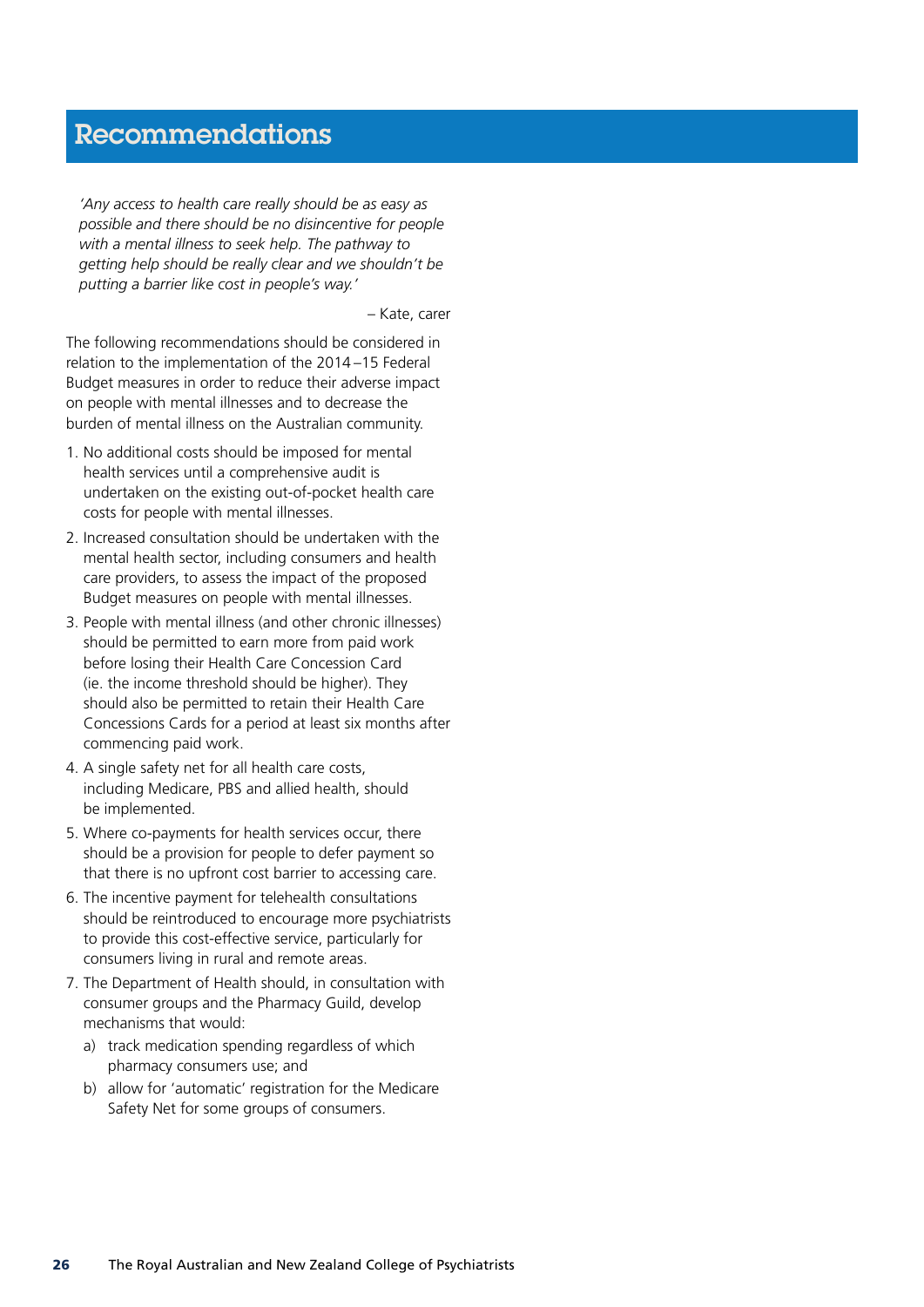### <span id="page-28-0"></span>Appendix: Consumer case studies

As part of this project a number of consumers were interviewed about their health care costs and the impact of the Federal Budget initiatives on the affordability of health care. The following case studies have been prepared based on these interviews, and with the agreement of the individual consumers.

### **Case Study 1: Ann**

'I'm 59 and married. We live in our own home but we are still paying off a mortgage. I stopped work four years ago. Because of my illness I didn't enter the workforce until I was 36 and then I had 19 years of part-time work. I get a small amount of income from superannuation and from insurance. I am fortunate that my husband is employed four days a week, although he is not particularly well paid. We don't qualify for any concessions and both of us pay significant gaps when we go to the doctor. And then there's the cost of medication…

If I wasn't married I would be desperately poor.

The cost of health care is really worrying me. Doctors' fees keep rising and the Medicare rebate has been stagnant for many years. When I talk to friends who are mental health consumers there is an increasing sense of anxiety. People are making very hard choices. There seems to be no end point in sight: when does the government stop pruning and cutting?

I don't have a health care card because our combined income is too high, so I don't get bulk billed when I visit the doctor. My mental health care comes from my GP and my psychiatrist. I see the GP about once a month and pay \$78 upfront, getting \$37.05 back. I see the psychiatrist once every three weeks for about 20 minutes. From 1st November the fee will be \$115 with a Medicare rebate of \$73.50, so there is a gap to be paid. A few days ago I saw my diabetes educator under a chronic disease management plan and paid \$75 up front. The scheduled fee for this is \$62.25 and the benefit is \$52.95. It's a similar situation for the psychologist under a mental health care plan.

In real life you have to have money in the bank before you see anyone and once you've paid the full cost the receptionist organises the Medicare rebate to go into the bank account. This doesn't happen immediately so you have to watch out for any overnight direct debits from your bank account because the money may not be there to cover them. I have postponed appointments because I didn't have sufficient funds. I have to have blood tests and other pathology every six months, and at the moment they are bulk billed. We've just met the Medicare Safety Net. We usually have about nine months carrying the full charge and then some help for three months. But there continues to be a gap because

the doctors and other health professionals we see don't charge Medicare rebate. It gets confusing: there is the Medicare rebate for a consultation, then there is the scheduled fee, and finally there is the actual charge set by individual practitioners.

Medication is a huge impost. As well as my mental health issues, I have other complex illnesses. I developed diabetes within about six months of going on Zyprexa some years ago. I take three drugs for my psych problems and five drugs to manage the other health conditions. Two of the drugs I am on aren't on the PBS and they are expensive. I largely use generic drugs as they cost less. My husband is also on medication and there are times when everything falls due. There have been trips to the chemist when I've paid \$200 just to get essential medication. We've just met the PBS Safety Net which reduces the cost of medication. I understand the safety net and make it work by always using the same chemist so they keep an eye on how much we've spent. It took me quite a while to work out how the safety nets work. No one tells you this and if you are a bit disorganised and stressed it can be really difficult to keep track of everything. I don't use a Webster Pack— that costs too much and the system doesn't cope with changes to the dose that go with the ups and down of illness.

If I was on Centrelink payments I would not be able to afford many medications and would need to limit visits to doctors. I would have to make some very difficult choices that would affect my quality of life and life expectancy. I already know my life expectancy is shorter than other people's; I have accepted this. It is an enormous scandal that people with enduring mental health conditions live about 25 years less than other groups. But, there's little in the system that meaningfully and effectively helps us deal with the underlying issues.

Sometimes it seems that government and society is engaging in a kind of creeping euthanasia, the slowly increasing expense of health care costs that will further undermine our health and limit our ability to have a contributing life. Perhaps it is an unintended consequence. I realise that there are financial realities and dilemmas about the cost of health care, but there are also ethical issues. Can the value of a human life be measured financially? Are some citizens more worthwhile than others? The rhetoric about lifters and leaners suggests that it is. It is so shaming to listen to this.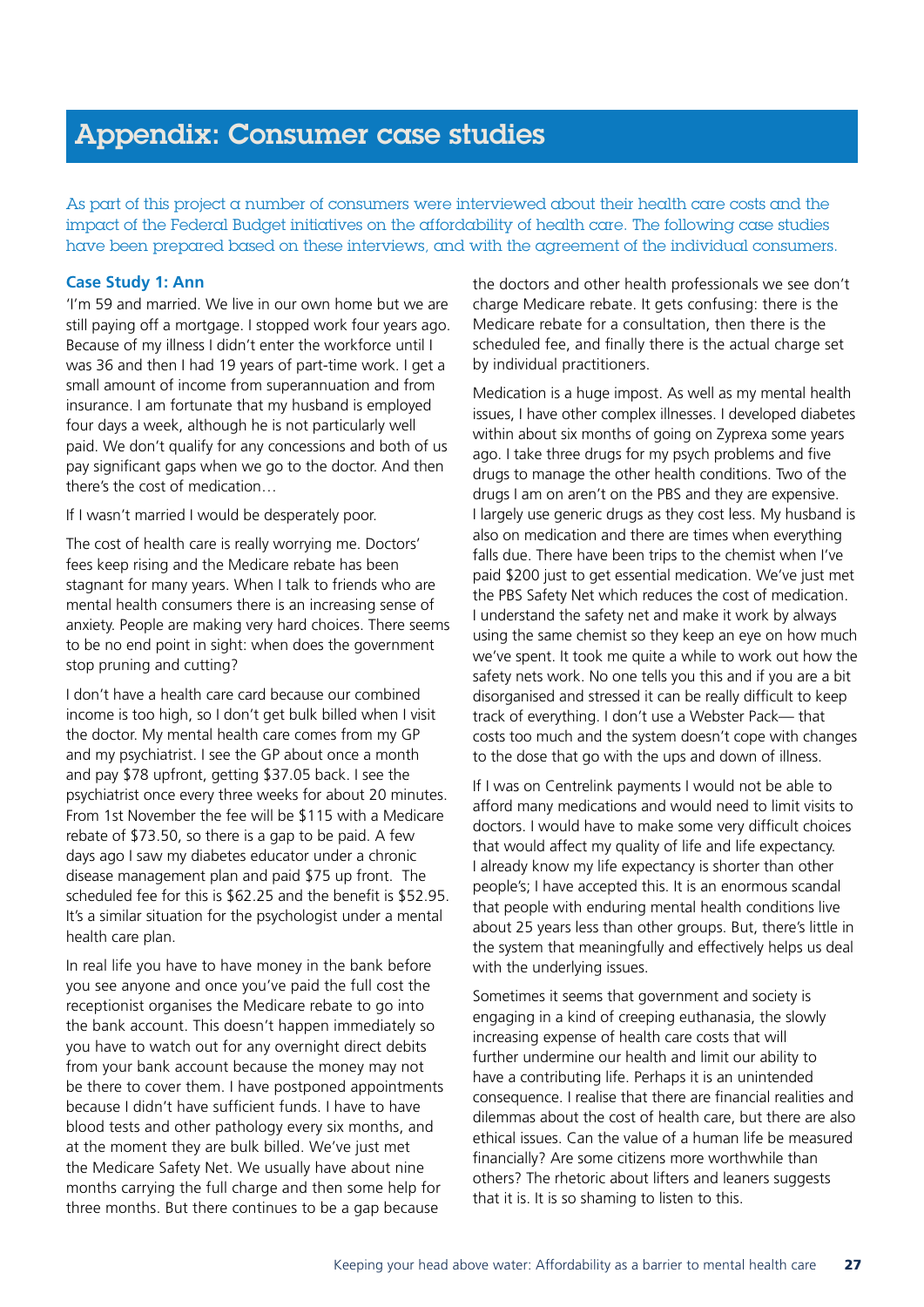<span id="page-29-0"></span>We have private health insurance and it costs a fortune. It's about \$250 a fortnight for both of us and, as with Medicare, there are always gap costs. When I go to the dentist I don't get expensive treatments like root canal work. I see a dentist who is listed with the health insurer and this keeps the costs down a bit. Affordable dental care is essential for me because when I get depressed my immune system doesn't work that well and I get abscesses and lose teeth.

At the moment my health care costs are a burden I manage but every year it gets harder. The Medicare rebate isn't going up but the doctors' fees do. With the proposed co-payments, the costs of seeing a doctor, pathology tests and medication will also increase. It's a triple whammy. Meanwhile, our earnings are going down. Often things just go on the credit card and when the tax return comes the credit card gets paid off. Sometimes we go without things so we can afford medication and health care. We are really careful about turning on the heating, for example. We don't drink or smoke or go on expensive holidays.

I think that people with lifelong mental health conditions and other chronic diseases and disabilities should be given access to concessional systems, regardless of income. We have health care costs far in excess of other people and our incomes are lower. I am on a mental health care plan to see a psychologist, which is great, although there is a gap. Mental health plans work quite well if you just have mild to moderate illness but not for the low prevalence disorders. It would be really useful if people with enduring mental illnesses were provided with more subsidised appointments. This seems logical because not all groups have the same needs. With the psychologist I space out my appointments—not based on clinical need—to make sure I don't run out before the end of the year.

There is another unintended consequence of the way health care is funded. My GP, psychiatrist, psychologist and diabetes educator don't speak to each other so I don't really get co-ordinated care and the cross fertilisation of ideas. I don't blame them for this as they are incredibly busy and there is nothing in the funding system that encourages them to talk to each other and share information. Fee for service pays for individual service, not linkages or case coordination. I am the linkage, but when I'm really unwell it is difficult to fulfil this role adequately.

The RANZCP should be congratulated for looking at these issues and I'd like to see more opportunities like this for consumers to be involved in co-producing position papers and research. We have special insights based on our dayto-day experiences. We need to get the system to work better for all of us. Allowing politicians to set the agenda based on budget concerns rarely results in equitable or innovative solutions.'

### **Case Study 2: Jaisen**

'I'm married with three kids and living with my family in a regional town. I'm on the Disability Support Pension and also do both paid and voluntary work part-time. My wife is on the Carer Allowance. We are paying off our house but if our health care costs go up we may not be able to afford our mortgage payments.

I have a complex mental illness diagnosis, including bipolar disorder, anxiety and post-traumatic stress disorder. I also have a degenerative spinal condition and diabetes. I take a number of different medications for my mental illnesses as well as prescription pain-relieving drugs for my spinal condition.

My GP bulk bills, which is brilliant, but we do face a lot of other health care costs. My medication costs are high until we reach the PBS Safety Net, which we generally do after about six months. I also need regular X-rays, CT scans and blood tests, which also incur fees.

Two of my children are on the autism spectrum, one with Asperger syndrome and one with high-functioning autism. They need specialised psychology services, which are very difficult to obtain in my town and cost around \$600 a visit, since we have to pay for travel costs. We received some limited funding (for only one of the children) from the government for this but it ran out very quickly.

I have some dental problems but have to rely on the public system for treatment which can involve waiting months or years. Recently I had a bone spur in my mouth that was rubbing against my tongue and I just pulled it out myself. Luckily our kids are covered by school dentistry so we don't have to pay for them.

Transport costs add to our health care expenses. We have a car and drive to most of our appointments, which means \$1.80 an hour for parking. We often have to pay this twice as we need to go to the doctor and then drive to the pathology centre for blood tests. My wife needs to accompany me to appointments because I forget details, like what medications I am on, so depending on whether our kids are in school or not, we may also need to pay for childcare.

Often we need to see specialists who are not available in our town. This involves a trip of two hours each way to the nearest regional centre. That involves petrol money plus parking and any other expenses we incur while we are there.

We can't afford private health insurance and are just scraping by with our current health care expenses. If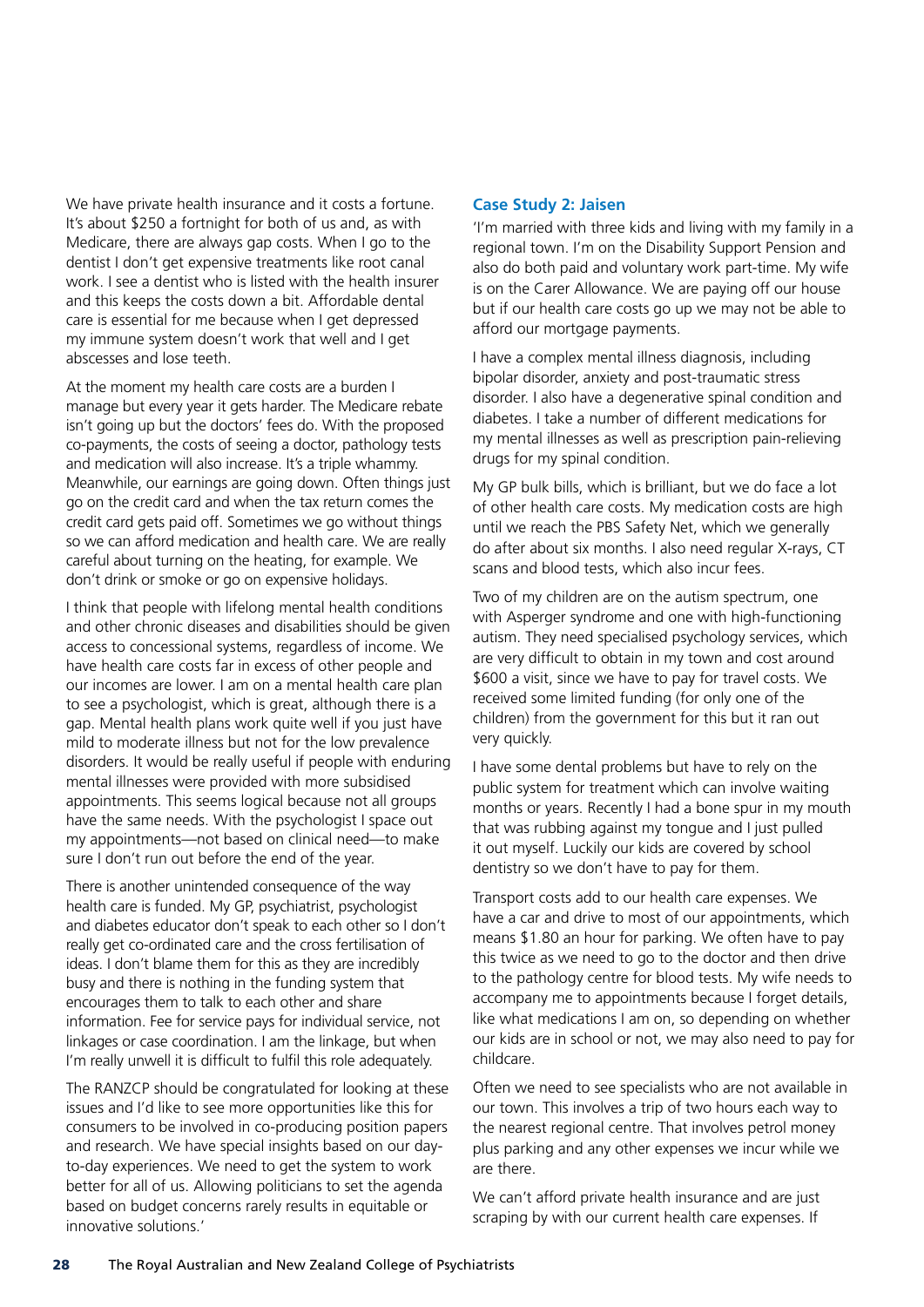<span id="page-30-0"></span>they go up we will have to give up some things that we think of as essential, such as life insurance, and cut our food budget. We may also lose our Family Tax Benefit A because of changes in the Budget, which would reduce our income further.

We're really anxious about any increase in our health care costs and all this stress can make my conditions worse. I run two parenting support groups, one specifically for parents of children with autism, and if I become unable to run these any more due to my stress levels, these groups would not function and parents who need support would miss out. When I get depressed and anxious it also really impacts upon my wife and kids. My wife can't leave me alone at all and has to go everywhere with me as I have a history of self harm.

I think these policies are the worst ones ever. They are taking away from those most in need and driving people into criminal behaviours like taking drugs and stealing. I don't think they should introduce any increased payments for people on low incomes. If they need to, there should be only one payment for the GP and no extra payments for any extra services, such as pathology tests. They also need to make sure that GPs and psychiatrists keep bulk billing because otherwise it would be impossible for people on low incomes to afford these services.'

#### **Case Study 3: Amber**

'I'm a single woman, living alone in a rented house. I work and study part time and am also on the Disability Support Pension. I have a serious and long term mental illness as well as diabetes and asthma.

I see a range of health care providers, including a GP and psychiatrist regularly. I am on ten different medications and also require regular pathology tests. Fortunately both my GP and psychiatrist currently bulk bill so my main health care expenses are my medication and any allied health services that I need, such as dentistry. Most of my medication is on the PBS but some—such as Vitamin D supplements—I have to pay for. I have private health insurance only for extras as it helps me afford dental services and any other allied health care that I need. I would like to have hospital insurance but I can't afford it. I don't have a car and take public transport to go to medical appointments so my main additional expense is my bus fares.

Currently, I can just manage my health care expenses if I budget carefully. However, if the additional co-payments go through I estimate that it will cost me an extra \$60 per month in health care costs, which I will struggle to afford. It is very stressful worrying about how I will manage these expenses and I will have to look at cutting back in other areas, like buying only the cheapest types of food and not buying any clothes.

I am also worried because I currently get the Pensioner Education Supplement which is likely to be abolished. This will make it impossible for me to continue studying and means that I won't have as many opportunities to find employment in the future. I think it's really unfair of the government to take away a crucial support for people who are getting skills and qualifications so that they will not have to rely on the DSP in the future.

The stress of worrying about health care costs makes my mental illness worse and also affects my diabetes and asthma. I have been hospitalised before for both mental health issues and severe asthma. Keeping up with my medications and reducing my stress helps me stay out of hospital and get on with my life. I can see this Budget driving people like me away from education and from seeking employment and back into hospitals just because we can't afford to keep ourselves healthy any more.

I don't think the government should make medicines any more expensive than they already are. For people on multiple medications, like me, even a small increase adds up really quickly. I also think that if they are going to introduce a co-payment it should be only one payment for all the services people need. We shouldn't have to pay for the GP visit and then also for medication and pathology as for people with serious illnesses these costs add up quickly. I also think they definitely shouldn't get rid of the education payment for people on the DSP. This is crucial for supporting people with disabilities to get some skills to enter the workforce and not be reliant on social security over the long term.'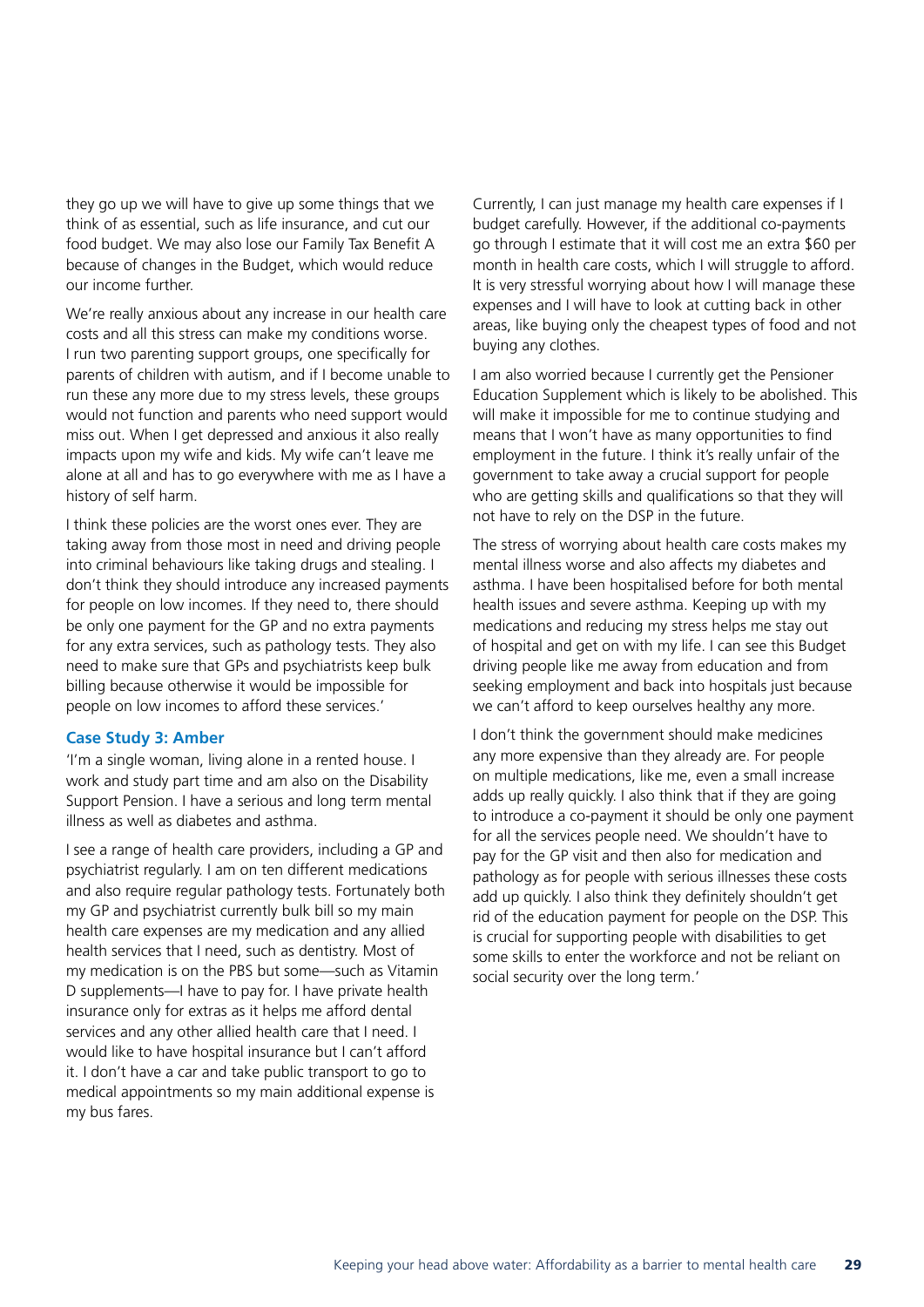### <span id="page-31-0"></span>**Case Study 4: Kate**

'I am 71. I have been a teacher and a public servant. I am retired, I own my house and I live on my own. I have some super and am also on a part pension.

I am the President of Mental Health Carers Australia and advise governments on a range of policy issues relating to mental health. I also talk to families of people with a mental illness all the time.

My son is 37 and has bipolar disorder. He is quite high functioning and has a PhD and is good at research and writing. He doesn't live with me but I help him and his family out financially in quite a major way. I have bought them cars and I just help them out with things so they can manage things. He is separated from his wife and two children and the cost of living is quite high.

My son's main source of income is the DSP. He does get some work writing and researching from time to time but it is very difficult for him to find work, particularly since the funding to universities has been cut.

My son is very lucky to have a bulk-billing GP. He needs to see the GP once a month and needs a referral to have blood tests for his lithium levels at least once a month. He is on three or four medications. As his GP visits and pathology are bulk billed, the main expense is the medication.

He doesn't have private health insurance as it is too expensive. If he needs to be hospitalised, which he has been many times over the years, he relies on the Royal Hobart Hospital. As he doesn't have health insurance, visits to the dentist are prohibitively expensive, so he never goes. I couldn't tell you the last time he went to the dentist.

A few years ago he was quite overweight and prediabetic but he is an amazingly disciplined person and just stopped drinking and lost the weight and his physical health is not bad at the moment.

At the moment we are just managing. His health is OK, with some financial support from me, he is managing, but we are living at the edge really, there is not much extra at all. I am on a fixed income and also need to look after myself and maintain my house.

Any extra health care costs would be a complete disaster for us and would impact on me and his ex-wife and his family. He will have to pay \$7 extra to see a GP, which is a huge expense for someone in his position. He will also have to pay \$6 for pathology and extra for medications.

The thing I worry about is that this is a barrier and a disincentive for him to go to the doctor. He already finds it quite onerous to go to the doctor once a month and have the blood tests, and the co-payments for GPs and for pathology will be a barrier to him going. Monitoring the lithium levels is really quite essential to him staying well. So I can see that he won't go to the doctor and he gets ill again and has to be hospitalised.

It is really very stressful when he is ill, so stressful it undermines my own health. I also have to pick up some of the things that he does, like look after the kids. It means that I have less time for all the other community and advocacy work that I do.

Last year, he had to move in with me for a while and it was really not good for either of us. The risk is that he would have to live with me again and it would be terrible for both of us.

Any additional cost of health care would be really, really problematic.

I don't find any of the safety nets that accessible and to be honest with you, my son is an adult, he is not on my Medicare card and he would need to register for the Safety Net himself. I want to preserve my relationship with him and so I am careful not to interfere all the time.

Having said that, I am pretty sure that he hasn't registered for the Safety Net. The more complex these things are, the less likely it is that consumers will work it out and there is no assistance to help them to do it.

I strongly feel that there shouldn't be any additional co-payments, particularly not for people with a mental illness. Any access to health care really should be as easy as possible and there should be no disincentive for people with a mental illness to seek help. The pathway to getting help should be really clear and we shouldn't be putting a barrier like cost in people's way.'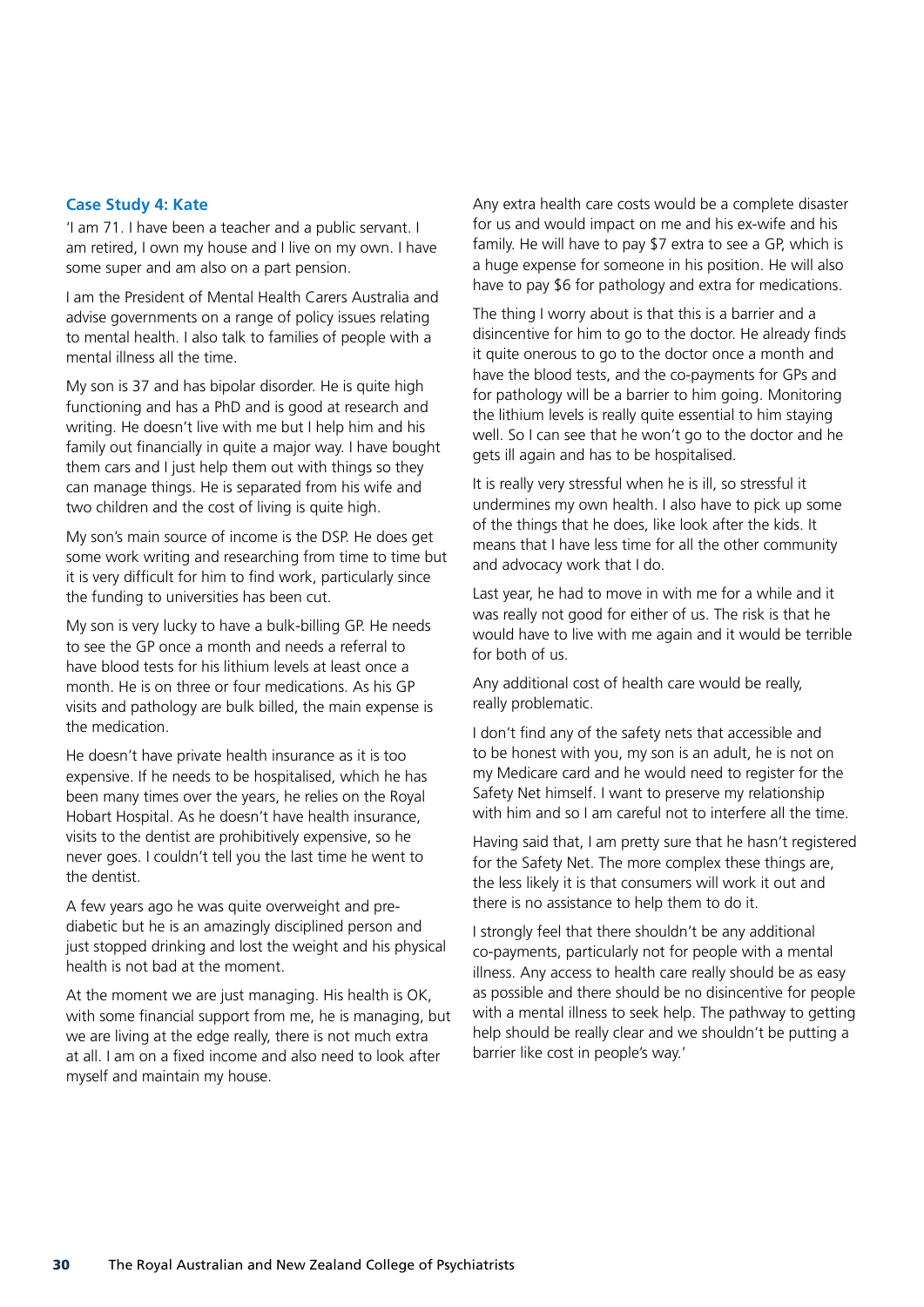# <span id="page-32-0"></span>Bibliography

ABS—*see* Australian Bureau of Statistics

Access Economics. 2009. *The Economic Impact of Youth Mental Illness and the Cost-Effectiveness of Early Intervention.*

ACT Health. 2010. *Citizens Jury on health priorities 2010 — Report by ACT Health Council.* http://health.act.gov.au/ publications/reports/citizens-jury-on-health-priorities-2010/.

AIHW—*see* Australian Institute of Health and Welfare

Ashraf N, Bandiera O & Jack K. 'The Role of Incentives in the Distribution of Public Goods in Zambia', www.povertyactionlab.org/evaluation/role-incentivesdistribution-public-goods-zambia.

Australian Bureau of Statistics. 2008. *National survey of mental health and wellbeing: summary of results*, 2007, cat. no. 4326.0, ABS, Canberra.

Australian Bureau of Statistics. 2009. *Australian social trends, March 2009, Mental Health,* cat. no. 4102.0, ABS, Canberra.

Australian Bureau of Statistics. 2010. *Causes of death, Australia, 2008*. cat. no. 3303.0, ABS, Canberra.

Australian Bureau of Statistics. 2012. *Suicides,* Australia, 2010. http://www.abs.gov.au/AUSSTATS/abs@.nsf/Lookup/33 09.0Main+Features12010?OpenDocument.

Australian Bureau of Statistics. 2013b. *Population Projections, Australia, 2012 (base) to 2101*, cat. no. 3222.0, ABS, Canberra.

Australian Centre for Health Research. 2013. *A Proposal For Affordable Cost Sharing For GP Services Funded by Medicare.*  http://www.cormorant.net.au/wordpress/wp-content/ uploads/18-oct-2013-achr-gp-copayment-paper-final.pdf

Australian Government, Department of Health and Ageing. 2013. *National Aboriginal and Torres Strait Islander Suicide Prevention Strategy.* http://www.health.gov.au/internet/main/ publishing.nsf/Content/305B8A5E056763D6CA257BF0001A 8DD3/\$File/Indigenous%20Strategy.pdf.

Australian Institute of Health and Welfare. 2007. *The burden of disease and injury in Australia*, 2003, AIHW, Canberra. http://www.aihw.gov.au/WorkArea/DownloadAsset. aspx?id=6442459747.

Australian Institute of Health and Welfare. 2012. *Australia's health 2012.* Australia's health series no. 13. Cat. no. AUS 156. Canberra: AIHW.

Australian Institute of Health and Welfare. 2013a. *Australian Hospital Statistics 2011/12.*

Australian Institute of Health and Welfare. 2013b. *Health Expenditure Australia 2011/12.* Health and welfare expenditure series no. 50. Cat. no. HWE 59. Canberra: AIHW.

Australian Institute of Health and Welfare. 'Burden of disease'. www.aihw.gov.au/burden-of-disease.

Austvoll-Dahlgren A, Aaserud M, Vist G, Ramsay C, Oxman AD, Sturm H, Kösters JP & Vernby A. 2008. *Pharmaceutical policies: effects of cap and co-payment on rational drug use,* Cochrane Database Syst Rev. 2008 Jan 23;(1):CD007017.

Bak M, Fransen A, Janssen J, Van Os J & Drukker M. 2014. *Almost all antipsychotics result in weight gain: a meta-analysis*. Plos one. 2014; 9(4): e94112, published online April 24, 2014. DOI: 10.1371/ journal.pone.0094112, www.plosone.org/article/ info%3Adoi%2F10.1371%2Fjournal.pone.0094112.

Begg S, Vos T, Barker B, Stevenson C, Stanley L & Lopez A. 2007. *The burden of disease and injury in Australia 2003,*  cat. no. PHE 82. Canberra: AIHW.

Bowles S. 2009. 'When economic incentives backfire', *Harvard Business Review*, 87(3), p. 22.

Britt H, Miller GC, Henderson J, Charles J, Valenti L, Harrison C, Bayram C, Zhang C, Pollack AJ, O'Halloran J & Pan Y. 2012. *General practice activity in Australia 2011–12*, General practice series no. 31, Sydney University Press, Sydney.

Choudhry NK, Rosenthal MB & Milstein A. 2010. *Assessing the evidence for value-based insurance design,* Health Affairs, 29, No. 11 (2010): 1988–94.

COAG—*see* Council of Australian Governments

Colton C & Manderscheid R. 2006. 'Congruencies in Increased Mortality Rates, Years of Potential Life Lost, and Causes of Death Among Public Mental Health Clients in Eight States', *Preventing Chronic Disease*. 2006 April; 3(2): A42, published online 15 March 2006.

Co-pay Stories. 'Triple Whammy for Mental Health', accessed July 25, 2014. www.copaystories.com.au/stories/triplewhammy-for-mental-health.

Corrieri S, Heider D, Matschinger H, Lehnert T, Raum E & Konig HH. 2010. 'Income-, education- and gender-related inequalities in out-of-pocket health-care payments for 65+ patients—a systematic review', *Int J Equity Health*, 9, 20.

Council of Australian Governments. 2012. *The Roadmap for National Mental Health Reform 2012–2022.* https://www. coag.gov.au/sites/default/files/The%20Roadmap%20for%20 National%20Mental%20Health%20Reform%202012-2022. pdf.pdf.

De Hert M, Schreurs V, Vancampfort D & Van Winkel R. 2009. 'Metabolic syndrome in people with schizophrenia: a review', *World psychiatry*; 8(1), pp. 15–22.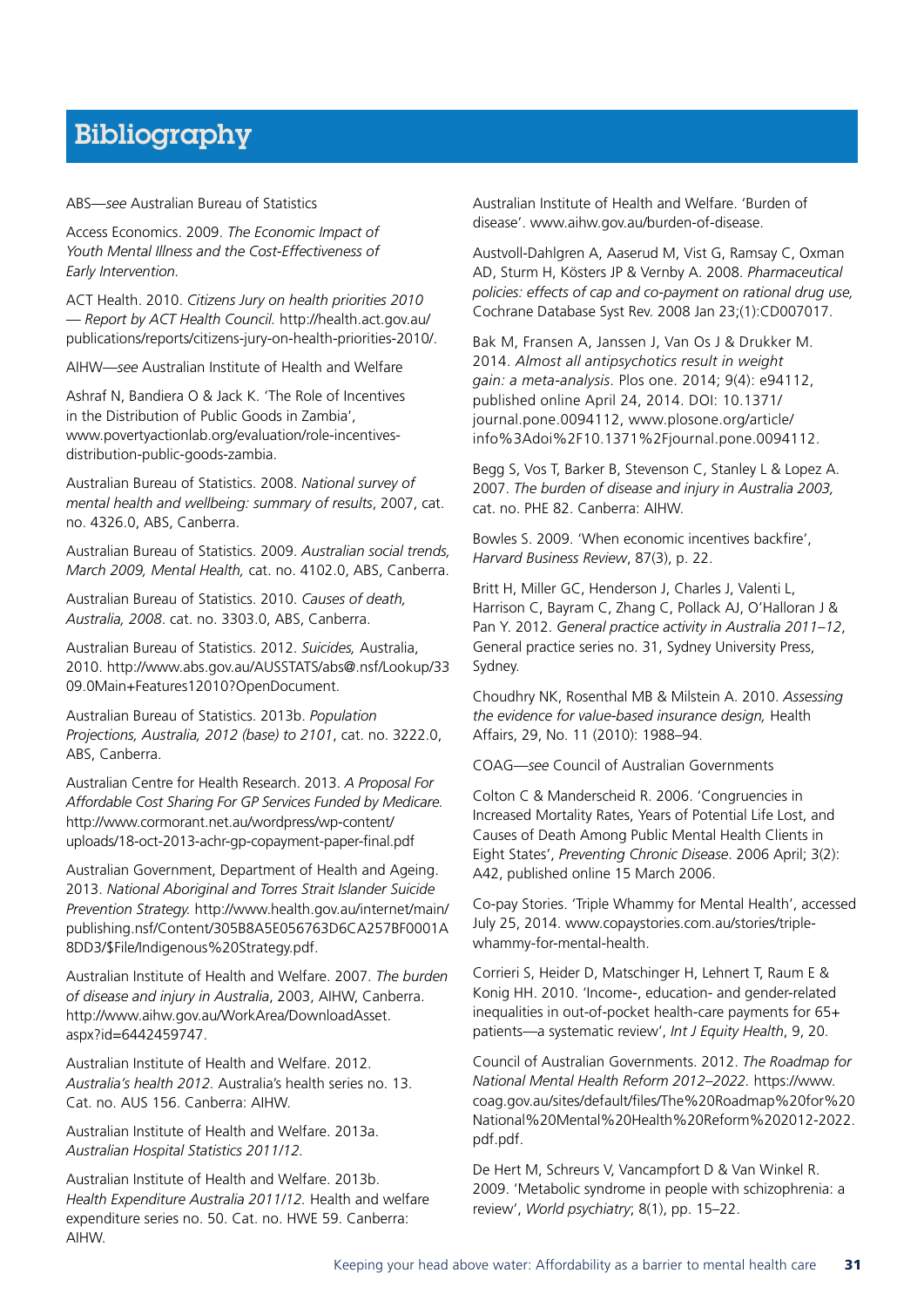Deeble J. 2009. *Assessing the health service use of Aboriginal and Torres Strait Islander peoples.* http://www. health.gov.au/internet/nhhrc/publishing.nsf/content/16F7A93 D8F578DB4CA2574D7001830E9/\$File/John%20Deeble%20 Indigenous%20paper%20June%202009.pdf.

Department of Health and Ageing. 2009. *The mental health of Australians 2: report on the 2007 national survey of mental health and wellbeing,* Commonwealth of Australia, Canberra.

Department of Health and Ageing. 2010. *National mental health report 2010: summary of 15 years of reform in Australia's mental health services under the National Mental Health Strategy 1993–2008*, Commonwealth of Australia, Canberra.

Doggett J & McAuley I. 2013. 'A new approach to health care funding arrangements' *Dissent*, Issue 42.

DoHA—*see* Department of Health and Ageing.

Elshaug AG, Watt AM, Mundy L, & Willis D. 2012. 'Over 150 Potentially Low-Value Health Care Practices: An Australian Study', *Medical Journal of Australia*, 197(10), pp. 556–560.

Essue B, Kelly P, Roberts M, Leeder S, Jan S. 2011. 'We can't afford my chronic illness! The out-of-pocket burden associated with managing chronic obstructive pulmonary disease in western Sydney', *Australia J Health Serv Res Policy,*  October 2011, vol. 16 no. 4, pp. 226–231.

Gibson TB, McLaughlin CG & Smith DG. 2005. 'A co-payment increase for prescription drugs: the long-term and short-term effects on use and expenditures', *Inquiry*, 42, pp. 293–310.

Hosie A, Vogl G, Hoddinott J, Carden J & Corneau Y. 2013. *Crossroads: rethinking the mental health system*, The Inspire Foundation. http://inspire.org.au/wp-content/ uploads/2014/03/Crossroads\_ReachOut\_10Mar2014.pdf.

Hsu J, Price M, Brand R, Ray GT, Fireman B, Newhouse JP & Selby JV. 2006. 'Cost-sharing for emergency care and unfavorable clinical events: findings from the safety and financial ramifications of ED copayments study', *Health Serv Res*, 41, pp. 1801–20.

Hughes M. 2014. *Ongoing care, guidance and benevolence—fundamentals lost in the budget*, Croakey June 2014, accessed 25 July, 2014. http://blogs.crikey. com.au/croakey/2014/06/17/ongoing-care-guidance-andbenevolence-fundamentals-lost-in-the-budget.

Hynd A, Roughead EE, Preen DB, Glover J, Bulsara M & Semmens J. 2008. 'The impact of co-payment increases on dispensings of government-subsidised medicines in Australia,' *Pharmacoepidemiol Drug Saf.* Nov;17(11):1091–9. doi: 10.1002/pds.1670.

Jorm A. 2014. 'Government shows muddled mental health priorities', The Conversation, accessed 24 July, 2014, http://theconversation.com/government-shows-muddledmental-health-priorities-27106.

Karvelas, P. 2014. 'GP co-payment a 'significant barrier' for Aboriginal health', *The Australian*, 15 August 2014, viewed 24 October 2014, http://www.theaustralian.com.au/ national-affairs/health/gp-copayment-a-significant-barrier-foraboriginal-health/story-fn59nokw-1227025310090?nk=5041 b36a6747c25306b840ce796c0c8b.

Kiil A & Houlberg K. 2013. 'How does copayment for health care services affect demand, health and redistribution? A systematic review of the empirical evidence from 1990 to 2011', *Eur J Health Econ*, August 29, 2013.

Kim J, Ko S & Yang B. 2005. 'The Effects Of Patient Cost Sharing On Ambulatory Utilization In South Korea', *Health Policy*, 72, pp. 293–300.

Lawrence D, Hancock K & Kisely S. 2013. *'*The gap in life expectancy from preventable physical illness in psychiatric patients in Western Australia: retrospective analysis of population based registers,' BMJ. 2013; 346: f2539, published online May 21, 2013.

McCrone P, Dhanasiri S, Patel A, Knapp M & Lawton-Smith S. 2008. *Paying the Price: The cost of mental health care in England to 2026*, Kings Fund. http:// inspire.org.au/wp-content/uploads/2014/03/Crossroads\_ ReachOut\_10Mar2014.pdf.

McDonald J, Harris MF, Cumming J, Powell Davies G & Burns P. 2008. 'The implementation and impact of different funding initiatives on access to multidisciplinary primary health care and policy implication'. *Medical Journal of Australia* 2008; 188(8): 69.

Medibank Private Limited & Nous Group. 2013. *The case for mental health reform in Australia: A review of expenditure and system design.* https://www.medibankhealth.com.au/files/ editor\_upload/File/Mental%20Health%20Full%20Report.pdf.

MedicineNet, Mitchell P, Malhi GS, Redwood BL & Ball J. 2003. *Summary of guideline for the treatment of bipolar disorder*, RANZCP, viewed 25 October 2014, https://www.ranzcp.org/ Files/Resources/Publications/CPG/Clinician/APY520-pdf.aspx.

National Mental Health Commission Report Card. 2013, accessed 26 July 2014, www.mentalhealthcommission.gov.au/ our-2013-report-card/our-2013-recommendations.aspx.

National Seniors Productive Ageing Centre. 2012. *The Health of Senior Australians and the Out-of-Pocket Healthcare Costs They Face.* http://www.productiveageing.com.au/userfiles/ file/The%20Health%20of%20Senior%20Australians%20 and%20the%20Out-of-Pocket%20Healthcare%20 Costs%20They%20Face.pdf.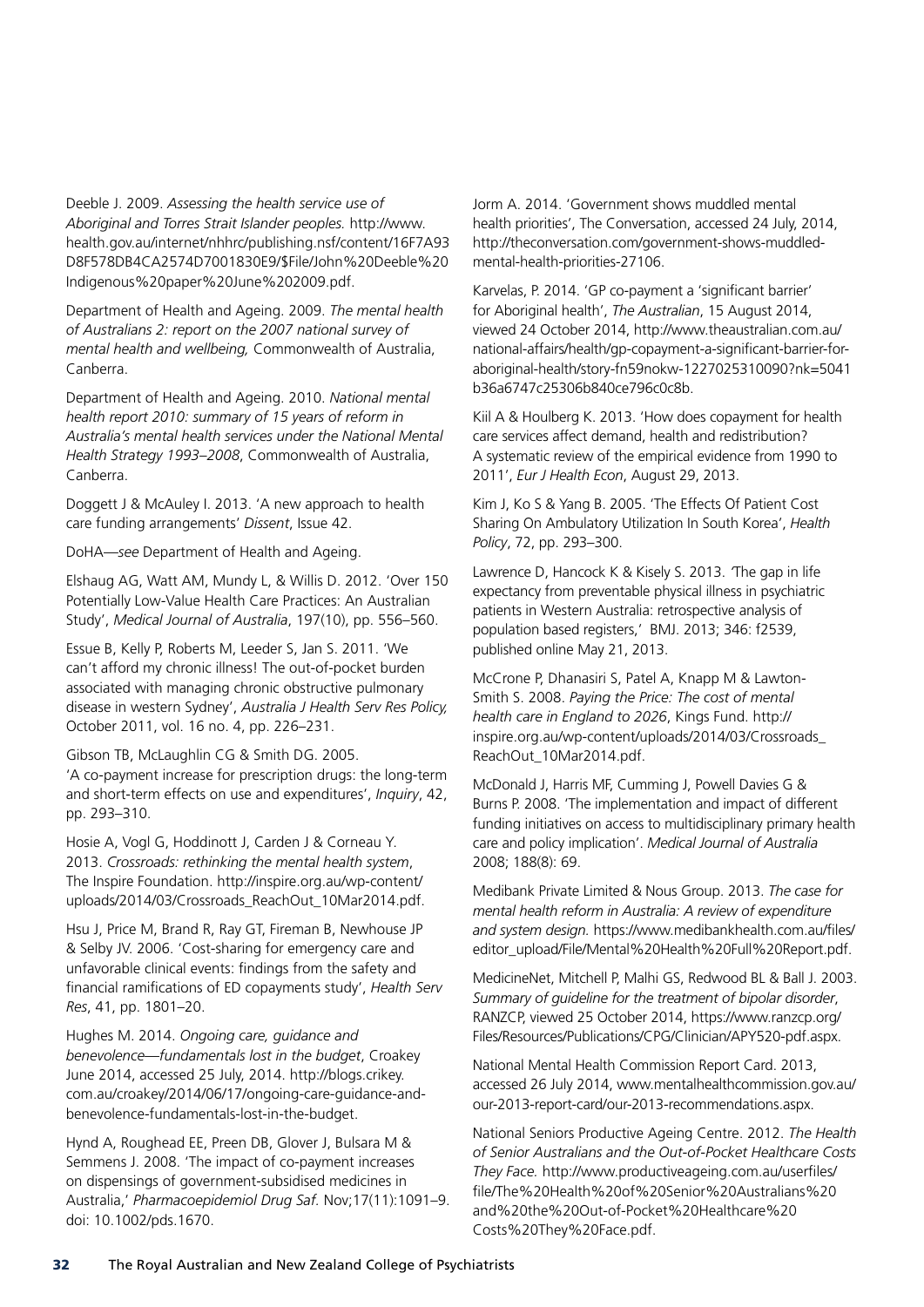National Centre for Social and Economic Modelling. 2008. *Distribution of Expenditure on Health Goods and Services by Australian Household.* http://www.health.gov.au/internet/ nhhrc/publishing.nsf/content/16F7A93D8F578DB4CA2574D 7001830E9/\$File/NATSEM%20-%20Distribution%20of%20 Expenditure%20on%20Health%20Goods%20and%20 Services%20by%20Australian%20Households.pdf.

Piatt EE, Munetz MR & Ritter C. 2010. An examination of premature mortality among decedents with serious mental illness and those in the general population, *Psychiatric Services,* 61: 663–8.

Private Health Insurance Administration Council. 2012. *Competition in the Australian private health insurance market: discussion paper,* PHIAC. http://phiac.gov.au/wpcontent/uploads/2012/12/PACU-Discussion-Paper-No\_-1.pdf.

Private Health Insurance Administration Council. 2012b*. The Operations of Private Health Insurers Annual Report 2011–12,* PHIAC. http://phiac.gov.au/wp-content/ uploads/2013/02/Annual-Report-on-Operations-2011-12 web-version.pdf.

Private Health Insurance Administration Council. 2013. *Quarterly Statistics,* June 2013. http://phiac.gov.au/wpcontent/uploads/2013/08/Qtr-Stats-Jun13.pdf.

Private Health Insurance Ombudsman. 2012. *Annual Report 2011,* PHIO. http://www.phio.org.au/downloads/file/ PublicationItems/PHIO2011AR\_Final.pdf.

Productivity Commission. 2009. *Overcoming Indigenous Disadvantage: Key Indicators.* http://www.pc.gov.au\_\_data/ assets/pdf\_file/0003/90129/key-indicators-2009.pdf.

Reed M, Fung V, Brand R, Fireman B, Newhouse JP, Selby JV & Hsu J. 2005. 'Care-seeking behavior in response to emergency department copayments', *Med Care*, August 2005, 43(8), pp. 810–6.

Russell L. 2014. *Mental Health and Related Provisions in the 2014–15 Federal Budget,* The Menzies Institute. http:// ses.library.usyd.edu.au//bitstream/2123/10611/1/2014- 15BudgetMentalHealthprovisions.pdf.

Russell L & Rosenburg S. 2014. 'Budget unfairness hits mental health', *Brisbane Times*, May 28 2014, accessed 25 July 2014, www.brisbanetimes.com.au/comment/budgetunfairness-hits-mental-health-20140529-zrqqs.html.

SANE. 2009. *Research Bulletin 9: Money and mental illness.* http://www.sane.org/images/stories/information/ research/0907\_info\_rb9money.pdf.

Schoen C & Osborn R. 2008. *The Commonwealth Fund 2008 International Health Policy Survey in Eight Countries,*  The Commonwealth Fund. http://www.commonwealthfund. org/usr\_doc/Schoen\_2008intlhltpolicysurveyeightcountri es\_chartpack.pdf?section=4039.

Senate Finance and Public Administration Legislation Committee 2014, Answers to questions on notice, Budget estimates 2014–15, Parliament of Australia, viewed 24 October 2014. http://www.aph.gov.au/~/media/Committees/fapa\_ctte/ estimates/bud\_1415/finance/f27.pdf, p.8.

SFPALC—*see* Senate Finance and Public Administration Legislation Committee

Shrank WH, Choudhry NK, Fischer MA, Avorn J, Powell M, Schneeweiss S, Liberman JN, Dollear T, Brennan TA & Brookhart MA. 2010. 'The epidemiology of prescriptions abandoned at the pharmacy', *Ann Intern Med*, 15, pp. 633–40.

Shung-King M. 2011. *The Dilemmas of Co-Payment and Moral Hazard in the Context of an NHI.* Health Economics Unit, School of Public Health & Family Medicine, Faculty of Health Sciences, University of Cape Town. http://www.hst.org.za/sites/default/ files/CO-PAYMENT-WORKING-PAPER.pdf.

Solanki G, Schauffler HH & Miller LS. 2000. 'The direct and indirect effects of cost-sharing on the use of preventive services'*, Health Serv Res*, 34, pp. 1331–50.

Spaulding A, Fendrick AM, Herman WH, Stevenson JG, Smith DG, Chernew ME, Parsons DM, Bruhnsen K & Rosen AB. 2009. 'A controlled trial of value-based insurance design—the MHealthy: Focus on Diabetes (FOD) trial', *Implement Sci,* 4, 19.

Squires D. 2013. *Multinational Comparisons of Health Systems Data, 2013.* Commonwealth Fund. http://www. commonwealthfund.org/publications/chartbooks/2014/ multinational-comparisons.

Steering Committee for the Review of Government Service Provision. 2013*. Report on Government Services 2013,*  Productivity Commission, Canberra. http://www.pc.gov.au/gsp/ rogs/2013.

Trivedi AN, Moloo H & Mor V. 2010. 'Increased ambulatory care copayments and hospitalizations among the elderly', *N Engl J Med,* Jan 28; 362(4): pp, 320–8. doi: 10.1056/ NEJMsa0904533.

Walker C & Tamyln J. 2004. *The Cost of Chronic Illnesses for Rural and Regional Victorians,* Chronic Illness Alliance. http://www.chronicillness.org.au/images/linked\_documents/ Costsreport0804website.pdf.

Young D, Gunn J & Naccarella L. 2008. *Funding Policy Options for Preventative Health Care within Australian Primary Health Care Discussion Paper,* Department of General Practice, The University of Melbourne, 15 August 2008. http://www.health. gov.au/internet/nhhrc/publishing.nsf/content/16F7A93D8F5 78DB4CA2574D7001830E9/\$File/Funding%20Policy%20 Options%20for%20Preventative%20Health%20Care%20 within%20Australian%20Primary%20Health%20Care%20 (D%20Young%20J%20Gunn).pdf.

Zechmeister I, Reinhold K, McDaid D & the MHEEN group. 2008. 'Is it worth investing in mental health promotion and prevention of mental illness? A systematic review of the evidence from economic evaluations', *BMC Public Health,*  8:20.